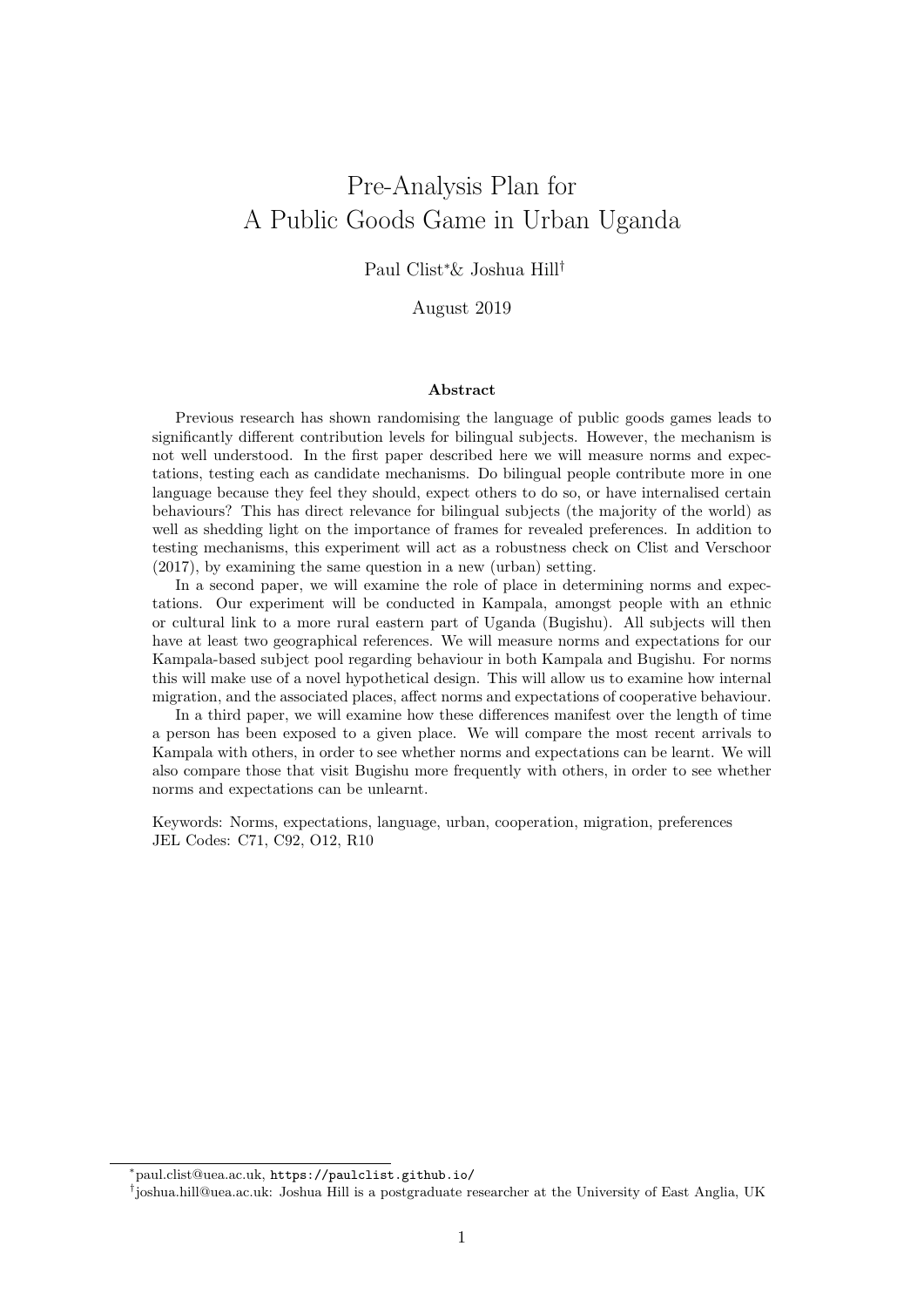# Contents

|               | I Literature, motivation & experimental design             | 3  |
|---------------|------------------------------------------------------------|----|
|               | II Paper 1 - Cooperation, language, norms and expectations | 10 |
|               | III Paper 2 - Place, norms and expectations                | 16 |
| $\mathbf{IV}$ | Paper 3 - Exposure, norms and expectations                 | 21 |
| $\mathbf {V}$ | Appendix                                                   | 25 |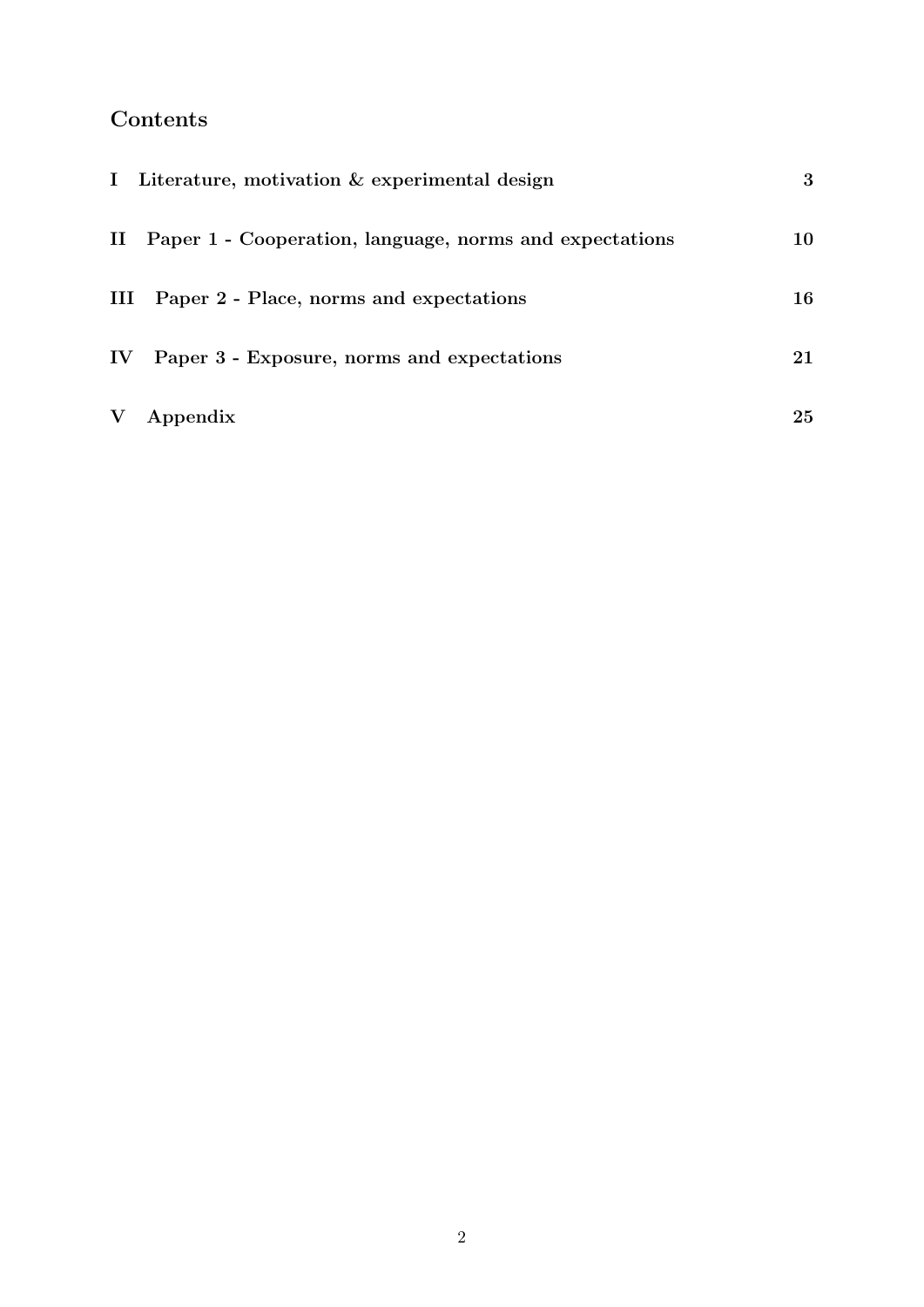# <span id="page-2-0"></span>Part I Literature, motivation & experimental design

# 1 Introduction

Economists have systematically measured cross-country differences in preferences for many years, with early attempts comprising just four nations [\(Roth et al., 1991\)](#page-40-0). Amongst recent attempts, perhaps the most ambitious is [Falk et al.](#page-40-1) [\(2018\)](#page-40-1), who measure a range of economic preferences for 80,000 individuals in 76 countries. With such a variety of countries, trying to understand where preferences 'come from' has moved from finding individual-level correlates to countrylevel correlates. Language has recently emerged as an important factor. Initial cross-country observational studies [\(Chen](#page-39-1) [\(2013\)](#page-39-1), [Jakiela and Ozier](#page-40-2) [\(2018\)](#page-40-2), [Galor et al.](#page-40-3) [\(2018\)](#page-40-3)) report that language explains a large fraction of cross-country differences in revealed preferences. However, concerns have been raised regarding potentially spurious results because of autocorrelation (the so-called Galton problem, see [Roberts et al., 2015\)](#page-40-4). A small experimental literature comparing revealed preference by language has since emerged, which typically cannot distinguish language from other cultural aspects [\(Sutter et al., 2018\)](#page-41-0).

This experiment will contribute to a new literature that uses experiments with a bilingual sample, and is able to randomise the language of the experiment. As the majority of the world's population is bilingual [\(Crystal, 2012\)](#page-39-2), this has inherent external relevance. Previous studies have also shown this method is capable of producing novel and important insights into the flexibility and contextual elements of preferences [\(Clist and Verschoor, 2017;](#page-39-0) [Li, 2017;](#page-40-5) [Lambarraa](#page-40-6) [and Riener, 2015\)](#page-40-6). This is essentially a method that can 'prime' subjects in a more subtle and relevant fashion than traditional methods [\(Benjamin et al., 2010\)](#page-39-3).

Most related to our own work, [Clist and Verschoor](#page-39-0) [\(2017\)](#page-39-0) randomise the language of a Public Goods Game amongst bilinguals in rural Uganda. They found that there was a difference of around 30% in contributions depending on the language used, even though all subjects were bilingual and the expectations of partner identity were kept as consistent as possible. While the differences in contribution were consistent with relevant anthropological literature, the underlying mechanism (norms) was inferred rather than tested. We plan to investigate both norms and expectations as candidates for this mechanism.

Norms and expectations are closely related, and only by measuring both will we be able to distinguish between them. [Fehr and Schurtenberger](#page-40-7) [\(2018\)](#page-40-7) argue that social norms can explain most of the regularities in social dilemma games. However, the norm here is *conditional* cooperation, essentially that contributions to a public good are higher if a subject expects others' to contribute. [Bicchieri](#page-39-4) [\(2010\)](#page-39-4) is typical in distinguishing between normative beliefs (the shared view of what is socially acceptable) and empirical expectations (the extent to which others obey the norm). In this terminology, we use expectations to refer to empirical expectations.

The role of norms (normative beliefs, in the language of [Bicchieri, 2010\)](#page-39-4) has been highlighted by methodological advances. [Krupka and Weber](#page-40-8) [\(2013\)](#page-40-8) introduced the four-point norms elicitation method, showing the importance of norms in simple dictator games. The method is a pure coordination game [\(Mehta et al., 1994\)](#page-40-9), thus making it incentive compatible to reveal shared norms. This approach has since been widely adopted and/or adapted [\(Kimbrough and](#page-40-10) [Vostroknutov, 2016;](#page-40-10) Gächter et al., 2017; [Barr et al., 2018;](#page-39-5) [Chang et al., 2019\)](#page-39-6).

We depart from [Clist and Verschoor](#page-39-0) [\(2017\)](#page-39-0) by using an urban setting. [Clist and Verschoor](#page-39-0) [\(2017\)](#page-39-0) examined social preferences in a rural setting with static bilingualism. Recently, [Berge](#page-39-7) [et al.](#page-39-7) [\(2018\)](#page-39-7) found that more recent rural-urban migrants adopted different social preferences, as the most recent migrants to Narobi were more ethnically biased than those than had lived in Nairobi for over a year. Similarly, [Cameron et al.](#page-39-8) [\(2015\)](#page-39-8) found that Asian migrants to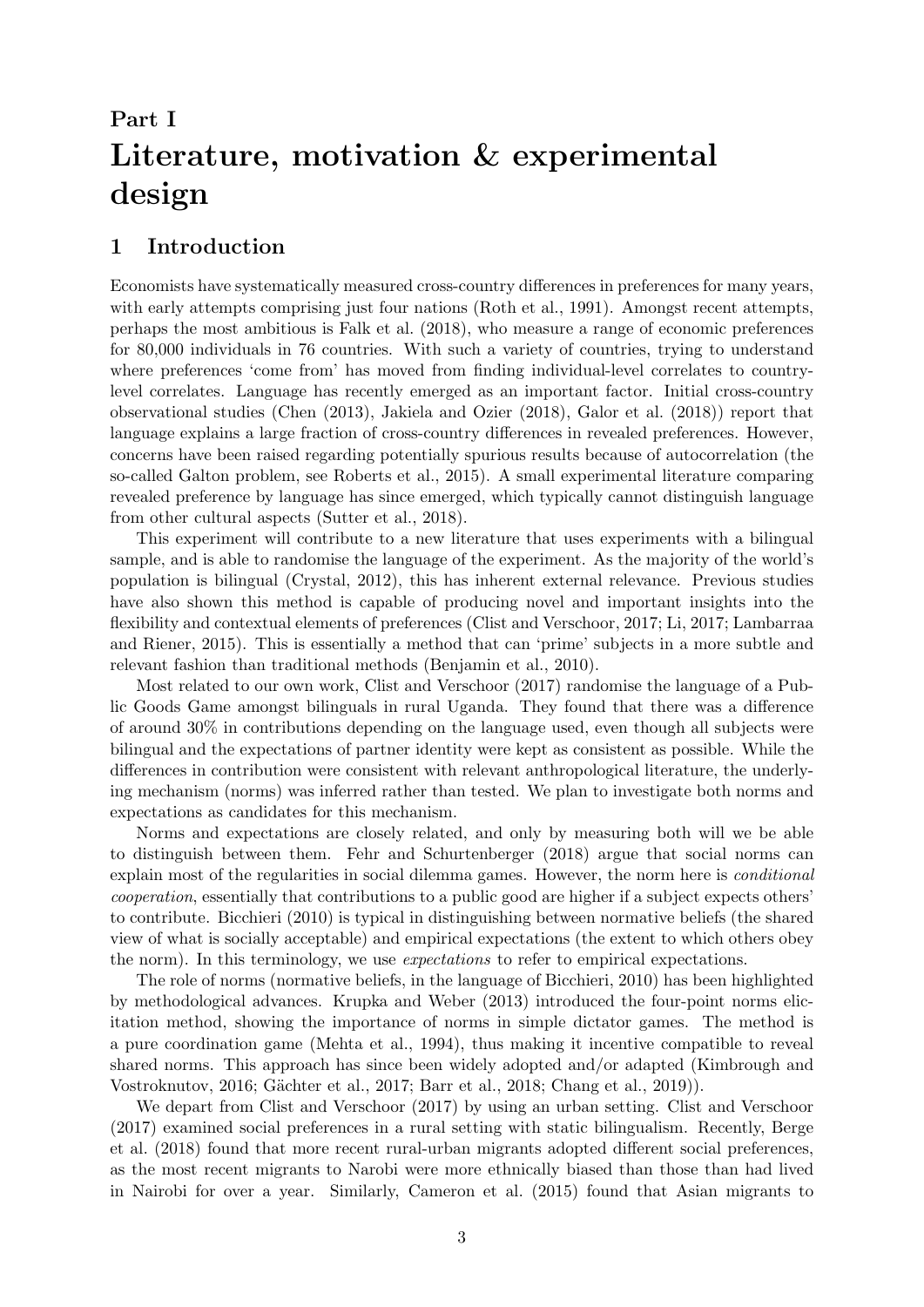Australia adopted local preferences over time. This implies that we may find different behaviour in Kampala than was previously found in rural areas, and differences within our sample. The role of rural-urban migration, and its effects on revealed social preferences, is particularly interesting given the rapid urbanisation in Africa, with migrants being part of multiple overlapping groups [\(Stites et al., 2014\)](#page-40-12). Such an environment is ideal for studying multiple cooperative equilibria, and the process of people's preferences, norms and expectations changing.

An important dimension in which international migration differs from national migration is the relative ease and frequency of returning 'home'. While [Cameron et al.](#page-39-8) [\(2015\)](#page-39-8) found Asian immigrants' preferences converging to those of Australians over time, these subjects were only measured in Australia, and so we cannot know whether their 'inherent' preferences changed, or merely their revealed preference in Australia. Likewise, we cannot know whether long term migrants to Nairobi would be less ethnically biased than their more recent arrivals if both groups were measured in a rural setting. How 'deep' these changes are is then an interesting question. We will examine the expectations and norms in the urban and rural area for the urban group, and see whether these can be learnt and unlearnt.

This pre-analysis plan sets out three separate papers which share the design and basic theoretical framework discussed in part I. Part II builds directly on [Clist and Verschoor](#page-39-0) [\(2017\)](#page-39-0), examining whether randomising the language in which a public goods game is played affects the level of contributions, and whether norms and/or expectations is the mechanism for any difference. Part III compares expectations and norms by place, and examines any interaction between place and language. Part IV examines the roll of exposure (time in a given place) in determining norms and expectations. Each is discussed in turn, with an appendix containing power calculations, the script and answer sheets.

## 2 Research design

Figure [1](#page-3-0) summarises the elements of the experiment, discussed in turn below. Each session will be randomly allocated to be conducted in one of the two languages (Luganda or Lugisu) by a consistent set of experimenters delivering a script that has been carefully translated and backtranslated to ensure consistency. The language chosen will be used in all communication of that session (between experimenters, and from the first interaction to the last). Subjects will be pre-screened so that we can ascertain their ability to partake in the experiment (in either language).

<span id="page-3-0"></span>

### 2.1 Location, sample and pre-screening

We will follow the work of [Clist and Verschoor](#page-39-0) [\(2017\)](#page-39-0) by limiting the sample to those that speak Lugishu and Luganda. We will depart by conducting the experiment in Uganda's capital Kampala, as opposed to rural areas in Bugishu (the homelands of the Bagishu). To invite subjects that are ethnically Gishu (or have a strong link to the area) we will initially use the (semi-formal) tribal social groups to recruit subjects. Because the experiment will be conducted by the Field Lab (https://thefieldlabuganda.com), which is based in Mbale, this focus will be relatively natural. As stated in the script: "We are from the Field Lab in Mbale, and are doing research in Kampala. We have invited you here today, because we want to learn about how people that are Bagishu, or from Bugishu region, make decisions." We will use this formula to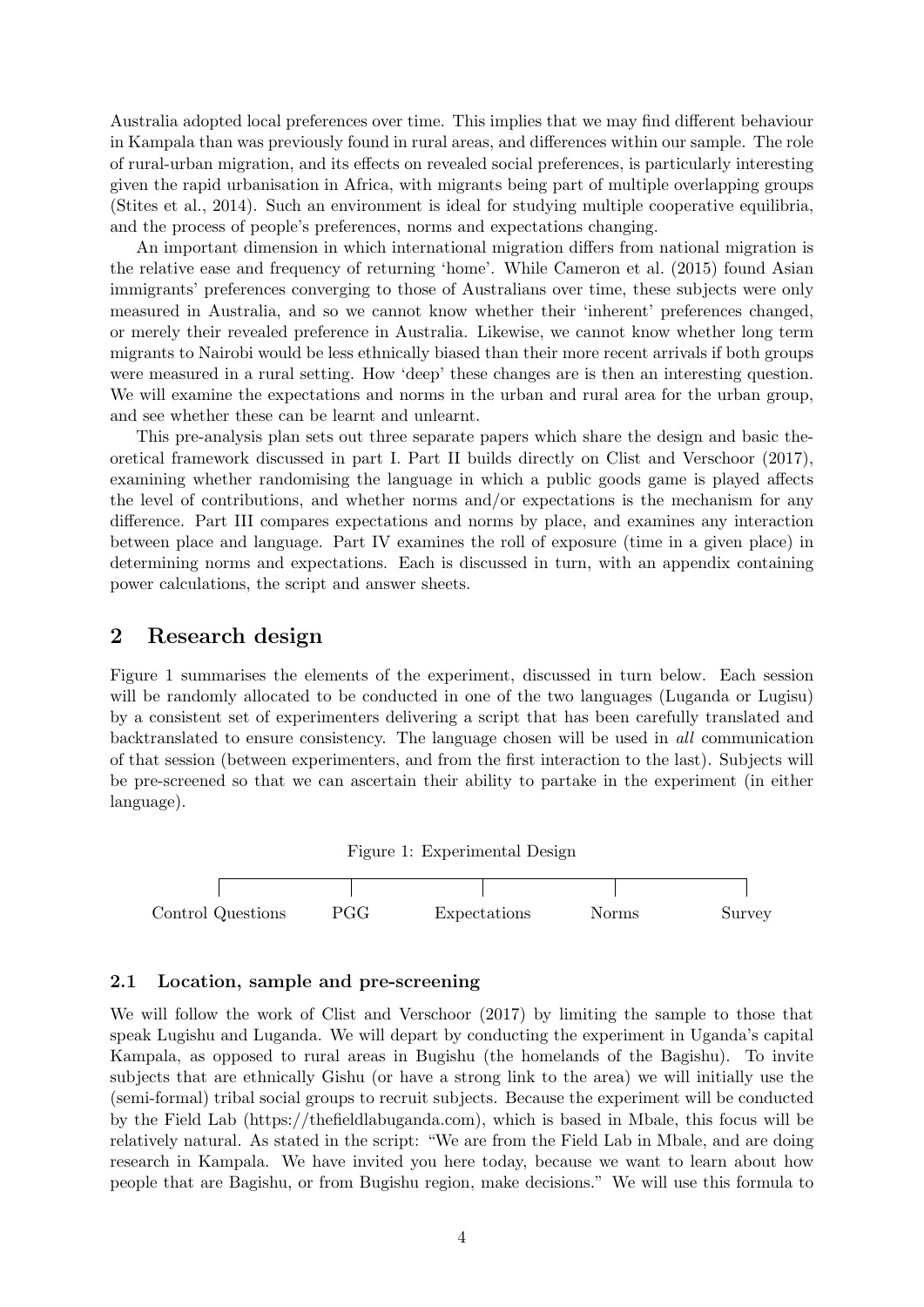explain our interest in someone's ethnicity or home village. Local informants have suggested that if a subject in Kampala speaks Lugishu, they will also be fluent in Luganda. This was confirmed during the pilot. As such, we will undertake all recruitment activities in Lugishu. Subjects will be allocated to a session, and provide their name and student ID, so that this can be checked when they arrive for the actual experiment.

We are aiming for a sample size of 300 (see appendix for power calculations), and will conduct our first sessions at Makerere university. If we are not able to attract 300 subjects that meet our selection criteria, we will ask the Field Lab to conduct follow up sessions at other universities in Kampala (including Kyambogo). Makerere attracts around 40,000 students from across Uganda, presenting an ideal pool from which a sample can be drawn. A room on campus will mean the 'cost' of participation will be low, and the recruitment will be merely days before the experiment, as this should reduce drop out. As each session will require an even number of players (as they are paired) we will pay a show up fee (equal to the minimum earnings in the experiment) for the last person to arrive if an odd number turn up. Sessions will be run with between 10 and 30 participants, depending on room size and turnout. Responses will be recorded on paper answer sheets (see appendix), and all instructions given verbally. We will use visual aids wherever possible.

### 2.2 Public goods game (PGG) and controls

When participants arrive for each session, they will be registered in the language of the session, confirming their name and student ID. They will then receive an ID card with a unique number. (This will be used to pair subjects, and determine a subject's pay.) It will be communicated to participants that:

- The experiment is being run by the Field Lab, from Mbale.
- The purpose of the experiment is to understand how people who are Bagishu, or from the Bugishu region, make decisions (this will inform participants that their partner for the PGG is also a Mugishu).
- The decisions participants make will affect how much both participants in a pair earn.
- All decisions will be made anonymously.
- The experiment is being run by a UK University and the money for payments does not belong to anyone involved with the experiment.
- Participation is voluntary and at any point subjects can withdraw (without earning any income).

We employ a standard linear one-shot two player PGG, which captures each participant's preference for cooperation. In this scenario, participants must choose between maximising their own payoff or the social benefit. Both individuals in the pair will be endowed with 12,000 Ugandan Shillings. At the time of writing this purchases 3 hot meals on campus, and is equivalent to around £2.70 or \$3.25. Player 1's payoff ( $V_1$ ) is calculated as:

$$
V_1 = 12,000 - C_1 + 0.75(C_1 + C_2)
$$
\n<sup>(1)</sup>

Where  $C_1$  is their contribution to the joint fund and  $C_2$  is the contribution from player 2. Each player can earn between 9,000 and 21,000 Ugandan Shillings, with the minimum and maximum pay out per pair totalling 24,000 and 36,000 Ugandan Shillings respectively.

In order to ensure participants have fully understood instructions, the three corner solutions will be used as the basis for control questions (see table [1\)](#page-5-0). A basket represents the group fund  $(C_1 + C_2)$  and envelopes represent the amount of the initial endowment retained (12,000 —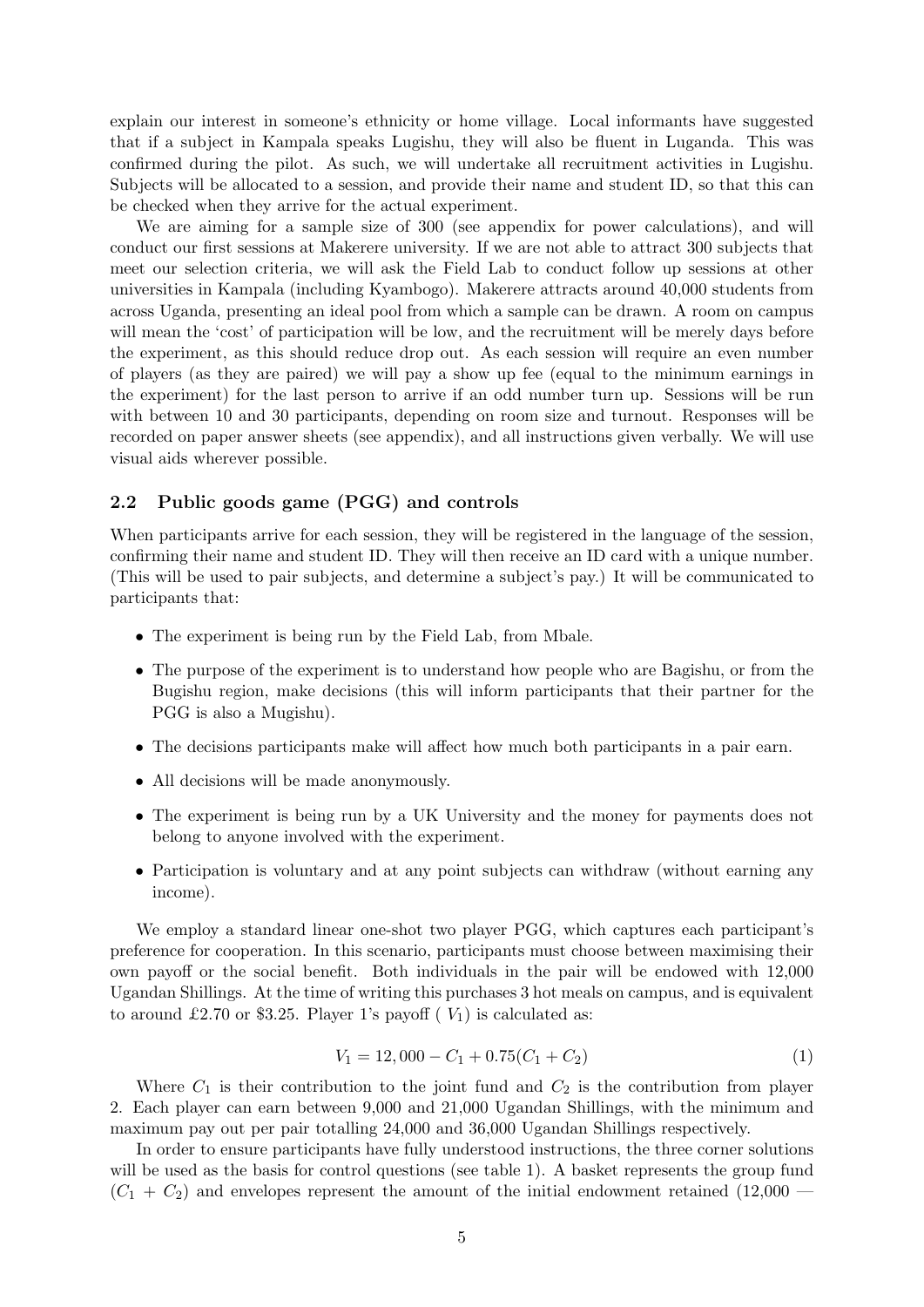$C_1$ ). As per the appendix, each scenario has a number of control questions, which also help subjects to think through the logic of the experiment. Based on piloting, understanding was enhanced where at least one control question was jointly solved by the room with open discussion. Whether one or two of these control questions will be solved collectively will be established in final piloting. Irrespective, at least one control question will be answered by participants in controlled conditions. If more than 10% of the individually answered control question steps are not answered correctly that subject's data will be excluded from the analysis.

| Scenario      | Player 1's Choice  | Player 2's Choice  | Final Pay-offs   |
|---------------|--------------------|--------------------|------------------|
|               | Envelope: $12,000$ | Envelope: $12,000$ | Player 1: 12,000 |
|               | Basket: nil        | Basket: nil        | Player 2: 12,000 |
| $\mathcal{D}$ | Envelope: nil      | Envelope: nil      | Player 1: 18,000 |
|               | Basket: 12,000     | Basket: 12,000     | Player 2: 18,000 |
| 3             | Envelope: $12,000$ | Envelope: nil      | Player 1: 21,000 |
|               | Basket: nil        | Basket: 12,000     | Player 2: 9,000  |

<span id="page-5-0"></span>Table 1: Control questions

On completion of the control questions, subjects will make their contribution decision: splitting 12,000 between their private envelope and a common basket (in an increment of 3,000). Payment is made to participants at the end of the experiment. A full (English) script and example answer sheet are in the appendix.

### 2.3 Expectations

The next section of each experimental session will measure expectations of contributions. Participants will be able to earn a bonus 4,000 Ugandan Shillings for whichever question in the norms and expectations section is randomly selected. Subjects are given no feedback until the end of the experiment. For the expectation question, subjects are asked to guess the percentage of people in their session that gave the various amounts (0 to 12,000 in 3,000 increments) to the common basket. Subjects will win the bonus, if that question is selected, if their guess is within 10% of the actual answer.

We will conduct two versions of the expectations question: as stated above the first will simply be related to the choices of those in their session. However, we will also use the the data from [Clist and Verschoor](#page-39-0) [\(2017\)](#page-39-0), which captures the (previous) decisions of people near Mbale. Subjects in Kampala will then be incentivised to guess the choices of people in Bugishu, in a way that is incentive compatible.

### 2.4 Norms

The next section of the session will measure norms. Participants will be asked to rank how socially acceptable each of the contributions are, using the now standard method [\(Krupka and](#page-40-8) [Weber, 2013\)](#page-40-8). We will employ a four-point scale; very socially unacceptable  $(-)$ , somewhat socially unacceptable  $(-)$ , somewhat socially acceptable  $(+)$  and very socially acceptable  $(+)$ . We will use the whole distribution of possible choices. If a norm question is (randomly) chosen to determine payment, a subject will be paid if they choose the most popular option. Participants will only be eligible for this bonus if they only select one option for each scenario.

As with the expectation questions, participants will answer the set of questions twice. The first set will simply be related to the most popular choice of their session. However, in a second set of choices we will ask subjects to imagine they are playing the same game with the same people, but that they are playing it in Mbale. This second step is a novel contribution to the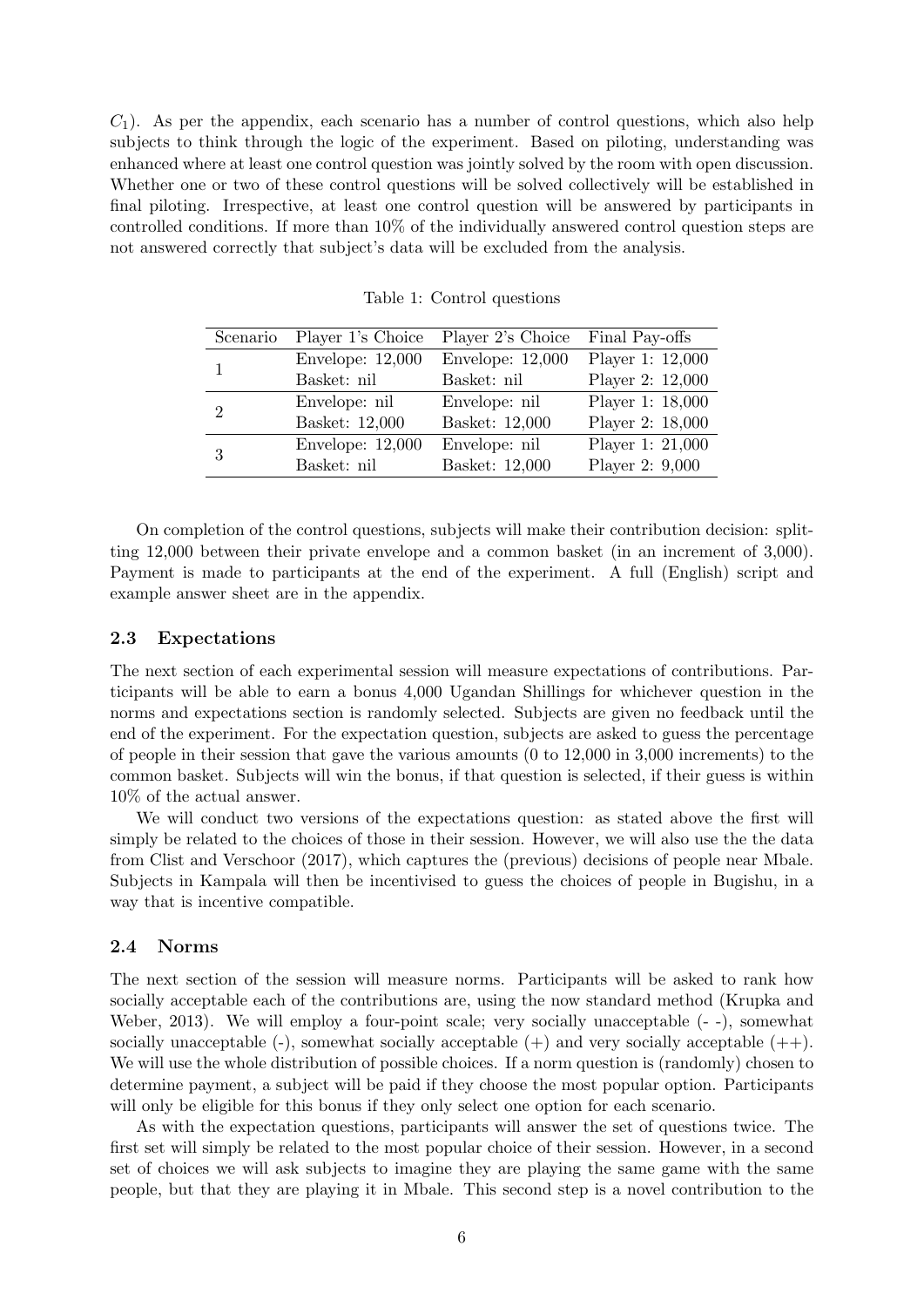literature as participants are coordinating with same people, but with a hypothetical difference. This may potentially allow a location to be a hypothetical coordinating device (see [Sugden,](#page-41-1) [1995,](#page-41-1) for more on pure coordination games).

Consideration has also been given to the use of different samples for norms and expectations. While [Krupka and Weber](#page-40-8) [\(2013\)](#page-40-8) use separate samples for the norm elicitation and game, [d'Adda](#page-39-9) [et al.](#page-39-9) [\(2016\)](#page-39-9) suggest this not necessary. Further, [Erkut et al.](#page-39-10) [\(2015\)](#page-39-10) find that role in a dictator game doesn't change elicited norms. Hence, we will use one sample for all questions.

### 2.5 Survey and payment

While participant payoffs are being calculated, participants will be asked to complete an exit survey. Each question will be read aloud, giving time for subjects to write their answers. Before answering the survey, a random question for the expectations and norms sections will be selected blind to determine which is used. The survey questions below will serve as either control variables, independent variables (see specifications below) or descriptive information. Further details on survey questions, including encoding, are included in the appendix.

| Question                                                             | <b>Nature</b>           |  |  |
|----------------------------------------------------------------------|-------------------------|--|--|
| How old are you?                                                     | Control variable        |  |  |
| What is your gender?                                                 | Control variable        |  |  |
| How long have you lived in Kampala?                                  | Control variable        |  |  |
| How many people do you know in this room?                            | Control variable        |  |  |
| How many days in the last year have you spent in Bugisu region?      | Independent variable    |  |  |
| How important is it to follow social rules, even if there is a cost? | Independent variable    |  |  |
| Which language did you learn first?                                  | Descriptive information |  |  |
| Where were you born?                                                 | Descriptive information |  |  |
| Where is your mother from?                                           | Descriptive information |  |  |
| Where is your father from?                                           | Descriptive information |  |  |
| Which language do you prefer to speak at home?                       | Descriptive information |  |  |

Table 2: Survey questions

# 3 Model and empirical considerations

Research that looks at norms<sup>[1](#page-6-0)</sup> tend to have some variant on the following model of normdependent preferences:

<span id="page-6-1"></span>
$$
U_i(a_c) = V_i(a_c) - \gamma_i N(|a_c - a_c^*|)
$$
\n(2)

where individual i must decide upon some action  $a_c$ , balancing direct ('norm-free') utility  $V_i(a_c)$  against disutility that comes from deviating from some norm  $a_c^*$ . N is a strictly convex increasing function and  $\gamma$  captures norm sensitivity. This framework comes from a focus (though not exclusive) on dictator games, where expectations do not play a role as one's utility is not determined by the other player's actions. Our interest is in examining norms in a public goods game, where both norms and expectations are likely to be relevant. This game in a similar setting has previously found that bilingual people playing in different languages contributed very different amounts, but [Clist and Verschoor](#page-39-0) [\(2017\)](#page-39-0) aren't able to distinguish between norms and expectations.

<span id="page-6-0"></span><sup>&</sup>lt;sup>1</sup>See, amongst many others, [Krupka and Weber](#page-40-8) [\(2013\)](#page-40-8); [Kimbrough and Vostroknutov](#page-40-10) [\(2016\)](#page-40-10); [Akerlof and](#page-39-11) [Kranton](#page-39-11) [\(2000\)](#page-39-11); [Benjamin et al.](#page-39-3) [\(2010\)](#page-39-3); [Cappelen et al.](#page-39-12) [\(2007\)](#page-39-12); [Chang et al.](#page-39-6) [\(2019\)](#page-39-6); [Akerlof and Kranton](#page-39-11) [\(2000\)](#page-39-11); [Benjamin et al.](#page-39-3) [\(2010\)](#page-39-3).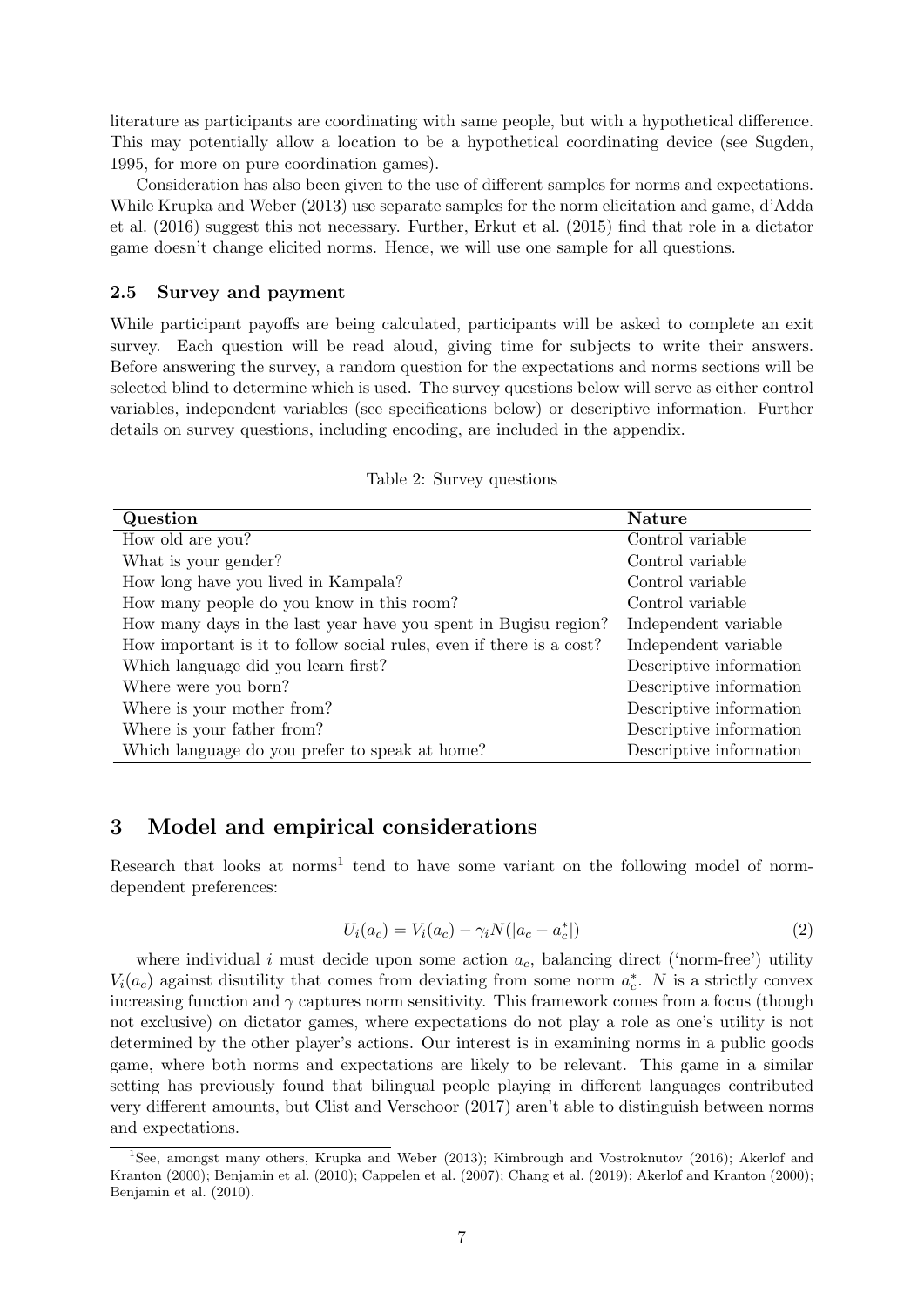We augment equation [2](#page-6-1) with an analogous term that captures the disutility in taking an action which is expected to be unpopular. E is a strictly convex increasing function and  $\delta$ captures sensitivity to expectations, given the expected popularity of action  $a_c^e$ .

<span id="page-7-0"></span>
$$
U_i(a_c) = V_i(a_c) - \gamma_i N(|a_c - a_c^*|) - \delta_i E(|a_c - a_c^e|)
$$
\n(3)

As noted in the introduction, there is often a loose boundary between norms and expectations, with overlap between them. For example, [Fehr and Schurtenberger](#page-40-7) [\(2018\)](#page-40-7) reviews a substantial literature and argues that the norm of conditional cooperation is able to rationalise most of the evidence from public goods games (see [Bicchieri, 2005,](#page-39-13) [2016,](#page-39-14) for related discussions). Here, the 'norm' is essentially an argument that expectations will influence behaviour: the norm of conditional cooperation is an expectation-based norm.

In our usage, we can be concrete about the terms by linking them directly to the data we will capture and how that is elicited. For the norms questions, subjects are attempting to guess the most popular option in their session. They are paid if they do so, and they know others are also engaged in the same pure coordination game (in the spirit of [Mehta et al., 1994\)](#page-40-9). For expectations, subjects are incentivised to correctly guess (within 10 points of) the percentage of subjects in their session that will contribute a given amount.

Conceptually, these are different propositions. We think it is perfectly possible for these two measures to be separate or dependent. For example, it might be common knowledge that there is a Gishu norm of low cooperation [\(Heald, 1989\)](#page-40-13) which is recognised when subjects speak Lugishu, which is not the same as expecting others will feel bound by that norm. The difference between expectations and norms is of particular relevance in our study area. [Clist and Verschoor](#page-39-0) [\(2017\)](#page-39-0) found suggestive evidence that differences in contribution behaviour was not driven by conditional cooperation. Rather, when speaking Lugishu subjects were more likely to act as unconditional non-cooperators, and when speaking Luganda they were more likely to act as unconditional cooperators. Here, we will measure both expectations and norms directly, and test their strength.

### 3.1 Family-Wise Error Rate (FWER) strategy

Within each family of hypotheses, we will control for the number of tests conducted, controlling the FWER using the Hochberg procedure implemented in Stata by [Newson](#page-40-14) [\(2010\)](#page-40-14). We will use the 5% significance level for all decisions, using the appropriate q values. We list the families of hypotheses here by part/paper:

### Part II: Paper 1 - Cooperation, language, norms and expectations

- 1. Does the language of the experiment affect contributions?
- 2. Does the language of the experiment affect contributions through norms?
- 3. Does the language of the experiment affect contributions through expectations?
- 4. What is the (additional) effect of expectations and norms on contributions, at individual and treatment level?

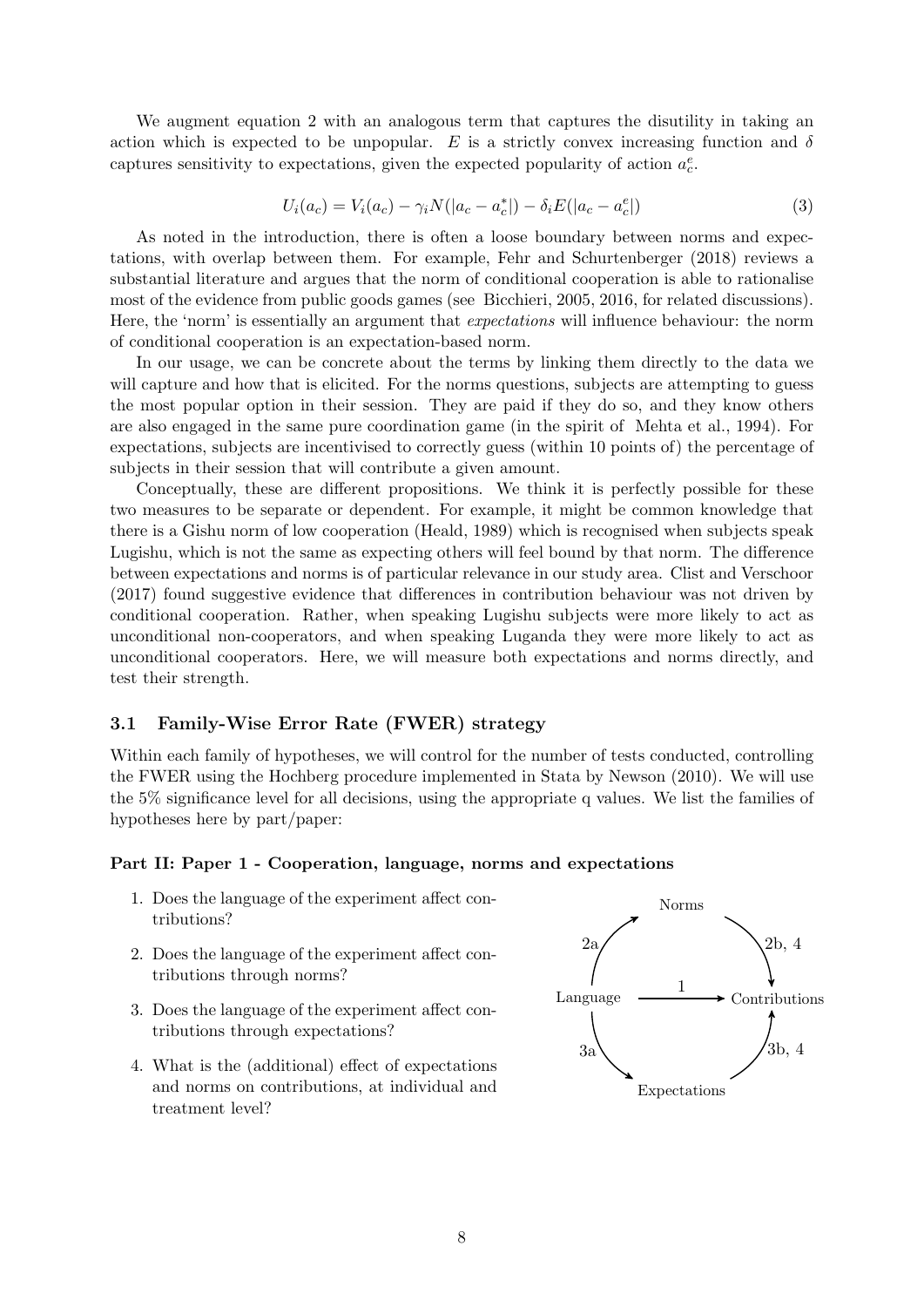## Part III: Paper 2 - place, norms and expectations

- 5. Does place affect norms?
- 6. Does place affect expectations?
- 7. Is there an interaction between place and language on norms or expectations?



## Part IV: Paper 3 - exposure, norms and expectations

- 8. Does time in Kampala/Mbale affect norms and norm uncertainty?
- 9. Does time in Kampala/Mbale affect expectations and expectation uncertainty?

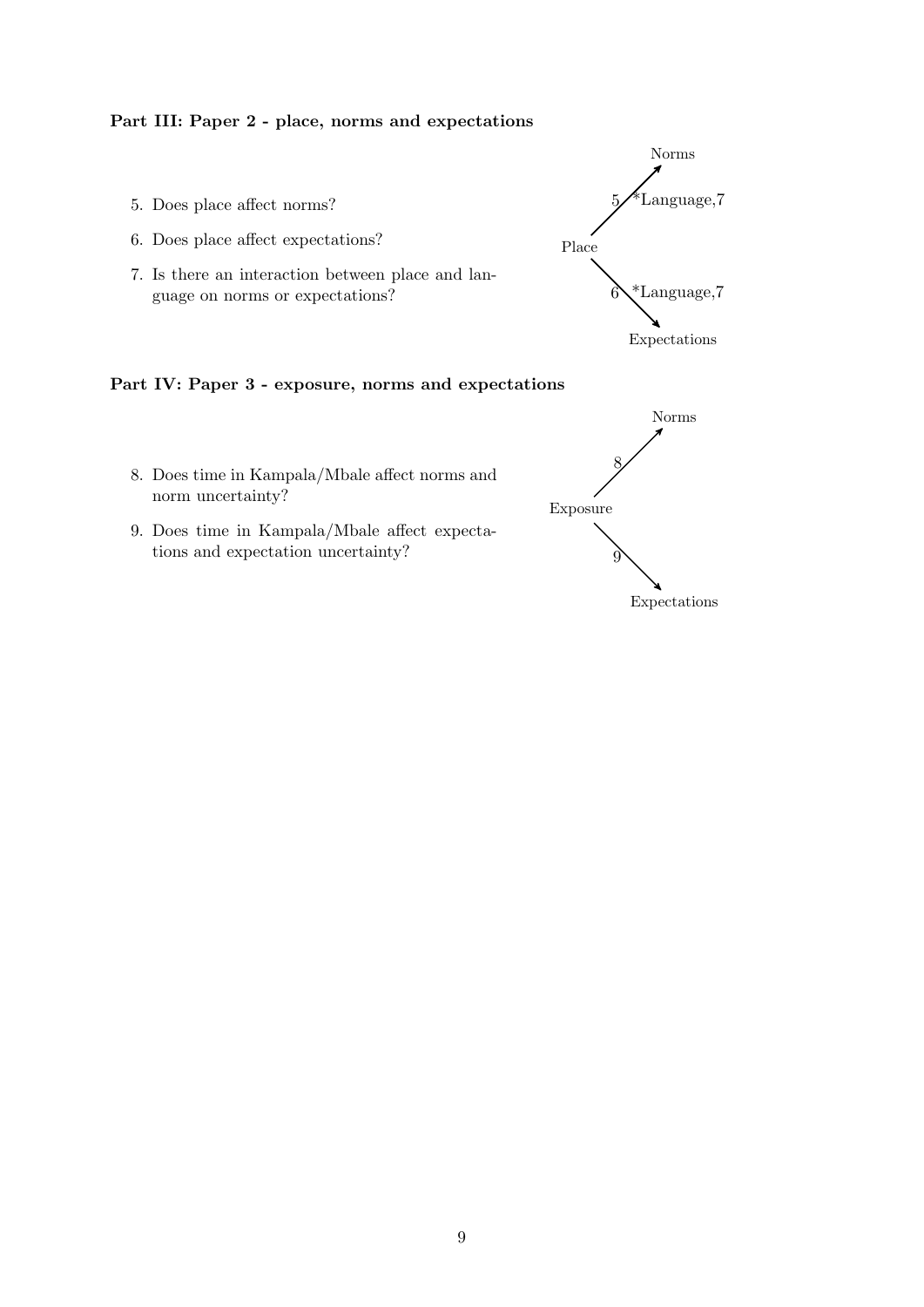# <span id="page-9-0"></span>Part II Paper 1 - Cooperation, language, norms and expectations

# 4 Family 1: Language  $\rightarrow$  contributions

The first family of tests are simply whether language affects contributions in the public goods game, i.e. comparing  $U_i(a_c)$  by language. We start with a parsimonious regression, with standard errors clustered at the session level. Given the likely small number of clusters, we will use wild cluster bootstraps (implemented by [Roodman et al., 2019\)](#page-40-15). The first regression will use the basic set up:

$$
Y_i = \alpha + \beta Language_i + \epsilon_i
$$

where  $Y_i$  is the contribution to the common pot. [Clist and Verschoor](#page-39-0) [\(2017\)](#page-39-0) found lower contributions in Lugishu than Luganda, but we keep the more conservative two-sided tests as the urban setting may mean different behaviour by language.

The second regression will include controls. These will comprise age (capped at 30, given the student population and the desire to not be overly influenced by outliers), gender, the number of people in the room a subject knows (which may increase cooperation) and the number of years a subject has spent in Kampala (coded as 0 for less than 2.5 years, 1 for 2.5-5.5 years and 2 for over 5.5 years).

Here, we show the complete stata code for family 1.

### Stata code

```
replace age =30 if age>30
gen timeinurbanc = timeinurban
replace timeinurbanc=0 if timeinurbanc<2.5
replace timeinurbanc=2 if timeinurbanc>5.5
replace timeinurbanc=1 if timeinurbanc>2
global controls female age timeinurbanc knownpeopleinsession
* family 1: lang -> contribution15
gen pfamily1 = .constraint 1 sessionlanguage = 0
regress contribution15 sessionlanguage , cluster(sessionid )
boottest
replace pfamily1=r(p) if _n==1regress contribution15 sessionlanguage $controls, cluster(sessionid )
boottest
replace pfamily1=r(p) if _n==2qqvalue pfamily1, method(hochberg ) qvalue(qfamily1)
list pfamily1 qfamily1 if qfamily1!=.
```
# 5 Family 2: Language  $\rightarrow$  norms  $\rightarrow$  contributions

This is a two-part hypothesis: first, that language affects norms, and in turn that norms affect contributions. We offer two FWER strategies: controlling for one family (2) or for each sub set (2a and 2b) separately. The rationale for this is that in order to conclude that evidence is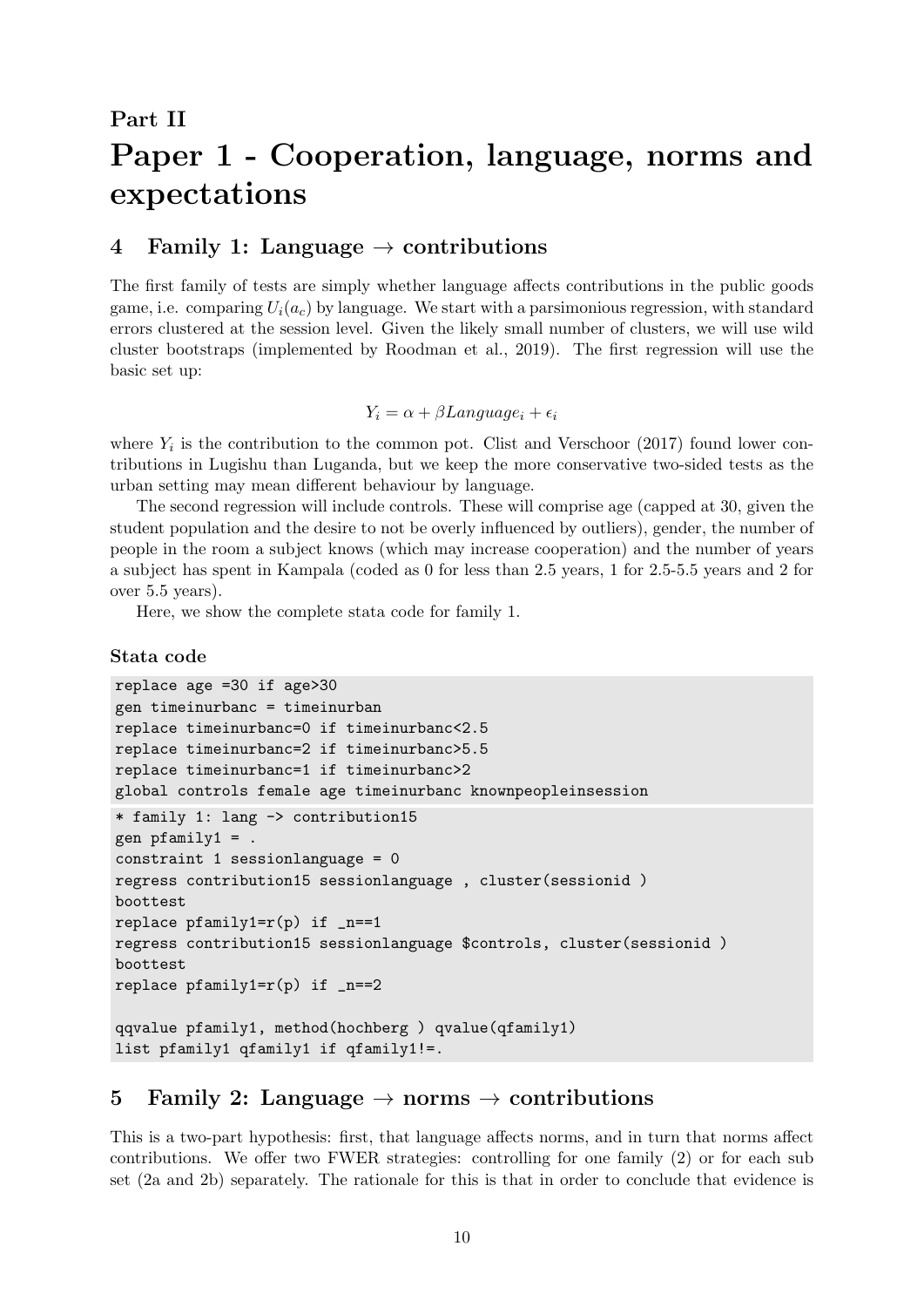supportive of 2a, it is best to control for all tests that are relevant to 2a. Similar logic can be applied to 2b. However, 2 rests on both 2a and 2b, and so all of the relevant tests need to be controlled for.

In the language of [\(3\)](#page-7-0), the tests are that a)  $N(|a_c - a_c^*|)$  differs by language, and b) that  $\gamma > 0$ . If there is support that contributions are different by language (family 1), but not for the mechanism through norms (family 2), it is possible that language changes the inherent preferences of individuals, i.e. that  $V_i(a_c)$  differs by language (see [Benjamin et al., 2010\)](#page-39-3). Alternatively, the mechanism may be expectations rather than norms: that mechanism is explored in family 3.

### 5.1 Family 2a: Language  $\rightarrow$  norms

The question for family 2a is whether norms differ by language. The standard approach [\(Krupka](#page-40-8) [and Weber, 2013;](#page-40-8) [Chang et al., 2019\)](#page-39-6) has been to conduct a series of rank sum tests, to see whether the norm ratings differ between two groups. A concern here is that the series of tests mean that false positive results are made more likely. As such we follow the standard approach, but control for five tests. In translating a norm rating to a numerical scale we follow Krupka and Weber  $(2013)$  in coding the norm ratings as  $-1$ ,  $-1/3$ ,  $1/3$  and 1.

In the language of [\(3\)](#page-7-0), this is a test of  $N(|a_c - a_c^*|)$  by language for  $c = [0, 12]$ .

### Stata code

```
gen pfamily2a = .
ranksum NormContribution0, by( sessionlanguage)
replace pfamily2a=2 * normprob(-abs(r(z))) if _n == 1ranksum NormContribution3, by( sessionlanguage)
replace pfamily2a=2 * normprob(-abs(r(z))) if _n == 2ranksum NormContribution6, by( sessionlanguage)
replace pfamily2a=2 * normprob(-abs(r(z))) if _n==3
ranksum NormContribution9, by( sessionlanguage)
replace pfamily2a=2 * normprob(-abs(r(z))) if _{n=4}ranksum NormContribution12, by( sessionlanguage)
replace pfamily2a=2 * normprob(-abs(r(z))) if _n == 5qqvalue pfamily2a, method(hochberg ) qvalue(qfamily2a)
```
list qfamily2a if qfamily2a!=.

### 5.2 Family 2b: Norms  $\rightarrow$  contributions

The question for 2b is whether norms affect contributions, effectively testing  $\gamma$  parameter in [\(3\)](#page-7-0). We follow [G¨achter et al.](#page-40-11) [\(2017\)](#page-40-11) in modelling unobserved heterogeneity in the response to the treatment-level norm by using a mixed logit. The result is an estimated mean and standard deviation for  $\gamma$ . We include the level of the contribution as a control. If people were purely selfish and only constrained by norms, this would have a negative coefficient. However, we have no prior expectations over this parameter. It is worth noting that the identification of the effect of norms will be in relation to this linear effect of contributions.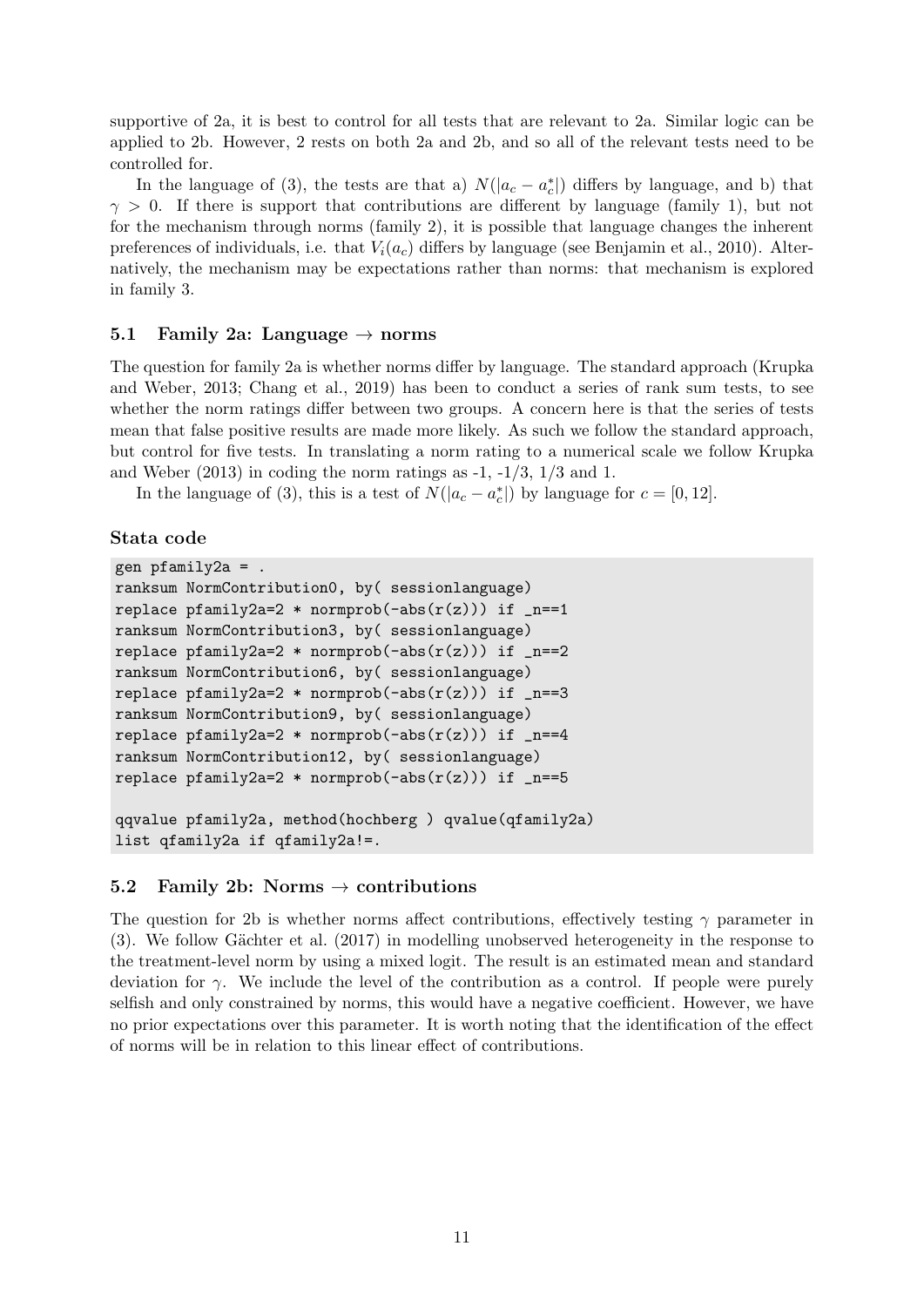```
Stata code
```

```
expand 5 // data manipulation: long from wide
sort id
gen contribution=0
replace contribution=contribution[_n-1]+3 if id==id[_n-1]
gen choice=(contribution==contribution15)
gen NormIndividual = .
forvalues i = 0(3)12 {
replace NormIndividual=NormContribution'i' if contribution=='i'
}
bysort sessionl contribution: egen NormSession=mean(NormIndividual)
gen pfamily2b =.
mixlogit choice contribution , rand(NormSession) group(id)
matrix m2b= r(table)
mat list m2b
replace pfamily2b = c[4,2] if _n == 1replace pfamily2b = c[4,3] if _n == 2qqvalue pfamily2b, method(hochberg ) qvalue(qfamily2b)
list qfamily2b if qfamily2b!=.
```
# 5.3 Family 2: Exploratory test

We also include an exploratory check, which doesn't directly relate to the main hypotheses. The questions is whether self-reported norm sensitivity is predictive. In the survey part of the experiment, we have asked subjects to self-report their norm sensitivity by answering the question "How important is it to follow social rules, even if there is a cost?" on a four-point scale. We wish to test whether this simple approach is able to observe norm sensitivity. In order to do so, we will regress the self-reported measure on the estimated norm sensitivity, recovered from the mixed logit. This test stands alone: it does not influence our conclusions on the relationship between language and norms. Rather, it is included as an extra, as if it is predictive, this may offer an easy way of capturing norm sensitivity. This test controls for wild clusters bootstraps.

# Stata code

```
rename NormIndividual gamma
mixlogit choice contribution , rand(gamma) group(id)
mixlbeta gamma if e(sample), nrep(1000) saving(temp) replace
rename gamma NormIndividual
joinby id using "temp.dta", unmatched(none)
constraint 1 normsimportant = 0reg gamma normsimportant, cluster(sessionid )
boottest
```
# 6 Family 3: Language  $\rightarrow$  expectations  $\rightarrow$  contributions

We now move to examining whether expectations can explain any differences in contribution levels by language. As in family 2, we provide 3 FWER strategies: a, b and together, and do not control for the other mechanism.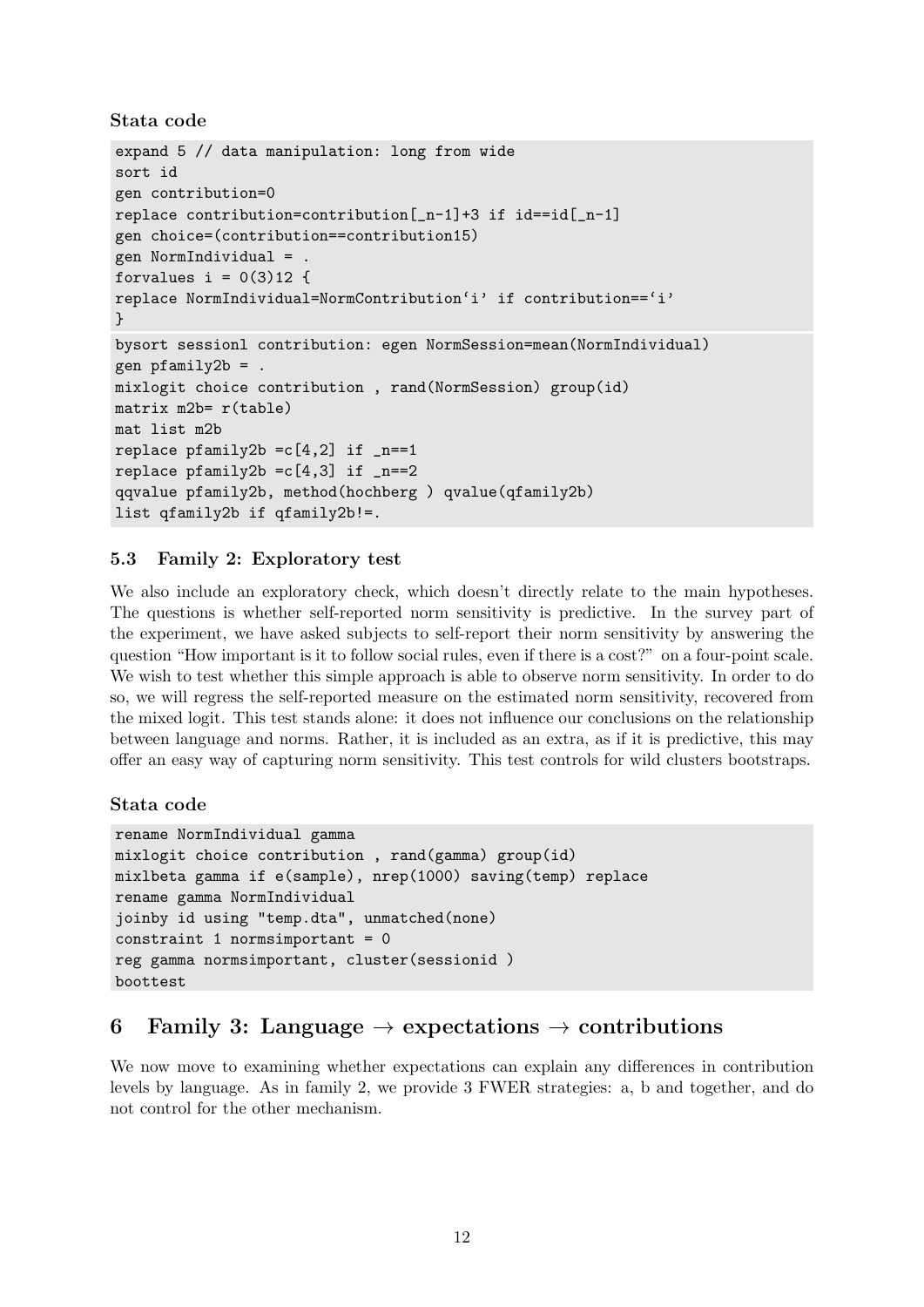### 6.1 Family 3a: Language  $\rightarrow$  expectations

The mechanism is analogous to family 2a, and so we keep all tests the same. There are differences in the nature of the data: norms is a four-point scale, whereas expectations could be any percentage that is a multiple of 10 between 0 and 100. However, pilot experiments lead us to expect a similar level of variation, with most guesses likely to be in the 10-40% range.

### Stata code

```
gen pfamily3a = .
ranksum expectation0kampala, by( sessionlanguage)
replace pfamily3a=2 * normprob(-abs(r(z))) if _n == 1ranksum expectation3kampala, by( sessionlanguage)
replace pfamily3a=2 * normprob(-abs(r(z))) if _n == 2ranksum expectation6kampala, by( sessionlanguage)
replace pfamily3a=2 * normprob(-abs(r(z))) if _n == 3ranksum expectation9kampala, by( sessionlanguage)
replace pfamily3a=2 * normprob(-abs(r(z))) if _n=-4ranksum expectation12kampala, by( sessionlanguage)
replace pfamily3a=2 * normprob(-abs(r(z))) if _n == 5qqvalue pfamily3a, method(hochberg ) qvalue(qfamily3a)
list qfamily3a if qfamily3a!=.
```
### 6.2 Family 3b: Expectations  $\rightarrow$  contributions

To keep comparability with 2b, we will approach expectations in the same way as norms: as averaged over the entire treatment for a given contribution level (in family 4 we will return to the issue of individual level expectations/norms). This means we are not at this stage asking whether a given individual is a conditional cooperator. Rather, we ask whether the session-level differences in contributions can be explained by the session-level differences in expectations, as would be expected if conditional cooperation plays a part in determining behaviour.

### Stata code

```
gen ExpIndividual = .
forvalues i = 0(3)12 {
replace ExpIndividual =expectation'i'kampala if contribution=='i'
}
bysort sessionl contribution: egen ExpSession=mean(ExpIndividual)
mixlogit choice contribution , rand(ExpSession) group(id)
matrix m3b= r(table)
mat list m3b
gen pfamily3b = .
replace pfamily3b = m3b[4,2] if _n==1replace pfamily3b = m3b[4,3] if _n == 2qqvalue pfamily3b, method(hochberg ) qvalue(qfamily3b)
list qfamily3b if qfamily3b!=.
```
# 7 Family 4: Norms, expectations and contributions

Family 2 focuses on norms and family 3 focuses on expectations: here we will bring the two together. To make the argument visually clear, we will construct a graph with three panels: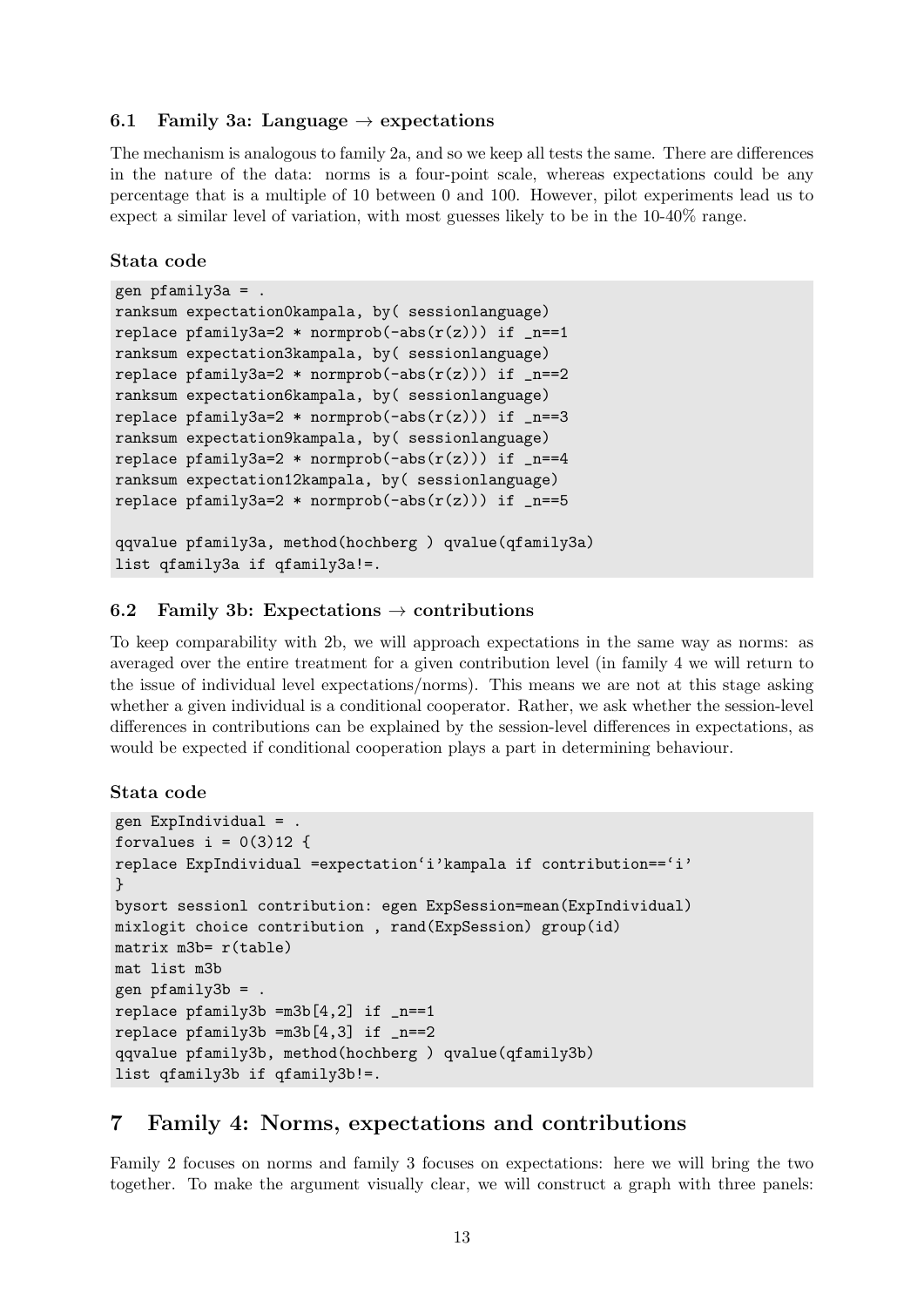contributions, expectations and norms: the basic code is included below in the interest of completeness.

### Stata code

```
set scheme plottig
twoway (line NormSession contribution if sessionl==0, lcol(plb1) sort) ///
 (line NormSession contribution if sessionl==1, sort lcol(plr1)///
 xlabel(0(3)12) legend(off)) , name(norm, replace) nodraw
twoway (line ExpSession contribution if sessionl==0, lcol(plb1)sort) ///
 (line ExpSession contribution if sessionl==1, sort lcol(plr1) ///
 xlabel(0(3)12) legend(off)) , name(exp, replace) nodraw
twoway (histogram contribution15 if sessionl==0, lcol(plb1) discrete ///
recast(line)) (histogram contribution15 if sessionl==1, discrete ///
recast(line) lcol(plr1) xlabel(0(3)12) ), //name(cont, replace) nodraw legend(off)
gr combine norm exp cont, col(1) imargin(tiny)
```
In testing family 4, we present two strategies. First, we follow the standard approach of the norms literature (e.g. [Krupka and Weber, 2013\)](#page-40-8) by including treatment-level ratings, in our case for norms and expectations. Second, we depart by running the same tests but using individuallevel ratings. This second test is able to show whether individuals are conditional cooperators, and whether they feel bound by the norm as they perceive it.

As coded below, the spread of estimated sensitivity to norms and expectations can be shown visually. In the language of [\(3\)](#page-7-0), this displays the estimated  $\gamma$  and  $\delta$ . As expectations and norms are measured on different scales, these cannot be compared directly. However, a calculation can be made to equate the relative strength of a 10 percentage point increase in expectations, for example.

### Stata code

```
mixlogit choice contribution , rand(NormIndividual ExpIndividual ) group(id)
matrix m4a = r(tab]emat list m4a
gen pfamily4 = .
replace pfamily4 = m4a[4,2] if _n == 1replace pfamily4 = m4a[4,3] if _n == 2replace pfamily4 = m4a[4,4] if _n == 3replace pfamily4 = m4a[4,5] if _n == 4preserve
mixlbeta NormIndividual ExpIndividual , nrep(1000) saving(temp) replace
use temp, clear
twoway (kdensity NormIndividual) (kdensity ExpIndividual, title(""))
restore
mixlogit choice contribution , rand(NormSession ExpSession ) group(id)
matrix m4b= r(table)
mat list m4b
replace pfamily4 = m4b[4,2] if _n == 5replace pfamily4 = m4b[4,3] if _n==6replace pfamily4 = m4b[4,4] if _n == 7replace pfamily4 = m4b[4,5] if _n == 8
```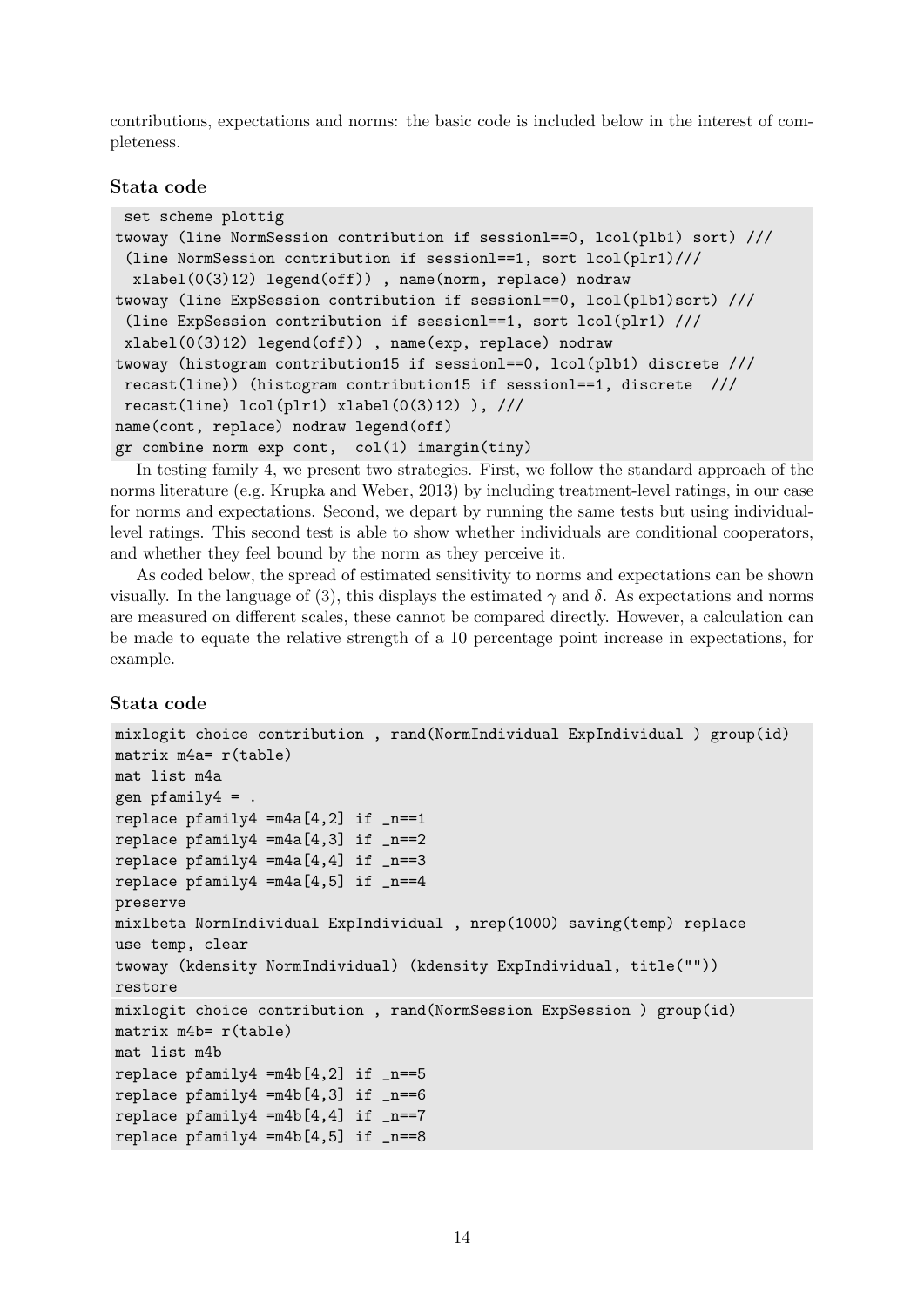```
mixlbeta NormSession ExpSession , nrep(500) saving(temp) replace
preserve
use temp, clear
twoway (kdensity NormSession) (kdensity ExpSession, title(""))
restore
qqvalue pfamily4, method(hochberg ) qvalue(qfamily4)
list qfamily4 if qfamily4!=.
```
In terms of multiple hypothesis testing, we then have eight relevant p values: the estimated mean and standard deviation of sensitivity to norms and expectations at the individual and session level.

Family 4 represents the most conservative tests of families 1-4. It examines whether norms and expectations can be separately identified as determinants of contribution behaviour. It does not consider whether language induces these different norms (for these, see families 2a and 3a). Sensitivity is measured in population-level and individual level senses, in terms of means and norm uncertainty.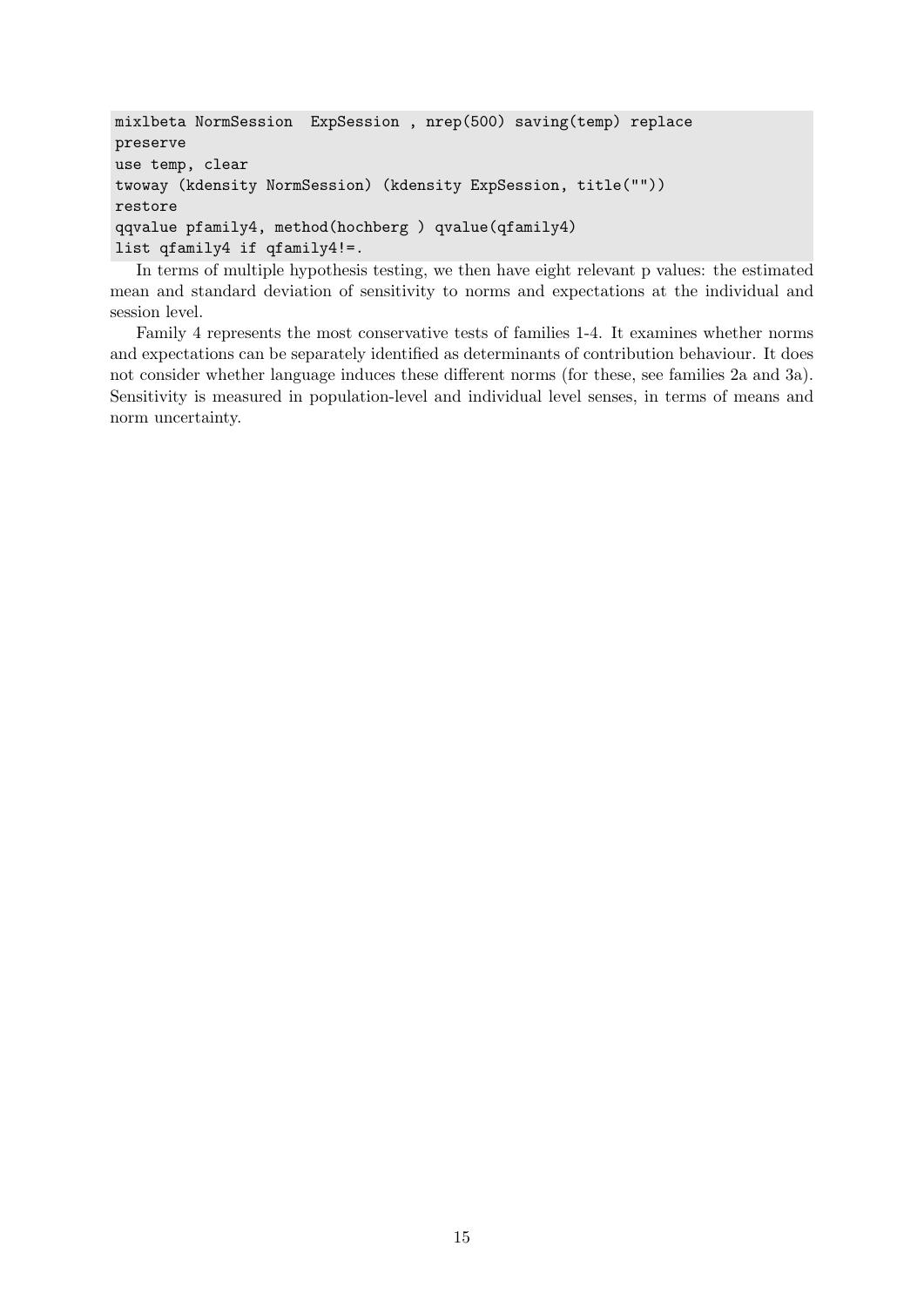# <span id="page-15-0"></span>Part III Paper 2 - Place, norms and expectations

# 8 Family 5: Place  $\rightarrow$  norms

If language acts as a cue for one of a potential variety of identities [\(Clist and Verschoor, 2017;](#page-39-0) [Lambarraa and Riener, 2015\)](#page-40-6), then by extension a geographical context could also have a similar effect. Differences in preferences have already been shown between recent arrivals and others [\(Berge et al.](#page-39-7) [\(2018\)](#page-39-7), [Cameron et al.](#page-39-8) [\(2015\)](#page-39-8)), though the mechanism for these differences is not fully understood.

All participants in our experiment will have migrated from Bugishu region to Kampala or have some link to Gishu identity. From the ethnographic literature we know that the Gishu are highly autonomous and individualistic [\(Heald, 1989\)](#page-40-13). In the Bugishu region, land shortage and resource scarcity gives rise to competition amongst male Gishu kin, who compete for early partible inheritance as they approach manhood [\(Hargreaves Heap et al., 2012\)](#page-40-16). This apportionment of land is a key source of conflict and shapes the economic prosperity of the next generation.

In this context, it is unsurprising that the primary reason cited for migration from rural eastern Uganda to Kampala is economic, with the majority of migrants being under 25 years old [\(Mukwaya and Bamutaze, 2012\)](#page-40-17). Greater economic opportunities exist in urban areas such as Kamapala relative to the largely rural Bugishu region. Even Mbale, a small city of circa 70,000 inhabitants, will present significantly fewer economic opportunities when compared to the capital city. Thus migrants to Kampala are less reliant on inheritance for economic independence and therefore are likely to have different psychological associations relative to Bugishu region. This moves away from the assumption of inter-generational transmission of cultural traits towards one where preferences adapt [\(Bisin and Verdier, 2001\)](#page-39-15). The clear socio-economic differences between Mbale (within Bugishu region) and Kampala are likely to activate alternative groupspecific norms.

A contribution of this paper is to use hypothetical conditions to elicit norms, in this case asking subjects to rate actions 'as if' they and the others in their session were in a different location. If successful, this is a powerful method for eliciting norms under different conditions. It remains incentive compatible.

### 8.1 Family 5: Main specification

We hypothesise that in different contexts different identities becomes salient. Norms have been elicited in Kampala for both Kampala and Mbale, across two language treatments. We follow the same strategy as for families 2a and 3a: we use a Wilcoxon rank-sum test for each action, and then corrected for multiple testing across the five points of the distribution.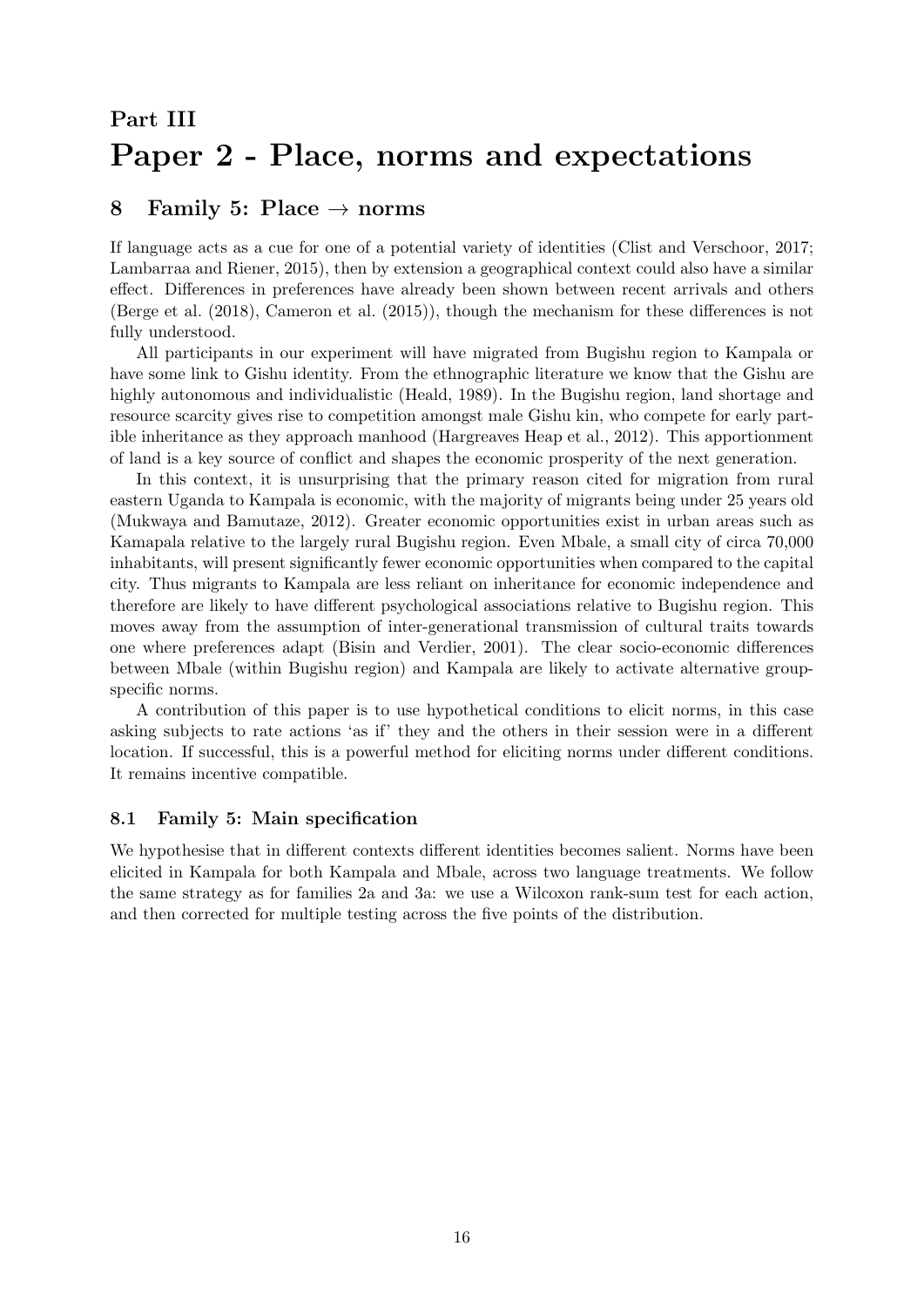```
Stata code
```

```
preserve
expand 2
sort id
gen mbale=0
replace mbale=1 if id==id[_n-1]
forvalues i=0(3)12 {
replace NormContribution'i'=norm'i'mbale if mbale==1
}
gen pfamily5 = .ranksum NormContribution0, by( mbale)
replace pfamily5=2 * normprob(-abs(r(z))) if _n == 1ranksum NormContribution3, by( mbale)
replace pfamily5=2 * normprob(-abs(r(z))) if _n == 2ranksum NormContribution6, by( mbale)
replace pfamily5=2 * normprob(-abs(r(z))) if _n == 3ranksum NormContribution9, by( mbale)
replace pfamily5=2 * normprob(-abs(r(z))) if _n == 4ranksum NormContribution12, by( mbale)
replace pfamily5=2 * normprob(-abs(r(z))) if _n == 5qqvalue pfamily5, method(hochberg ) qvalue(qfamily5)
list qfamily5 if qfamily5!=.
```
# 8.2 Family 5: Exploratory comparison

If both language (family 2a) and place (family 5) are shown to affect norms, it is useful to visually inspect the relative effect size of each. While not a test, the code below visually compares the mean effect of language (Luganda/Lugisu) against place (Kampala/Mbale). However, this does not investigate interaction effects between place and language on norms, which is the subject of family 7, but is informative nonetheless.

Exploratory comparison graph:

```
gen tempmeank=.
gen tempsdk=.
gen kampala=.
forvalues i = 0(3)12{
sum NormContribution'i'
replace tempmeank= r(mean) if _n=-i'i'+2replace tempsdk= r(sd) if n=='i'+2replace kampala= 1 if _n == 'i' + 2}
forvalues j = 0(3)12{
sum norm'j'mbale
replace tempmeank= r(mean) if _n == 'j'+1replace tempsdk= r(sd) if _n == 'j'+1replace kampala= 0 if _n == 'j' + 1}
```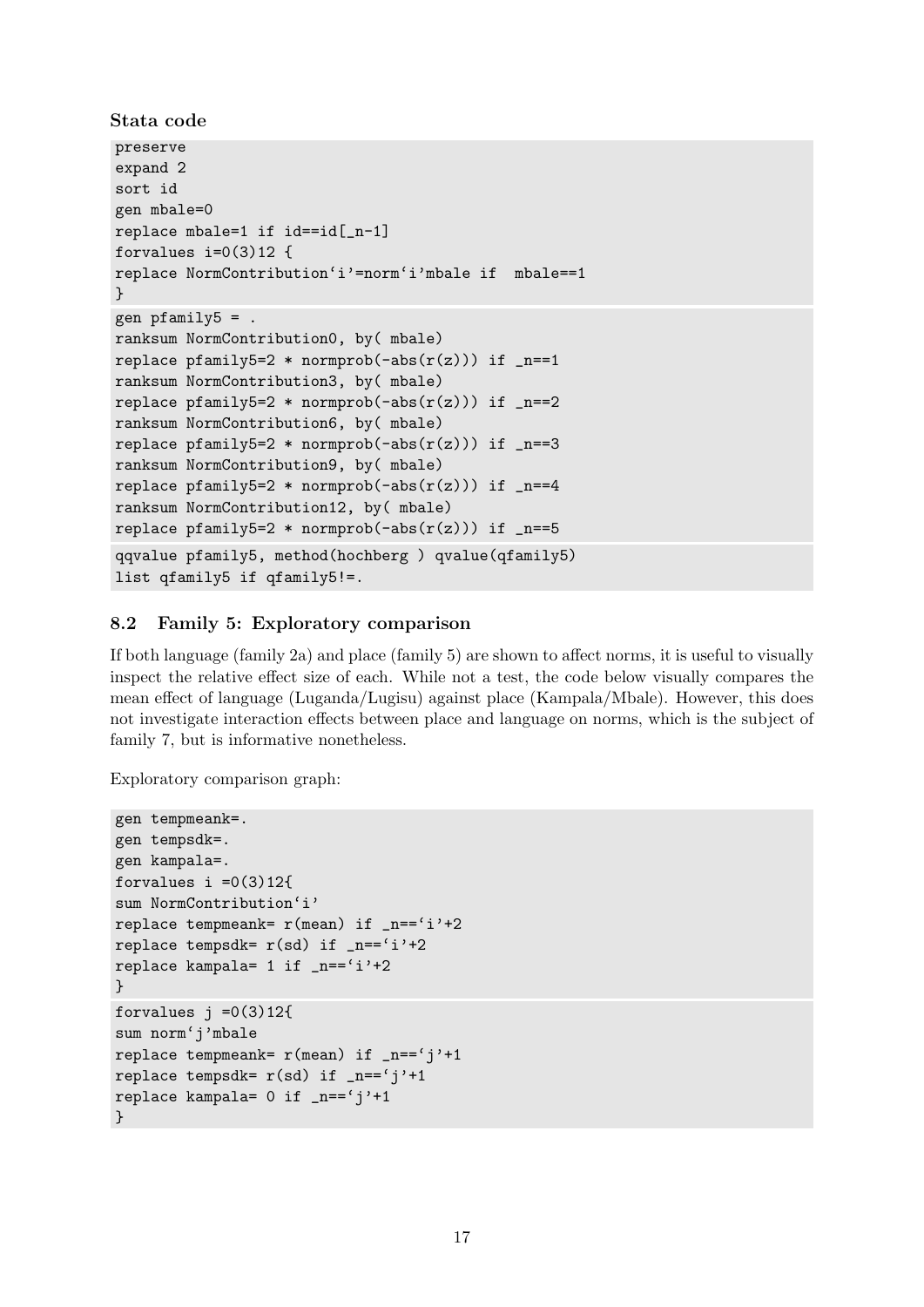```
gen category=.
forvalues i = 0(3)12{
replace category= 'i' if _n=='i'+1
replace category= 'i' if _n == 'i' + 2}
bysort category : gen placemean = tempmeank - tempmeank[-n-1]bysort category : gen placesd = tempsdk - tempsdk[-n-1]bysort category : gen langmean = tempmean - tempmean[-n-1]bysort category : gen langsd = tempsd - tempsd[-n-1]twoway (line placemean category) (line langmean category) ///
(line placesd category) (line langsd category), ///
ytitle(Social acceptability) xtitle(Contribution) ylabel(-1(.25)1) xlabel(0(3)12)
```
# 9 Family 6: Place  $\rightarrow$  expectations

# 9.1 Family 6: Main specification

Irrespective of whether norms vary by place, expectations of norm compliance could be independently influenced by geographical context. Consider the following example, where an individual finds a wallet on the street. Suppose that in both Mbale and Kampala, the most socially acceptable action (norm) is to hand in the wallet to the authorities. However an individual's actual behaviour will be influenced by their expectation of norm compliance in that context ('empirical expectations' in the language of [Bicchieri, 2010\)](#page-39-4). The expected behaviour of others is likely to be affected by a range of issues. For example, differences in crime rates and monitoring [\(Wells and](#page-41-2) [Weisheit, 2004\)](#page-41-2) exist between rural and urban environments. Reduced monitoring (or increased anonymity) lowers the probability of being punished should an individual choose to take the wallet. Rationally, an individual would expect less norm compliance in the more anonymous urban context. Alternatively, if an individual finds a wallet in a village, it is more likely that it will belong to someone who shares the individual's identity than in a city [\(Akerlof and Kranton,](#page-39-11) [2000\)](#page-39-11).

Thus it can be suggested that expectations are sensitive to contextual factors which influence norm compliance. Consistent with family 5, expectations have been recorded in Kampala for both Kampala and Mbale. Again, we use a series of Wilcoxon rank-sum tests and correct according to our FWER strategy.

# 9.2 Family 6: Exploratory comparison

If both language (family 3a) and place (family 6) are shown to affect expectations, it is useful to visually inspect the relative effect of each. Consistent with family 5, the code below visually compares the mean effect of language (Luganda/Lugisu) against place (Kampala/Mbale) on expectations.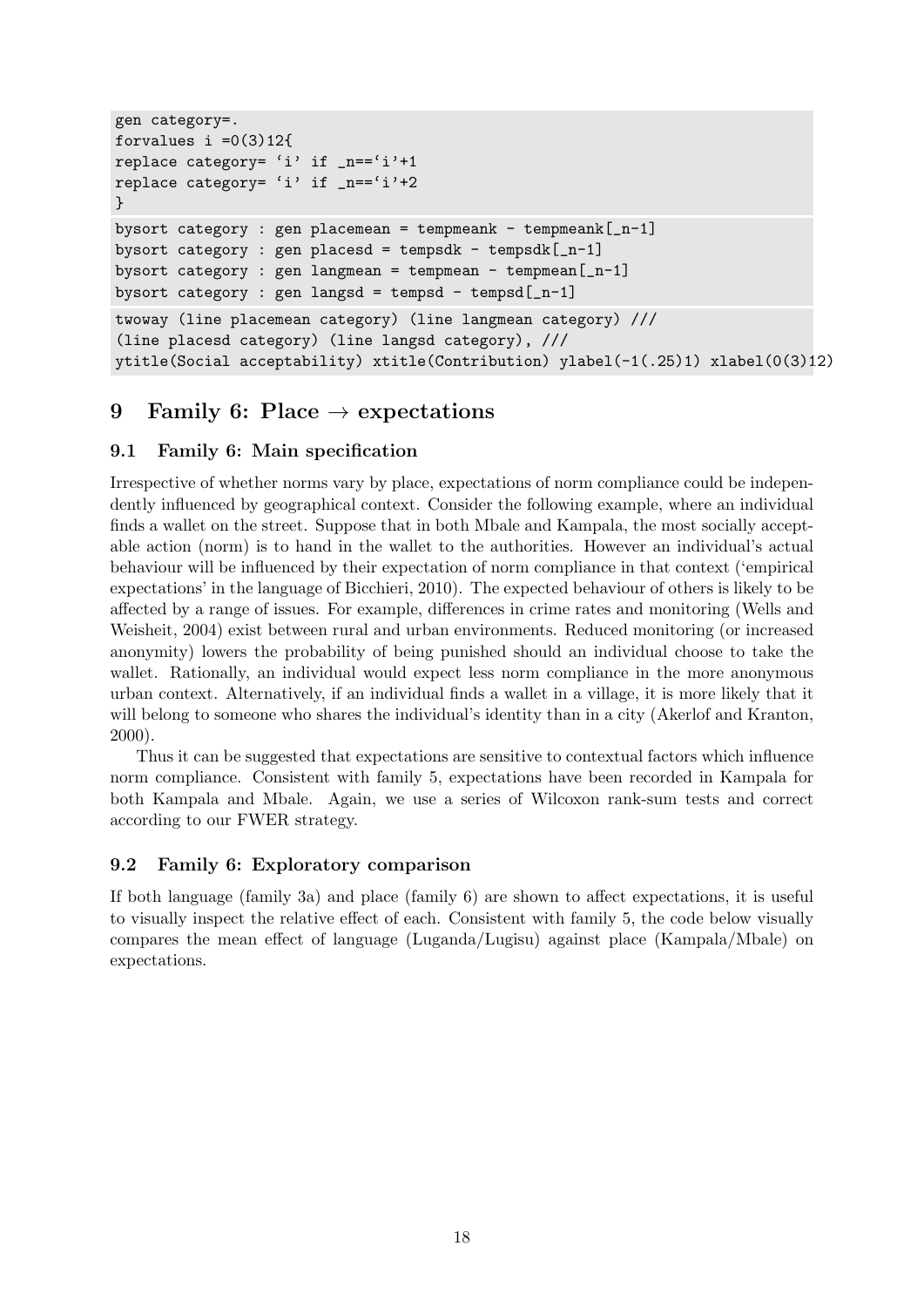```
Stata code
```

```
forvalues i=0(3)12 {
replace expectation'i'kampala=expectation'i'mbale if mbale==1
}
gen pfamily6 = .
ranksum expectation0kampala, by( mbale)
replace pfamily6=2 * normprob(-abs(r(z))) if _n == 1ranksum expectation3kampala, by( mbale)
replace pfamily6=2 * normprob(-abs(r(z))) if _n==2
ranksum expectation6kampala, by( mbale)
replace pfamily6=2 * normprob(-abs(r(z))) if _n==3
ranksum expectation9kampala, by( mbale)
replace pfamily6=2 * normprob(-abs(r(z))) if _n=-4ranksum expectation12kampala, by( mbale)
replace pfamily6=2 * normprob(-abs(r(z))) if _n==5
qqvalue pfamily6, method(hochberg ) qvalue(qfamily6)
list qfamily6 if qfamily6!=.
restore
  Exploratory comparison graph:
gen tempEmeank=.
gen tempEsdk=.
gen Ekampala=.
forvalues i =0(3)12{
sum expectation'i'kampala
replace tempEmeank= r(mean) if _n == 'i' + 2replace tempEsdk= r(sd) if _n == 'i'+2replace Ekampala= 1 if _n=='i'+2
}
forvalues i = 0(3)12{
sum expectation'j'mbale
replace tempEmeank= r(mean) if _n=='j'+1
replace tempEsdk= r(sd) if _n == 'j'+1replace Ekampala= 0 if _n=='j'+1
}
gen categoryE=.
forvalues i = 0(3)12{
replace categoryE= 'i' if _n == 'i'+1replace categoryE= 'i' if _n == 'i'+2}
bysort categoryE : gen placeEmean = tempEmeank - tempEmeank[-n-1]bysort categoryE : gen placeEsd = tempEsdk - tempEsdk[-n-1]bysort categoryE : gen langEmean = tempEmean - tempEmean[_n-1]
bysort categoryE : gen langEsd = tempEsd - tempEsd[-n-1]twoway (line placeEmean categoryE) (line langEmean categoryE) ///
(line placeEsd categoryE) (line langEsd categoryE), ///
ytitle(Social acceptability) xtitle(Contribution) xlabel(0(3)12)
```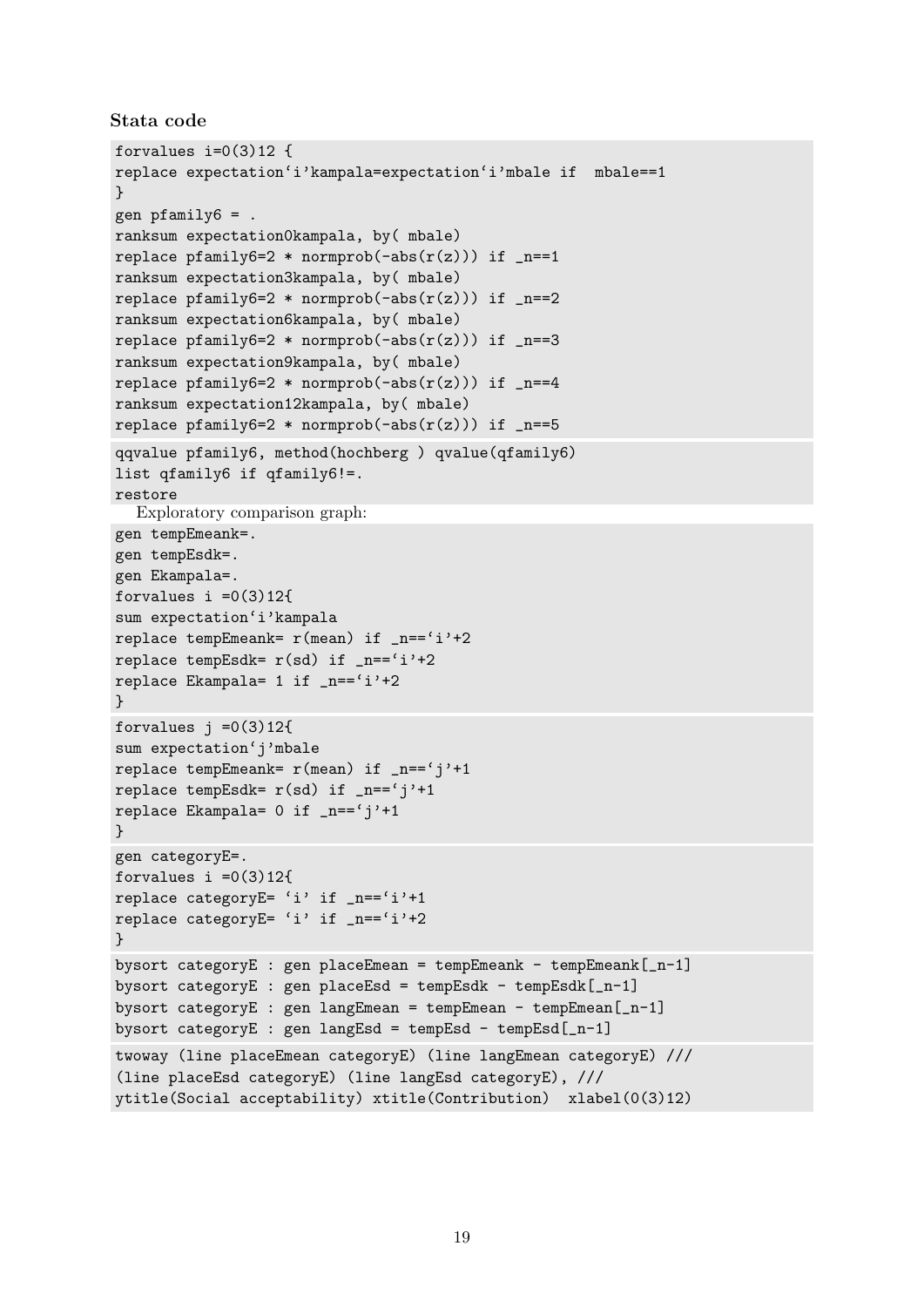# 10 Family 7: Place\*language  $\rightarrow$  norms or expectations

The separate effects of language and place on norms and expectations have been explored in families 2 - 4 and 5 - 6 respectively. Family 7 is concerned with the interaction between place and language and the affects on norms or expectations.

Language [\(Jakiela and Ozier](#page-40-2) [\(2018\)](#page-40-2), [Clist and Verschoor](#page-39-0) [\(2017\)](#page-39-0), [Chen](#page-39-1) [\(2013\)](#page-39-1)) and place [\(Berge et al.](#page-39-7) [\(2018\)](#page-39-7), [Cameron et al.](#page-39-8) [\(2015\)](#page-39-8)) have individually been shown to affect preferences. However the interaction between the variables has not yet been explored. We test this interaction in two separate specifications, considering norms or expectations. Conceptually, families 2a and 5 explore how language and place affect norms respectively. However a scenario may occur where Lugisu only affects norms in Mbale, for example. This is equally true for expectations (families 3a and 6).

To explore this we use the following regression:

$$
N_{ic} = \beta_1 Language_{ic} + \beta_2 Place_{ic} + \beta_3 Language_{ic} * Place_{ic} + \epsilon_{ic}
$$

$$
E_{ic} = \beta_1 Language_{ic} + \beta_2 Place_{ic} + \beta_3 Language_{ic} * Place_{ic} + \epsilon_{ic}
$$

Where  $N_{ic}$  represents norms on a four-point scale between -1 and 1 and  $E_{ic}$  represents expectations on a percentage scale. Throughout,  $i$  indexes an individual and  $c$  the contribution level between 0 and 12,000, in 3,000 intervals. Language<sub>ic</sub> is a dummy variable for Luganda (1) and Lugisu (0) and  $Place_{ic}$  a second dummy variable for Kampala (1) and Mbale (0).  $Language_{ic} * Place_{ic}$  is the the interaction effect. While norms and expectations are distinct the interaction between place and language is theoretical focus of family 7. Thus, the above presents two p values for correction in line with our FWER strategy.

### Stata code

```
gen pfamily7 = .
gen interaction1=contribution*kampaladummy
gen interaction2=contribution*sessionlanguage
gen interaction3=contribution*sessionlanguage*kampaladummy
regress NormIndividual contribution interaction*, vce(cluster id)
test interaction3==0
replace pfamily7=r(p) if _n==1regress ExpIndividual contribution interaction*, vce(cluster id)
test interaction3==0
replace pfamily7=r(p) if _n==2qqvalue pfamily7, method(hochberg ) qvalue(qfamily7)
list pfamily7 qfamily7 if qfamily7!=.
```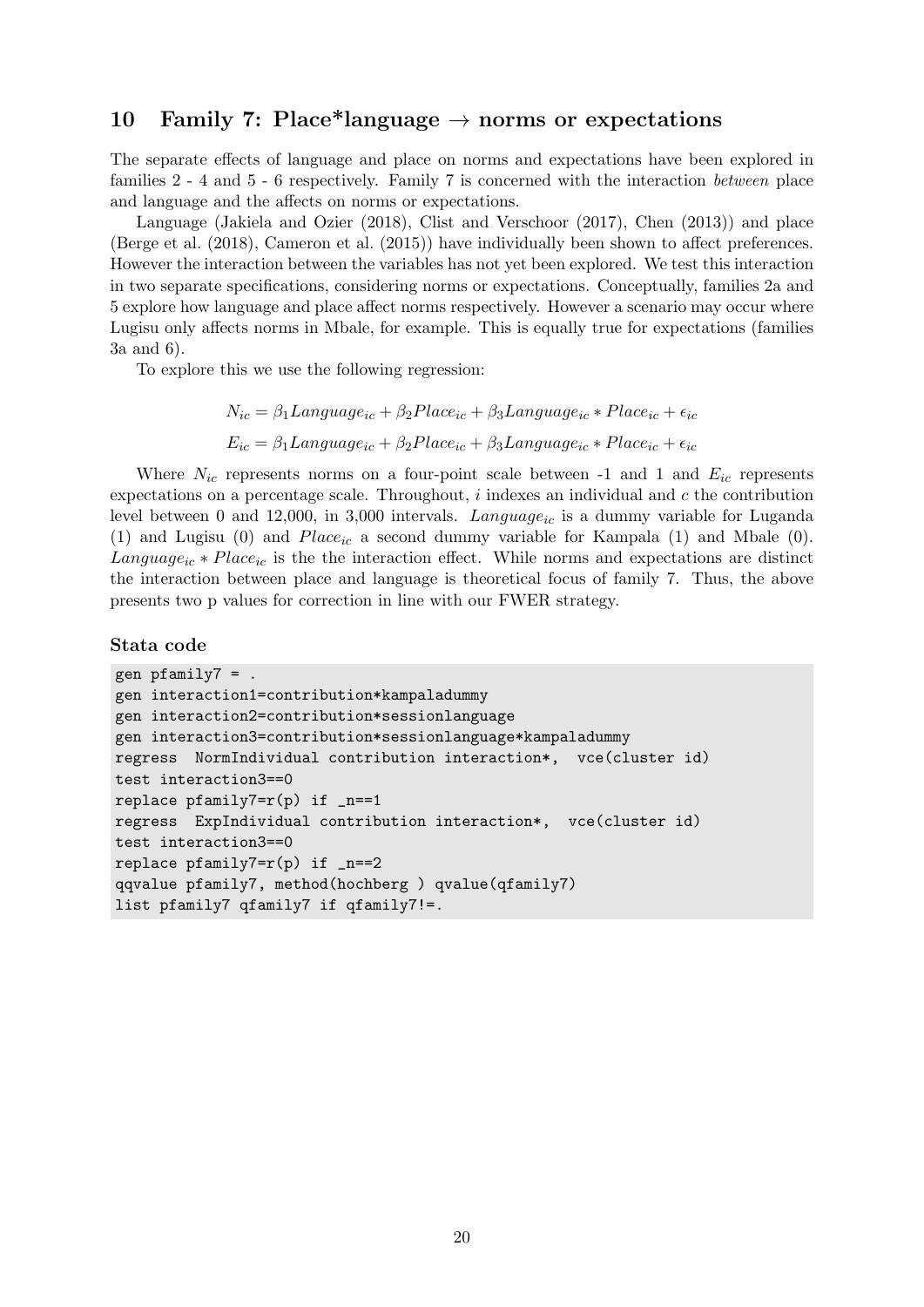# <span id="page-20-0"></span>Part IV Paper 3 - Exposure, norms and expectations

# 11 Family 8: Exposure  $\rightarrow$  norms

### 11.1 Family 8a: Kampala - learning norms

Economists have long been aware that preferences differ both between and within nations [\(Falk](#page-40-1) [et al., 2018;](#page-40-1) [Vieider et al., 2015;](#page-41-3) [Guiso et al., 2006\)](#page-40-18). These comparisons do not typically investigate how being exposed to multiple cultures affects preferences. Migration involves an individual physically moving, potentially to a social environment that differs in important dimensions. This can be national or international in nature. Theories of cultural integration have an established heritage within social sciences, broadly summarised as assimilation theory, structuralism and multiculturalism (for a review see [Algan et al., 2012\)](#page-39-16). Fundamentally, these theories attempt to explain how cultural integration reflects learning about (and adherence to) a new country's social norms, or a change in one's own identity and norms.

Further, there is a well-established literature that suggests preferences are influenced by social factors. For example, [Cipriani et al.](#page-39-17) [\(2007\)](#page-39-17) investigate pro-social values and find no correlation between children's and parent's behaviour. This is consistent with psychological theories which emphasise the importance of peer effects in socialisation, which may mean that migration, a new set of peers, could result in an individual adapting their preferences substantially [\(Bisin](#page-39-15) [and Verdier, 2001\)](#page-39-15).

However, there is relatively little evidence exploring how exposure to different cultures represents learning about social norms. [Cameron et al.](#page-39-8) [\(2015\)](#page-39-8) investigate the migration of Chinese students to Australia, finding evidence for the assimilation of preferences over time. However, where migrants had been in Australia for less than one year, the differences in preferences persist. Thus, migrants are shown to assimilate as exposure increases. While preferences are shown to assimilate, the mechanism for change is unclear. Additionally, while [Cameron et al.](#page-39-8) [\(2015\)](#page-39-8) only explore international migration, national migration will frequently involve multiple distinct cultures. How exposure to different national cultures affects learning about norms is currently not explored by the literature.

If language and place activate different social identities, with specific associated norms and expectations, we suggest cultural exposure can be conceptualised as learning about norms and expectations. An individual moving from Mbale to Kampala will initially be uncertain of local norms and how they expect others to conform to them. In the language of  $(3.2)$ , exposure permits an individual to learn about local customs and update their estimations of  $a_c^*$  and  $a_c^e$ .

Our sample only includes individuals who originate from Bugishu region, with families 2b) and 3b) already exploring the link between contributions in a cooperative social dilemma game and norms. Thus we hypothesise that as time in Kampala increases, the elicited norms for Kampala will become more certain ('learnt') and norms and expectations will increasingly become aligned to those of Kampala.

In order to maintain power, we intend to compare the average norms of the 1/3 most recent arrivals to Kampala with the 2/3 least recent arrivals. This comparison will be conducted at each contribution level using Wilcoxon rank-sum tests, before controlling for multiple tests.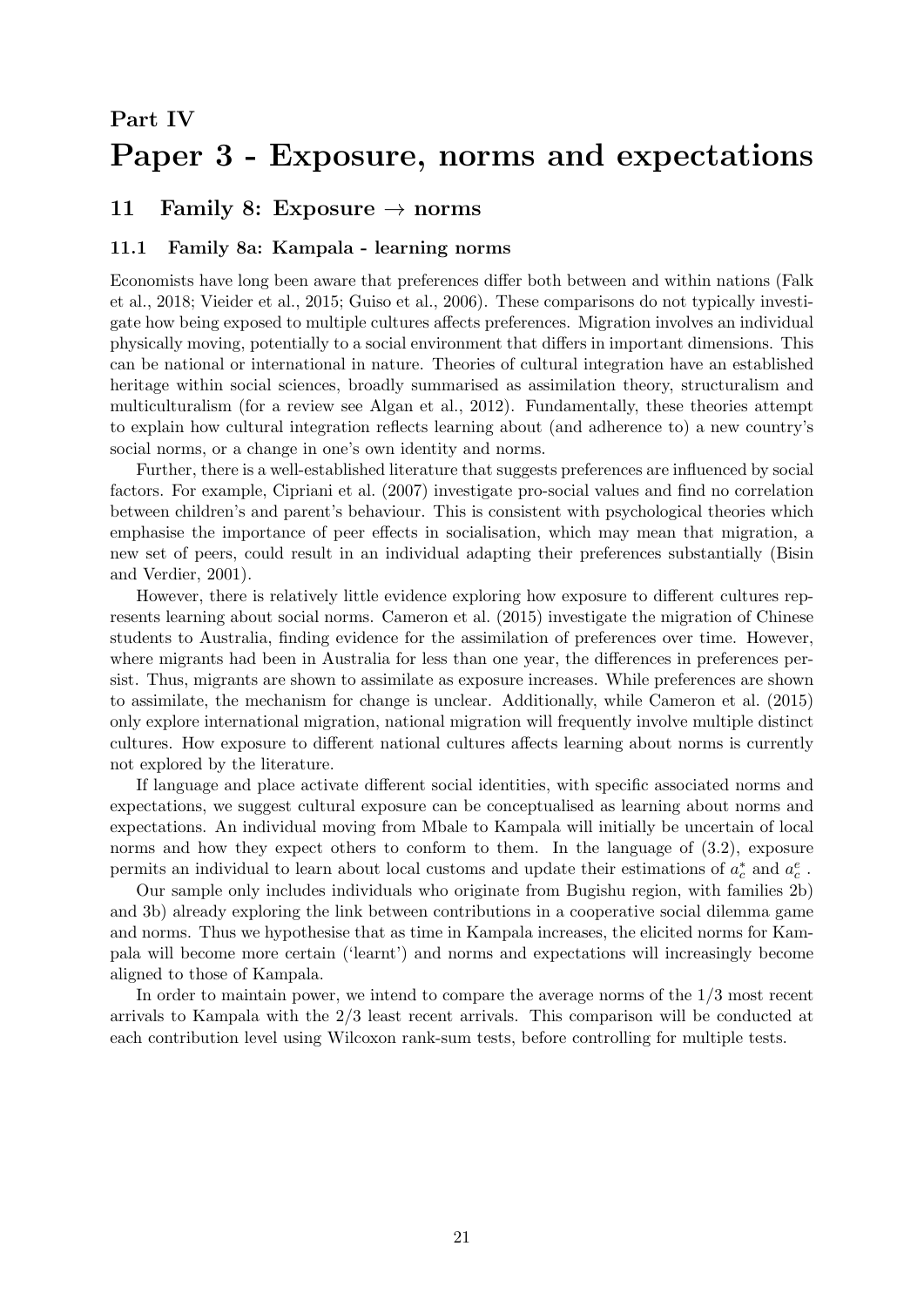Stata code

```
sort timeinurban
gen kampaladummy=0
sum kampaladummy
replace kampaladummy=1 if _n < r(N)/3gen pfamily8a = .
ranksum NormContribution0, by( kampaladummy)
replace pfamily8a=2 * normprob(-abs(r(z))) if _n == 1ranksum NormContribution3, by( kampaladummy)
replace pfamily8a=2 * normprob(-abs(r(z))) if _n == 2ranksum NormContribution6, by( kampaladummy)
replace pfamily8a=2 * normprob(-abs(r(z))) if _n == 3ranksum NormContribution9, by( kampaladummy)
replace pfamily8a=2 * normprob(-abs(r(z))) if _{n=4}ranksum NormContribution12, by( kampaladummy)
replace pfamily8a=2 * normprob(-abs(r(z))) if _n == 5qqvalue pfamily8a, method(hochberg ) qvalue(qfamily8a)
list qfamily8a if qfamily8a!=.
```
### 11.2 Family 8b: Mbale - unlearning norms

A secondary set of hypotheses will provide further contributions to existing literature. Unlike international migration, domestic migration more easily permits migrants to return to their originating communities. While migration from one nation to another has been shown to cause a change in preferences [\(Cameron et al., 2015\)](#page-39-8), it is not clear whether the same is true for domestic migration.

If exposure to a new culture can be conceptualised as learning, does reduced exposure to the original culture constitute unlearning? To explore this, within the survey, we will ask participants how many days (in the last year) have they spent in Bugishu region. Akin to the above we will split the sample using the 1/3 that has spent the least amount of time in Bugishu with the rest. Using the elicited hypothetical Mbale norms, we will then compare the two groups.

It is hypothesised that the mean of the Mbale norms will not be equal for the two groups, as more frequent visits to Mbale maintain exposure and maintain the importance of these norms. Additionally, if the frequency of visits to Mbale is expected to increase norm certainty for Mbale, the standard deviation of the two groups is expected to be unequal.

We acknowledge that this is not a perfect test as participants are actually located in Kampala and are making hypothetical elicitations about norms and expectations in Mbale. While we are aware of this limitation, this is still a valuable test. We again conduct one Wilcoxon rank-sum test per contribution level, before correcting for multiple testing.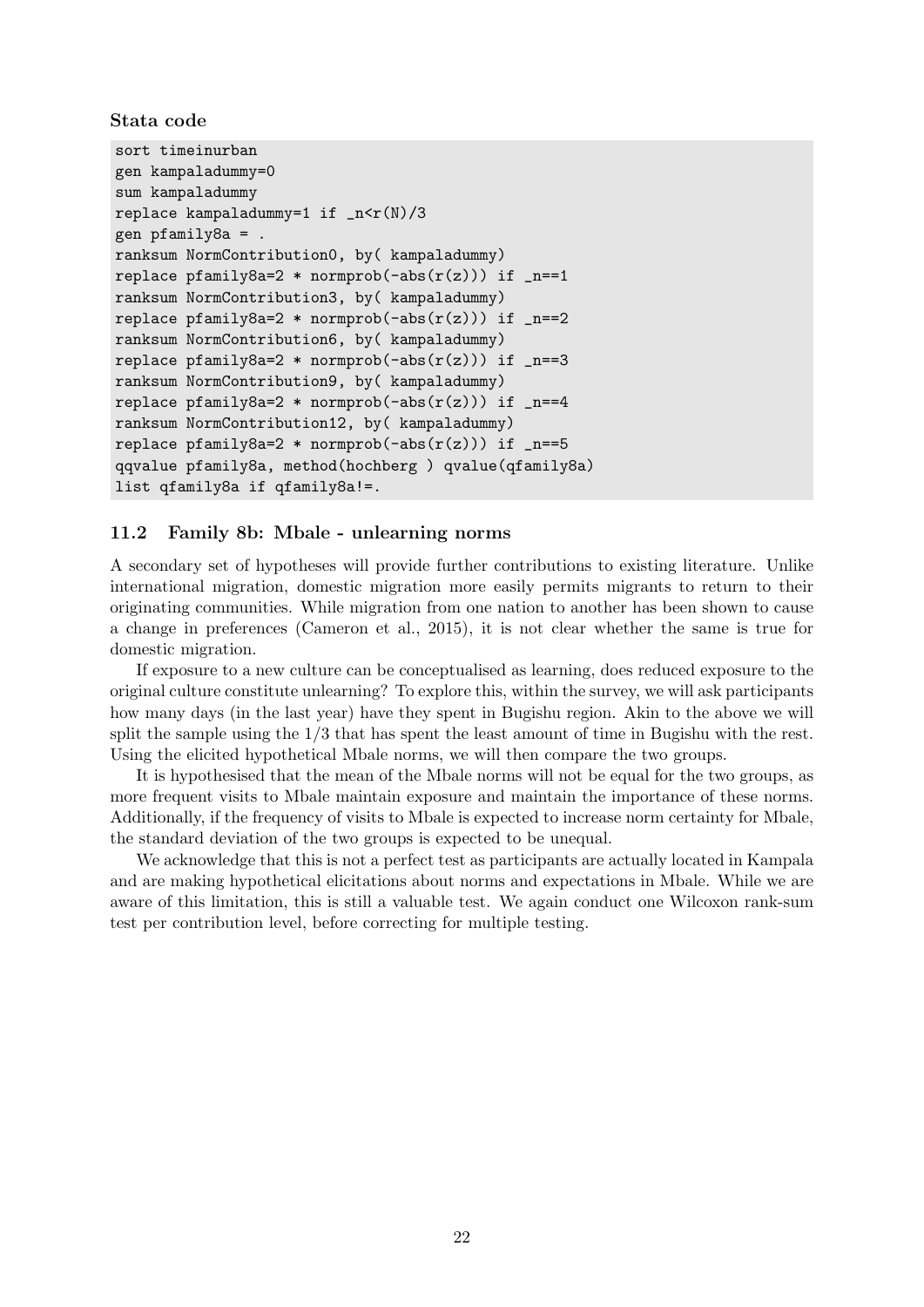Stata code

```
sort returnhome
gen homedummy=1
sum homedummy
replace homedummy=0 if _n < r(N)/3gen pfamily8b = .
ranksum NormContribution0, by( homedummy)
replace pfamily8b=2 * normprob(-abs(r(z))) if _n == 1ranksum NormContribution3, by( homedummy)
replace pfamily8b=2 * normprob(-abs(r(z))) if _n == 2ranksum NormContribution6, by( homedummy)
replace pfamily8b=2 * normprob(-abs(r(z))) if _n == 3ranksum NormContribution9, by( homedummy)
replace pfamily8b=2 * normprob(-abs(r(z))) if _n=-4ranksum NormContribution12, by( homedummy)
replace pfamily8b=2 * normprob(-abs(r(z))) if _n==5qqvalue pfamily8b, method(hochberg ) qvalue(qfamily8b)
list qfamily8b if qfamily8b!=.
```
# 12 Family 9: Exposure  $\rightarrow$  expectations

### 12.1 Family 9a: Kampala - learning expectations

To maintain comparability, we will adopt an analogous approach to family 8 for expectations. Much of the same logic for the effect of exposure on norms also applies to expectations. As discussed, an individual's behaviour is dependent on both what is socially prescribed ('norms') and the anticipation around how individuals adhere to those norms ('expectations'). If expectations of norm compliance vary by place (family 6), then an individual moving from Bugishu region to Kampala can reasonably be expected to learn about norm compliance in Kampala over time.

Thus we hypothesise that as exposure to Kampala increases, the expectations for Kampala will become more certain (consistent) and participants' expectations will become aligned to those of Kampala. The sample will be split in a manner consistent with family 8 (1/3 against  $2/3$ , comparing the  $1/3$  of most recent arrivals to others. We will apply five Wilcoxon rank-sum tests.

### Stata code

```
gen pfamily9a = .
ranksum expectation0kampala, by( kampaladummy)
replace pfamily9a=2 * normprob(-abs(r(z))) if _n==1
ranksum expectation3kampala, by( kampaladummy)
replace pfamily9a=2 * normprob(-abs(r(z))) if _n == 2ranksum expectation6kampala, by( kampaladummy)
replace pfamily9a=2 * normprob(-abs(r(z))) if _n==3
ranksum expectation9kampala, by( kampaladummy)
replace pfamily9a=2 * normprob(-abs(r(z))) if _n=-4ranksum expectation12kampala, by( kampaladummy)
replace pfamily9a=2 * normprob(-abs(r(z))) if _n == 5qqvalue pfamily9a, method(hochberg ) qvalue(qfamily9a)
list qfamily9a if qfamily9a!=.
```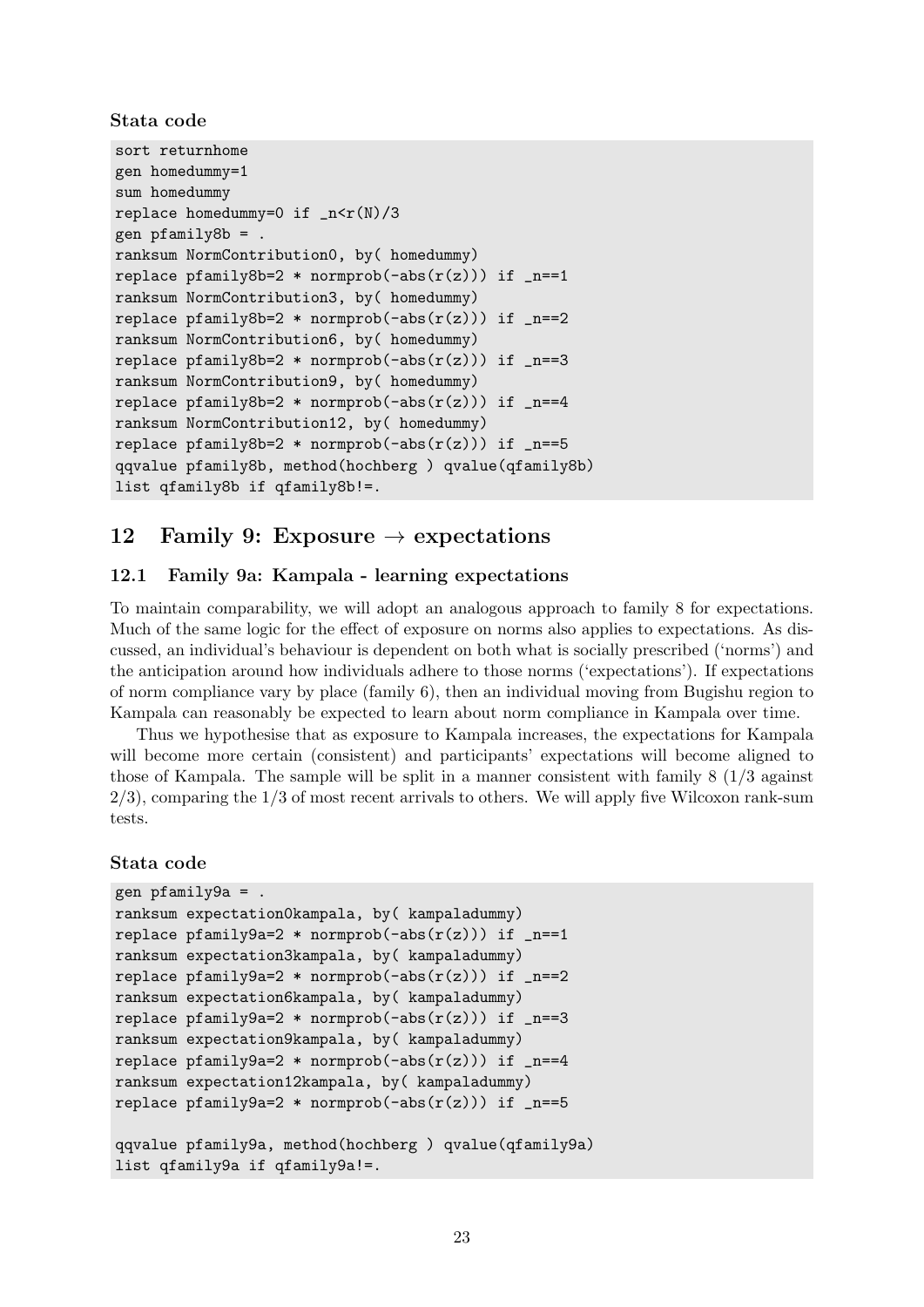### 12.2 Family 9b: Mbale - unlearning expectations

This section will apply the same approach as the second specification, set out in family 8. Consistent with family 8, both family 9 specifications are concerned with learning about expectations. Thus, there are five p-values for correction as per our FWER strategy set out in family 1.

### Stata code

```
gen pfamily9b = .
ranksum expectation0mbale, by( homedummy)
replace pfamily9b=2 * normprob(-abs(r(z))) if _n == 1ranksum expectation3mbale, by( homedummy)
replace pfamily9b=2 * normprob(-abs(r(z))) if _n==2
ranksum expectation6mbale, by( homedummy)
replace pfamily9b=2 * normprob(-abs(r(z))) if _n==3
ranksum expectation9mbale, by( homedummy)
replace pfamily9b=2 * normprob(-abs(r(z))) if _n == 4ranksum expectation12mbale, by( homedummy)
replace pfamily9b=2 * normprob(-abs(r(z))) if _n==5
qqvalue pfamily9b, method(hochberg ) qvalue(qfamily9b)
list qfamily9b if qfamily9b!=.
```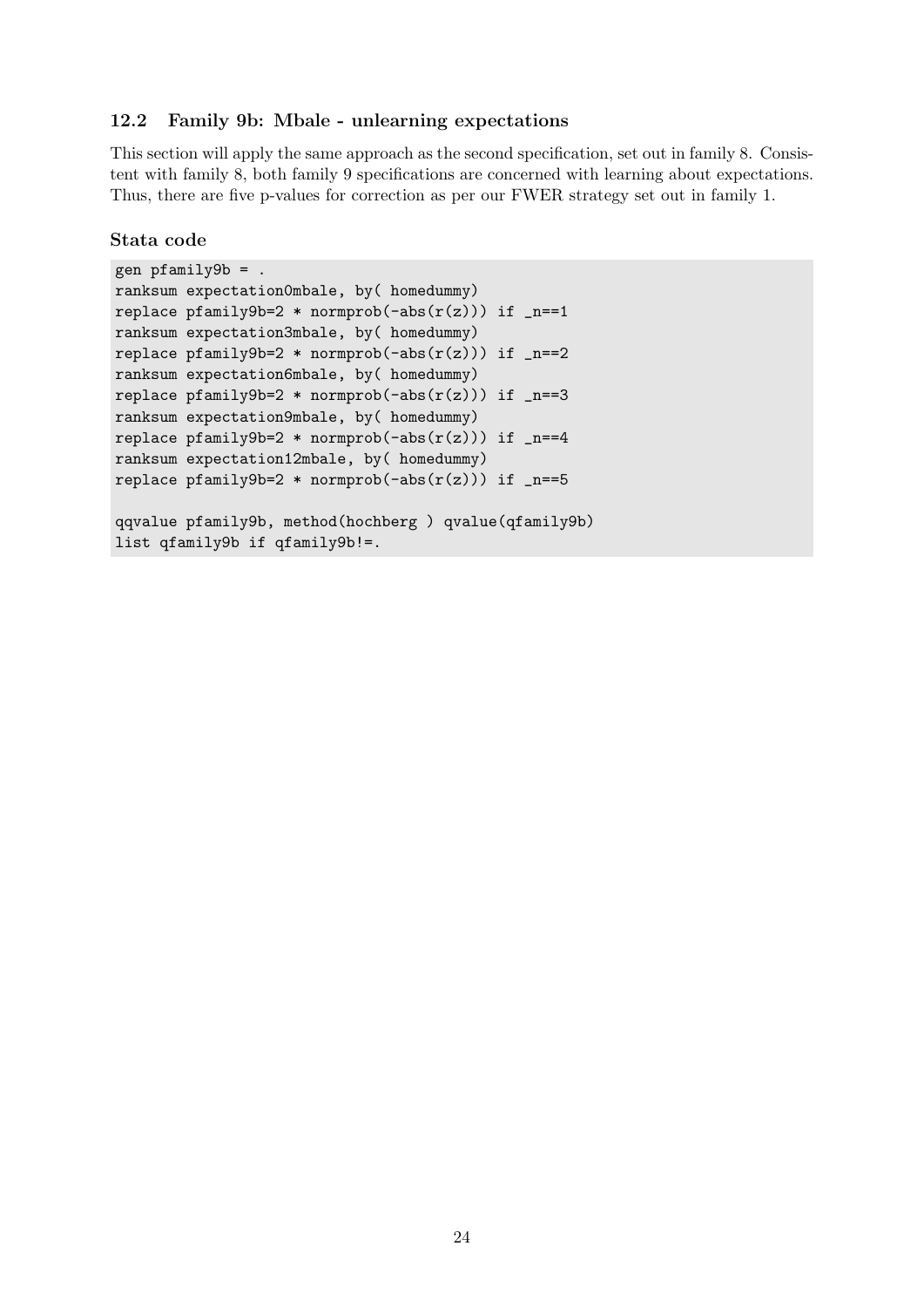# <span id="page-24-0"></span>Part V Appendix

# 13 Proposed timeline

A small pilot was completed in April 2019, with the full experiment scheduled for September 2019. This will be run by the Field Lab (<https://thefieldlabuganda.com/>) with support from the authors.

# 14 Funding

Funding for this study have been provided by the Centre for Behavioural and Experimental Social Science, UEA (<https://www.uea.ac.uk/cbess>). No other funding is attached to the project. Ethics approval for both the pilot and full study has been granted by the International Development Ethics Committee, University of East Anglia.

# 15 Experimental script (English)

# Script: Kampala

Preparation of the experiment

Material needed:

- Pre-regristration sheets
- ID numbers
- A basket
- Two envelopes
- Money
- Paper and pen, data entry sheets, randomisation sheets
- Visual aids (manila paper)
- Box to collect tokens

Brief Explanation For Experimenters Only We will play a public goods game in Luganda or Lugisu (randomly determined in advance of each session). Each subject will play it only once in one language and it is important that we don't draw extra attention to the fact that two different languages are used. This means all communication in a session must take place in the language of that session (even between experimenters). We need an even number of players in each session as players are paired. If there is an odd number players, choose the last person to arrive and give them a show-up fee of 9,000 Ugandan Shillings and send them away. It is important that subjects do not know who their partner is.

Pre-screening In advance of the experimental sessions, pre-screening sessions will have been completed in order to ensure that all participants have a Bagisu background and that they can speak Lugisu fluently (proficiency in Luganda is assumed, based on local information). During the pre-screening, candidates were asked questions to ensure fluency.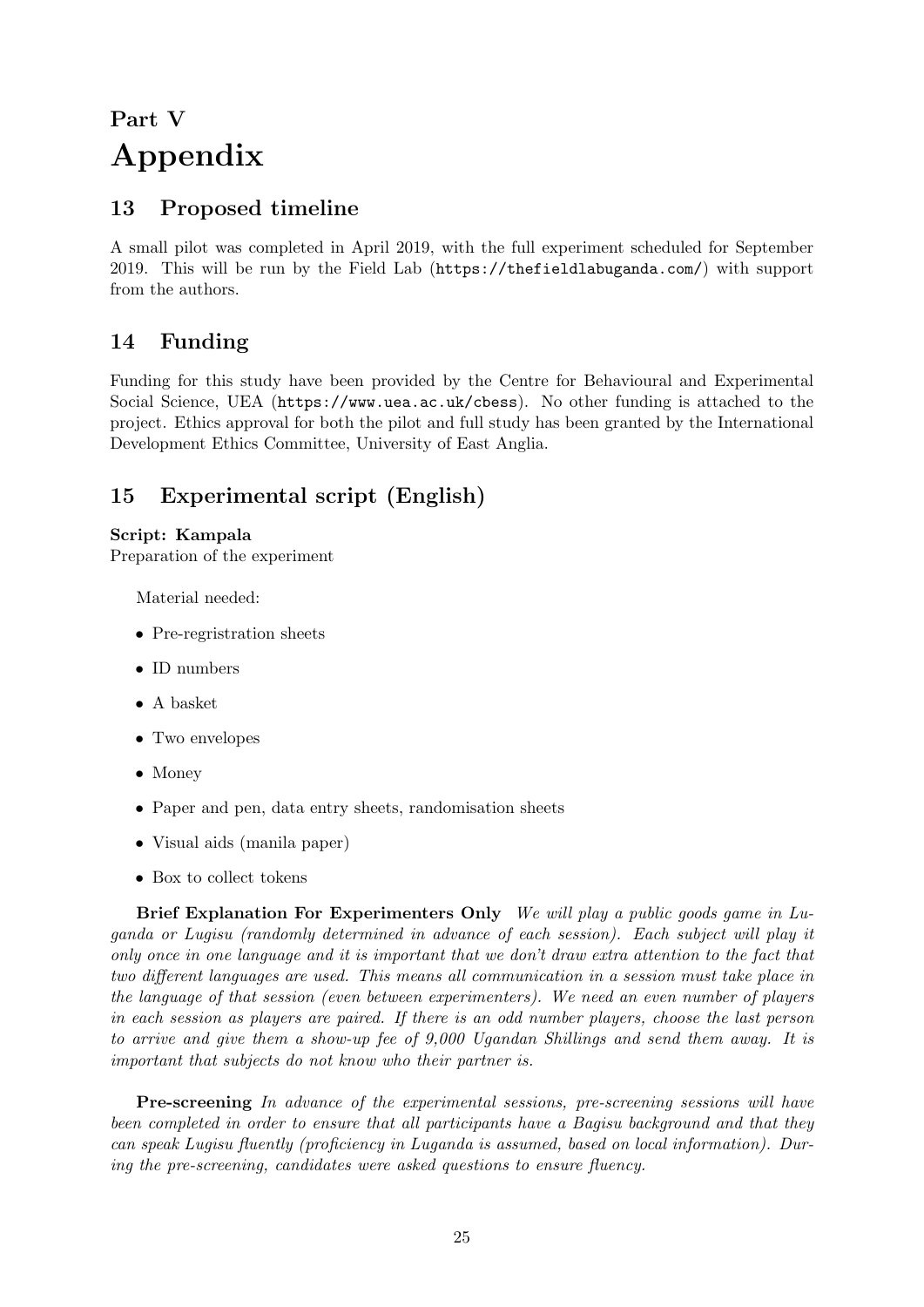As subjects arrive When people enter the meeting room, they are asked for their name and student number as recorded during pre-screening. These should match exactly. If participants are not pre-registered, they will not be able to participate.

Their name should then be recorded on the attendance register, alongside their game ID, which we give them on a card. We randomly match subjects, so these ID cards are important. At the end of the experiment, they hand in their card in exchange for their payment. The ID card allows us to identify them during the exercise while guaranteeing complete confidentiality. This is important, as they are able to earn real money in the exercise. Further instructions are given once sufficient people [10 - 30] have shown up.

### Formal Introduction

Welcome. Thank you for taking the time to come today. [Introduce Experimenters and Assistants.] Later, you can ask any of us questions during today's programme. For this raise your hand so that we can come and answer your question in private.

We are from the Field Lab in Mbale, and are doing research in Kampala. We have invited you here today, because we want to learn about how people that are Bagishu, or from Bugishu region, make decisions. You are going to be asked to make decisions about money. The money that results from your decisions will be yours to keep.

What you need to do will be explained fully in a few minutes. But first we want to make a couple of things clear. First of all, this is not our money. We belong to a university in the UK, and this money has been given to us for research. Second, participation is voluntary. You may still choose not to participate in the exercise. Third, this is research about your decisions. Therefore you cannot talk with others. This is very important. I'm afraid that if we find you talking with others, we will politely ask you to leave, and you will not be able to earn any money here today. Of course, if you have questions, you can ask one of us. We also ask you to switch off your mobile phones.

Make sure that you listen carefully to us. You will be able to make some money here today, and it is important that you follow our instructions. During today's programme, you will be asked to make several decisions, which will be explained to you very clearly. Now, before we explain what you need to do, it is really important to bear one more thing in mind. The first decision that you will make is not a matter of getting it right or wrong. It is about what you prefer. It is important to think seriously about all your choices because they may affect how much money you can take home.

#### Explaining the Game

Today, you have randomly been paired with someone else in this room. You will not find out the identity of your partner, and they will not find out any information about you. All decisions are anonymous. However, we can tell you that your partner is (or was) also a student here at Makerere *or other university* and is either a Mugishu or spent time in the Bugishu region. I will explain all of the decisions slowly, and ask you to write down your answers the paper in front of you. You cannot change your answers after they've been written down, so think carefully before you write anything. Any questions that you have can be answered privately.

You will be given 12,000 Ugandan shillings, and you can decide what to do with it. First, we will demonstrate the decision using real money. You will make your choice on paper in front of you. You have two possible options: you can place money in either a private envelope (show) or a common basket (show). You can choose to put some of the money in the common basket, and the rest in the private envelope, but only in intervals of 3,000 Shillings. You can choose to keep this money for yourself, by placing it in the private envelope (show). This is your money to take home with you. There is also a common basket, which both you and you partner can put money in (show). We will add half of the money in the common basket (show). It will then be shared equally between the two players (show).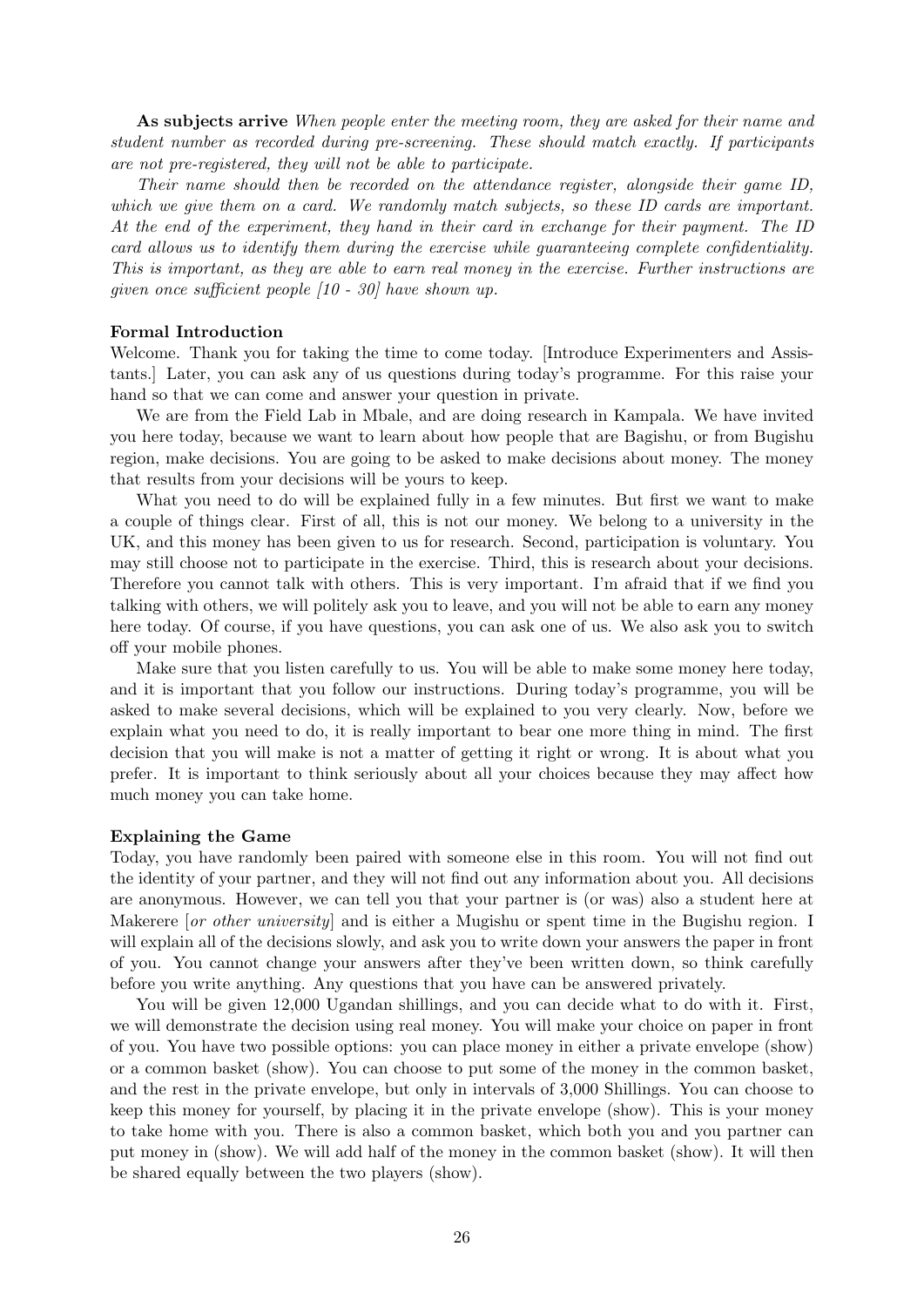Recap, together [short, direct answers only]:

- What happens with any money you decide to put in your private envelope? [You take it home]
- How much is added to any money you and your partner put in the common basket?  $[Halt]$
- And after half is added, how do we split the money in the common basket between you and your partner? [Equally]

### 1. Control questions

We will now check for your understanding, using 3 examples. Imagine two people are paired: person A and person B. They would not know who they are paired with. [Demonstrate with real money, and using the visual aid. Read question number, pause with each instruction to write down, indicating where to write down.]

 $\int$ To be determined during final piloting - One or two of the following control questions should be solved collectively in the room with discussion. One or two will be answered seperately.]

- 1. Imagine that person A chooses to put nothing in the common basket, and everything in the private envelope. And imagine that person B chooses to put nothing in the common basket, and everything in the private envelope. Write on your paper, in the appropriate boxes, how much is in the common basket. How much is there after we have added half. And how much each player goes home with.
- 2. Imagine that person A chooses to put everything in the common basket, and nothing in the private envelope. And imagine that person B chooses to put everything in the common basket, and nothing in the private envelope. Write on your paper, in the appropriate boxes, how much is in the common basket. How much is there after we have added half. And how much each player goes home with.
- 3. Imagine that person A chooses to put everything in the common basket, and nothing in the private envelope. But, imagine that person B chooses to put nothing in the common basket, and everything in the private envelope. Write on your paper, in the appropriate boxes, how much is in the common basket. How much is there after we have added half. And how much each player goes home with.

Thank you. These are just examples, you can decide what you prefer. When you make the decision, you can choose an amount, between 0 and 12,000 shillings, to put in the private envelope. You can choose an amount, between 0 and 12,000 shillings, to put in the common basket. Remember that we will pay you real money at the end of the experiment, depending on what you and your partner decide. Please make your choice now, by ticking once for question 4. [Indicate where on visual aid]

#### 2. Expectations

We will now ask you questions 5-16 about behaviour in this game. Once you have made all of these decisions on this page, we will randomly pick one question. If you get the answer correct in the question we pick, we will give you another 4,000 shillings as a bonus. Let us remind you that it is very important that you do not talk during the experiment, and that you only mark one box per question. If you mark more than one box you will not be able to receive the bonus.

We will now ask you to make 4 guesses on what people decided in this game. If this question is chosen you could earn another 4,000 shillings on top of the money from the first section of the experiment. You would win the bonus if you are within 10% of the real answer. So, if your guess is good but not perfect, you will still get the bonus.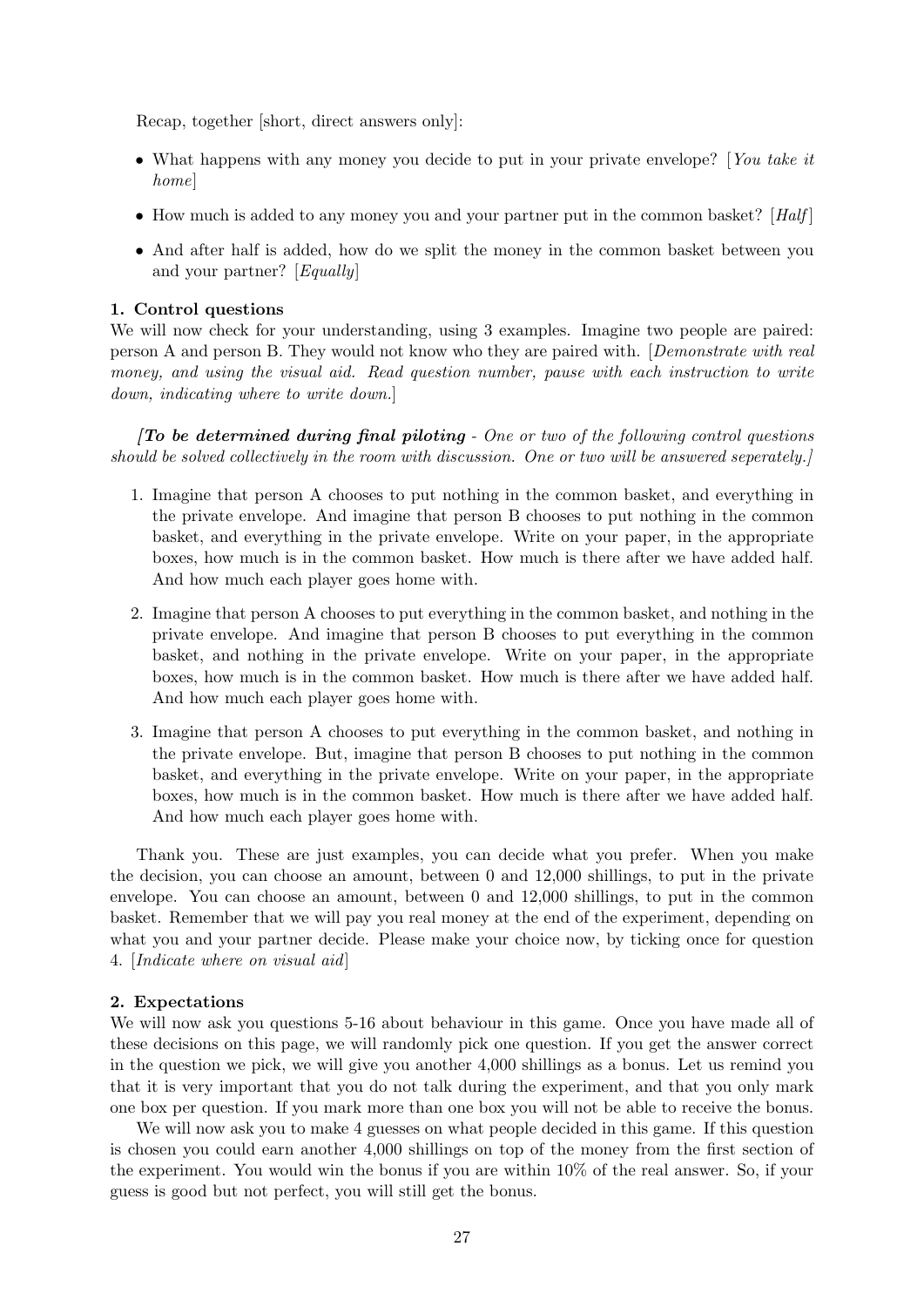- For question 5, there are five boxes, each showing difference scenarios.
- The left hand box shows that the entire 12,000 shillings have been placed in the private envelope.
- The right hand box shows that the entire 12,000 shillings has been places in the common basket.
- In each of the boxes, in intervals of 10%, how many people in this room do you think contributed the amounts shown? For example, 0, 10, 20, 30, 40%?

We previously played this game with over one hundred, randomly selected people in Nakaloke sub-county, near Mbale.

- Again, for question 6, there are five boxes, each showing difference scenarios.
- The left hand box shows that the entire 12,000 shillings have been placed in the private envelope.
- The right hand box shows that the entire 12,000 shillings has been places in the common basket.
- In each of the boxes, in intervals of 10%, how many people in Mbale do you think contributed the amounts shown?

### 3. Norms

Now we will give a series of situations where someone made a decision. I will ask you to consider the different possible choices available and to decide, for each of the possible actions, whether taking that action would be "socially acceptable" and "consistent with moral or proper social behaviour" or "socially unacceptable" and "inconsistent with moral or proper social behaviour."

By socially acceptable, we mean behaviour that most people agree is the "correct" or "ethical" thing to do. Another way to think about what we mean is that if someone were to select a socially unacceptable choice, then someone else might be angry at them for doing so.

If this set of questions is chosen, you could earn another 4,000 shillings on top of what you earned in the first section of the experiment. You would earn that money if you give the same answer as the *most popular choice*. For these questions, we are not interested in your preferences. Rather, we are interested in what you think the most popular choice would be.

We will now go through an example. Imagine someone is at a local coffee shop near campus. While there, they notice that someone has left a wallet at one of the tables. Someone sees, and must decide what to do. They have four possible choices, and you need to rate how socially acceptable, "correct" or "ethical" that action is.

[Read each choice out, ask 'how would you rate that action?' give the 4 possible ratings, and get experimenter 2 to answer using the below scale. Use visual aid throughout]

|                                         | Very socially | Socially     | Socially   | Very socially |
|-----------------------------------------|---------------|--------------|------------|---------------|
|                                         | unacceptable  | unacceptable | acceptable | acceptable    |
|                                         |               |              |            |               |
| Take the wallet                         | Χ             |              |            |               |
| Ask others nearby if the wallet belongs |               |              | X          |               |
| to them                                 |               |              |            |               |
| Leave the wallet where it is            |               | Х            |            |               |
| Give the wallet to the shop manager     |               |              |            |               |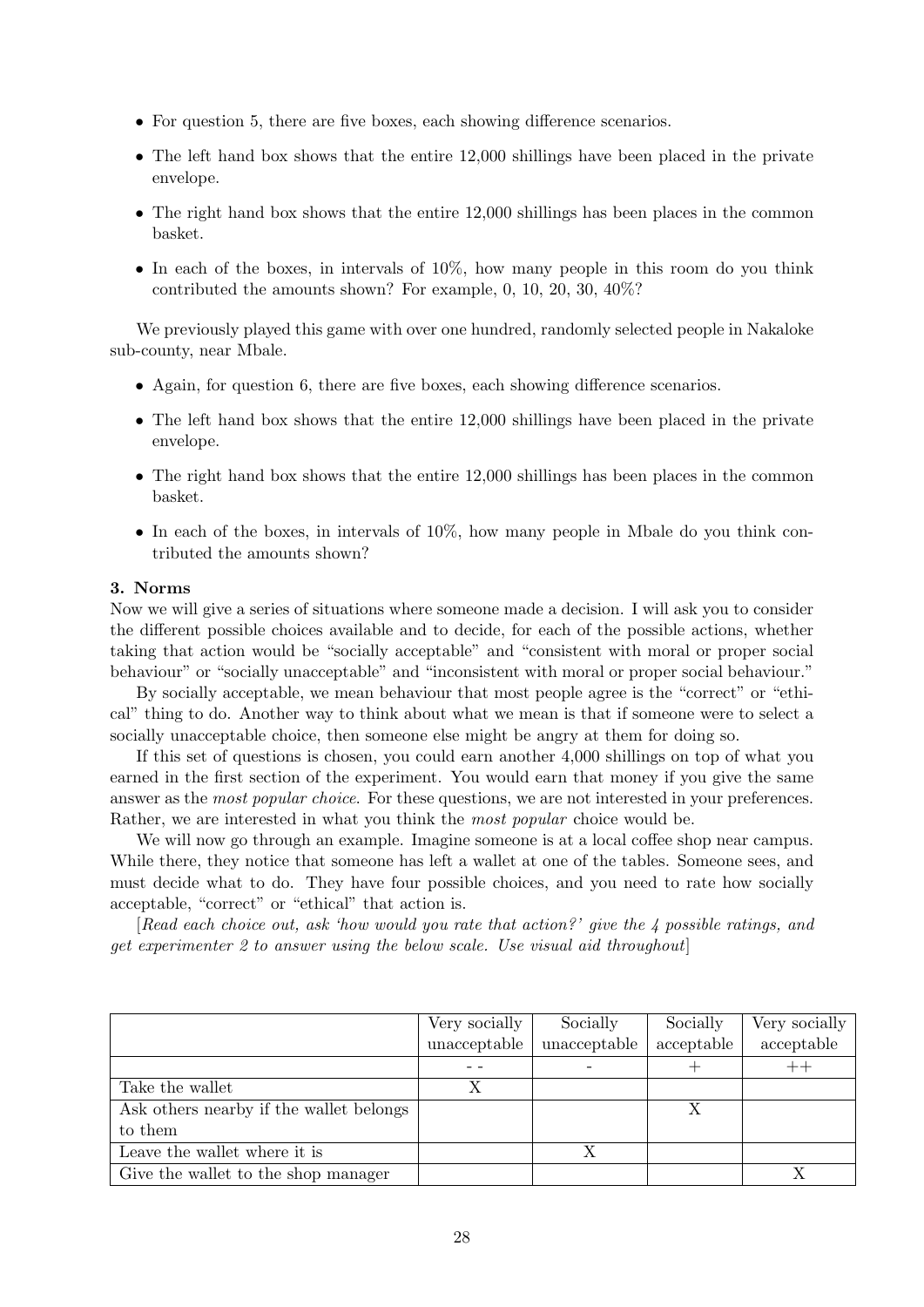[Experimenter 2:] I think most people in this room would say 'action' is 'rating'. So I would tick here.

Now that we've gone through an example, we will turn to our questions. Remember that if you give the same answer as the most popular option, and if that question is randomly chosen, you could earn extra money.

For questions 7-11 in Kampala, for the people in this room, imagine someone put nothing in the private envelope and everything in the common basket. Please rate this as either very socially unacceptable  $(-)$ , somewhat socially unacceptable  $(-)$ , somewhat socially acceptable  $(+)$ or very socially acceptable  $(++)$  by ticking once in that row.

You will see another four possible choices, where someone put either 3,000, 6,000, 9,000 or 12,000 in the private envelope. Please rate each choice as either very socially unacceptable  $(-)$ , somewhat socially unacceptable (-), somewhat socially acceptable (+) or very socially acceptable (++). Remember, you can only get a bonus if you tick once per row.

For questions 12-16, imagine that instead of playing in Kampala, we are playing in Mbale. Everyone in this room is also playing the game, and that everything else is the same. The only difference is that we are imagining playing the game in Mbale. Please rate the same 5 choices as either very socially unacceptable  $(-)$ , somewhat socially unacceptable  $(-)$ , somewhat socially acceptable  $(+)$  or very socially acceptable  $(++)$ . Remember, you can only get a bonus if you tick once per row.

### 4. Choice of bonus question

Now collect each the participants' answer sheets, with assistants writing ID number on answer sheets as they are collected. At the same time hand out the survey questions, again adding ID numbers. It is important that participants keep their ID cards as they will require this to collect their earnings at the end of the session.

Before participants begin to complete the survey questions, select someone at random to choose the bonus question blind from a cup. This cup should include the numbers from  $5$  - 16, denoting the different questions. Note questions 5 and 6 will need five intervals. There will be 20 questions to select from.

#### 5. Survey

We will give you a new sheet. While we calculate your earnings, we'd like to ask a few general questions, to understand more about you. All information is anonymous, will not affect your earnings and is given voluntarily. If you wish not to answer a question, you are allowed to skip it.

- 1. How old are you? [In years]
- 2. What is your gender? [Male/Female]
- 3. How many years, in total, have you spent in Kampala? [Answer in whole years]
- 4. How many people in this room do you know by name? [Please don't include the experimenters].
- 5. How many days in the last year have you spent in Bugishu region?
- 6. Which language did you learn first?
- 7. Where were you born?
- 8. Where is your father from?
- 9. Where is your mother from?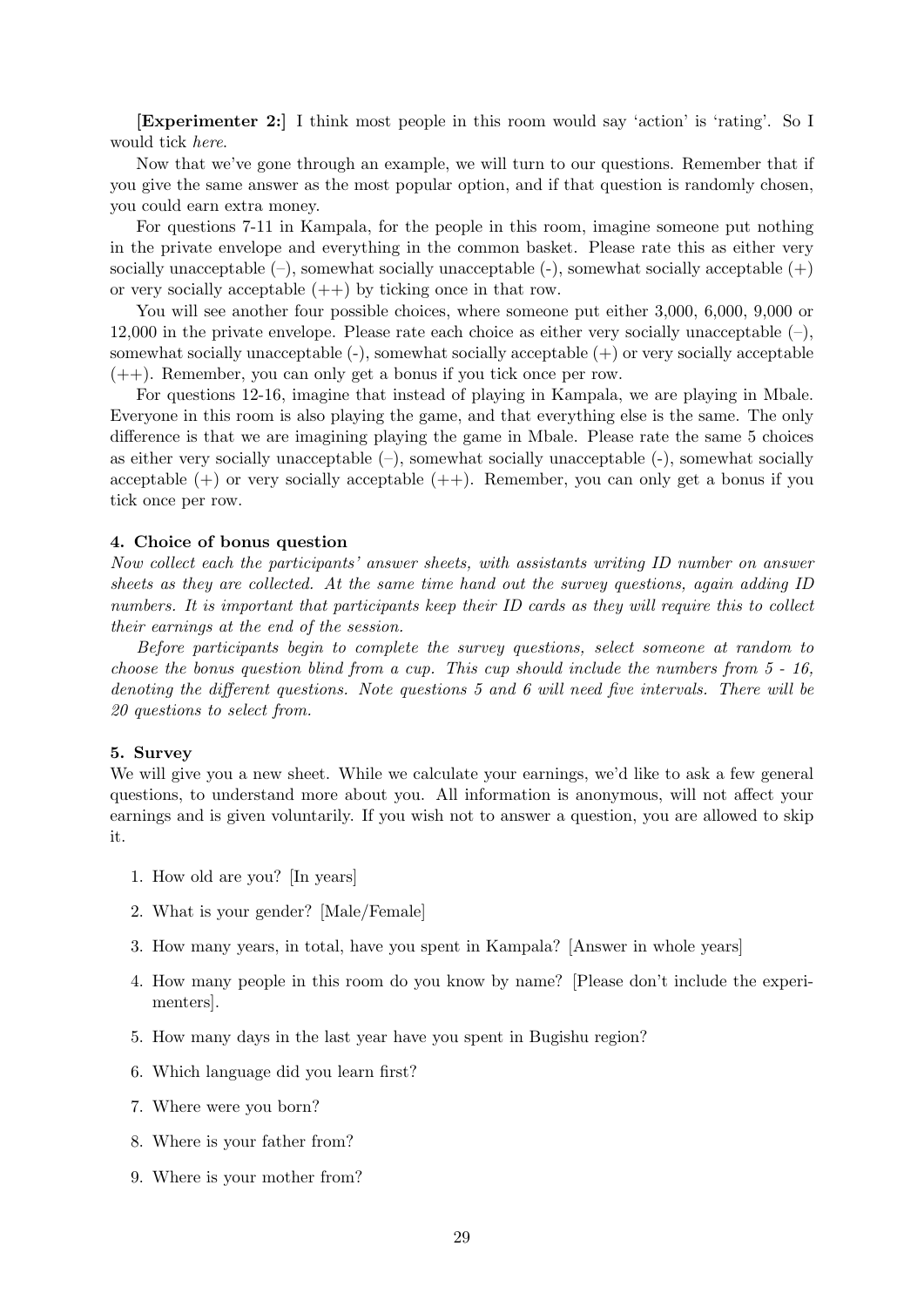- 10. Which language do you prefer to speak at home?
- 11. How important is it to follow social rules, even if there is a cost? Please answer [1] not at all important, [2] not very important, [3] somewhat important or [4] very important.

Thank you very much for your answers. You have now all completed all of the tasks. We now invite you to come forward, one by one, to collect up your earnings. Thank you for coming today, your participation has been greatly appreciated.

# 16 Decision Sheets

Below is the first page of the decision sheet, showing the control questions.



On the following page, the answer sheet shows the contribution decision (4), the two sets of expectations (5 and 6) and norms (7 and 16).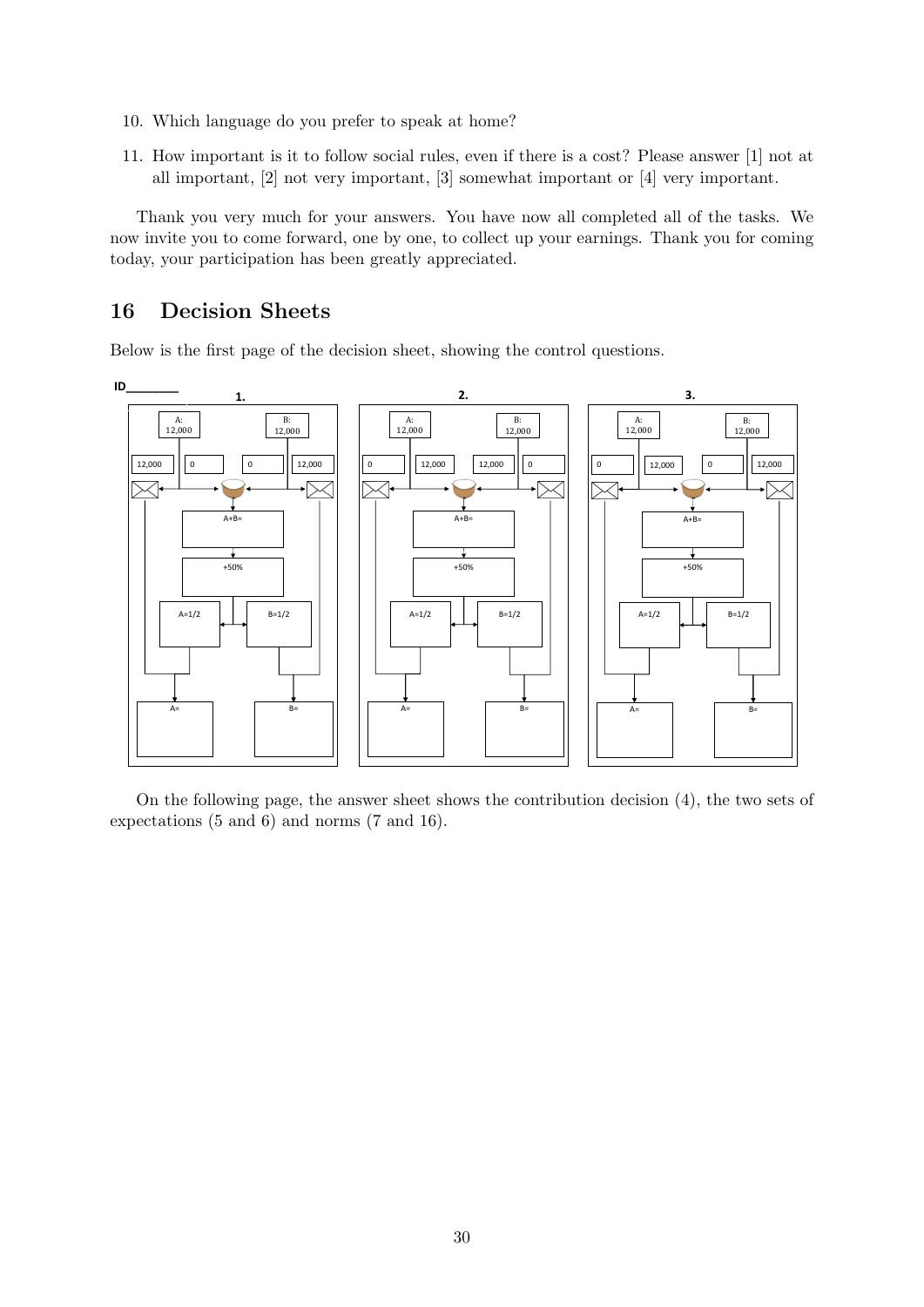# **ID\_\_\_\_\_\_\_\_**

| 4.  | 12,000             | 9,000  | 6,000  |   | 3,000  | $\mathbf 0$          |             |
|-----|--------------------|--------|--------|---|--------|----------------------|-------------|
|     | $\Box$             | ◻      | $\Box$ |   | $\Box$ | ◘                    |             |
|     | 0                  | 3,000  | 6,000  |   | 9,000  | 12,000               |             |
|     |                    | 12,000 | 9,000  |   | 6,000  | 3,000                | $\mathbf 0$ |
|     |                    | 0      | 3,000  |   | 6,000  | 9,000                | 12,000      |
| 5.  | Kampala            | $\%$   | $\%$   |   | %      | $\%$                 | $\%$        |
|     |                    |        |        |   |        |                      |             |
| 6.  | Mbale              | %      | $\%$   |   | %      | %                    | $\%$        |
|     | Kampala            | --     |        | - |        | $\ddot{\phantom{1}}$ | $++$        |
| 7.  | : 12,000           |        |        |   |        |                      |             |
|     | : 0                |        |        |   |        |                      |             |
| 8.  | : 9,000            |        |        |   |        |                      |             |
|     | : 3,000            |        |        |   |        |                      |             |
| 9.  | : 6,000            |        |        |   |        |                      |             |
|     | : 6,000            |        |        |   |        |                      |             |
| 10. | : 3,000<br>: 9,000 |        |        |   |        |                      |             |
| 11. | : 0                |        |        |   |        |                      |             |
|     | : 12,000           |        |        |   |        |                      |             |
|     |                    |        |        |   |        |                      |             |
|     | <b>Mbale</b>       | --     |        | - |        | $\ddot{\phantom{1}}$ | $++$        |
| 12. | : 12,000           |        |        |   |        |                      |             |
|     | : 0                |        |        |   |        |                      |             |
| 13. | : 9,000<br>: 3,000 |        |        |   |        |                      |             |
| 14. | : 6,000            |        |        |   |        |                      |             |
|     | : 6,000            |        |        |   |        |                      |             |
| 15. | : 3,000            |        |        |   |        |                      |             |
|     | : 9,000            |        |        |   |        |                      |             |
| 16. | : 0                |        |        |   |        |                      |             |
|     | : 12,000           |        |        |   |        |                      |             |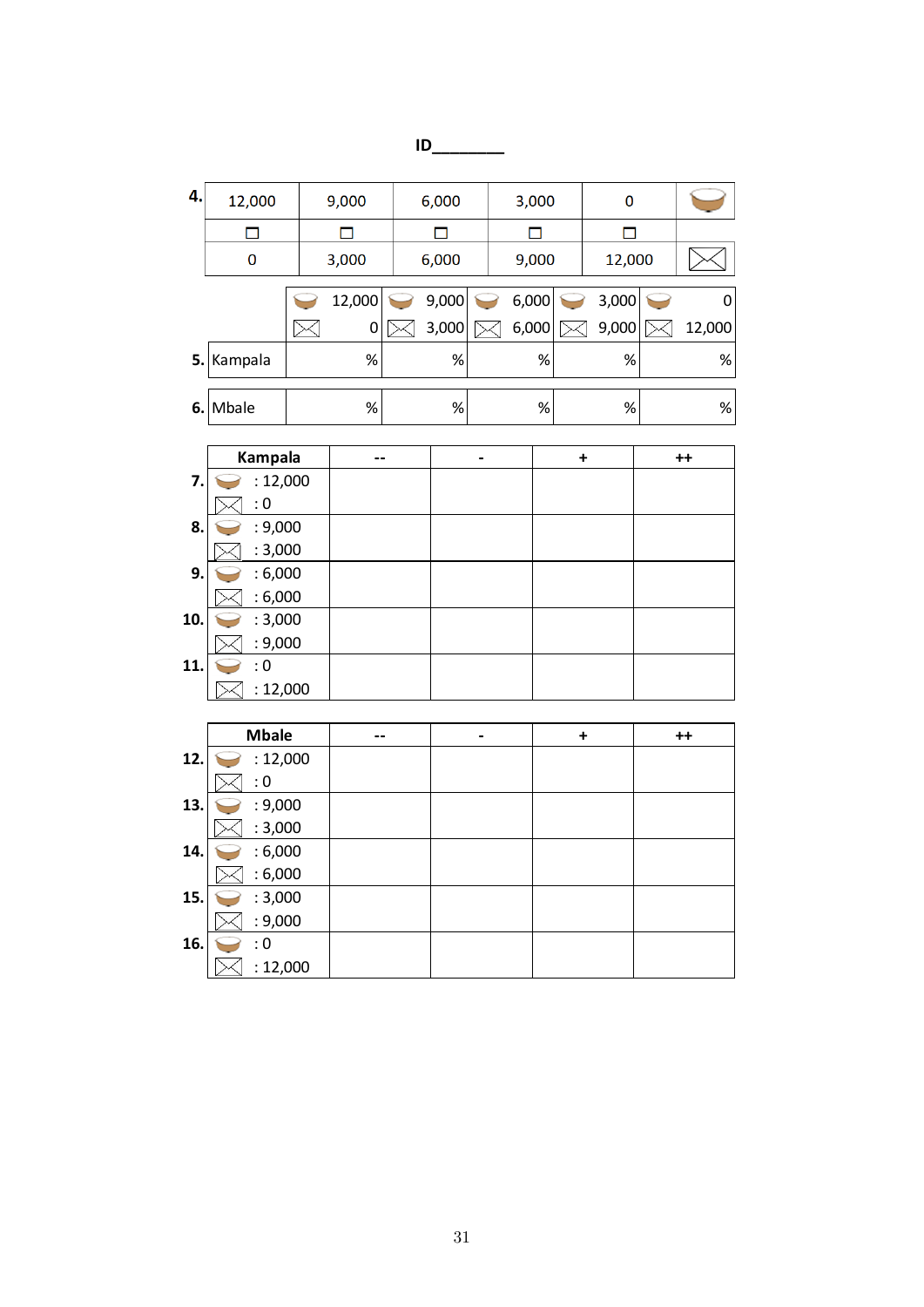The final sheet shows where survey questions are answered. Note no language is used at any point.

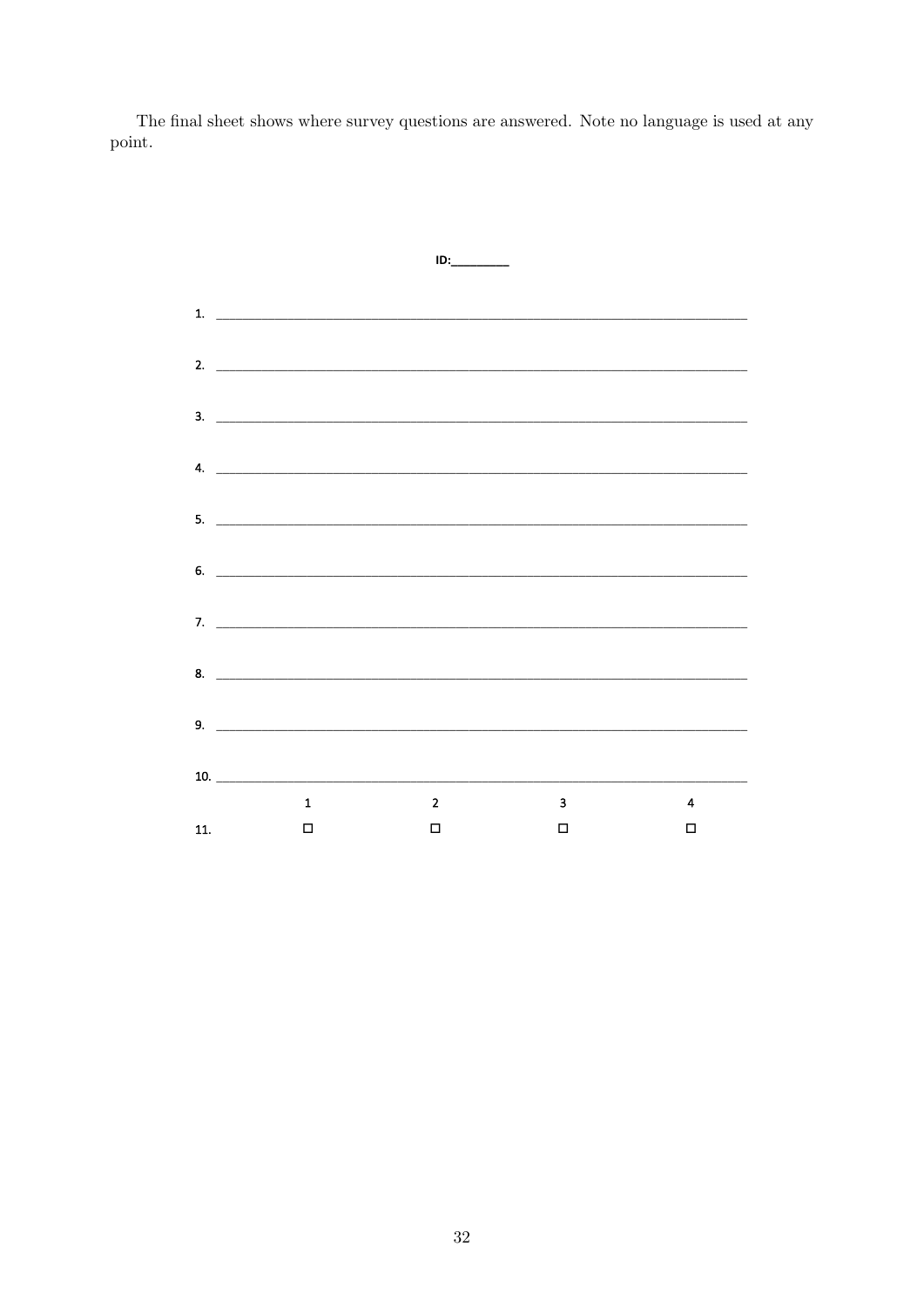# 17 Power Calculation

Below is the (long) code required to simulate power for family 1: using the three p values of family 1, and making a decision based on at least one q value being under 0.05. All parameters were based on [Clist and Verschoor](#page-39-0) [\(2017\)](#page-39-0) where possible, or decided conservatively if not. Figure [2](#page-32-0) shows that with a sample size of 300 there is power of greater than 0.8 to detect the previously found effect size.

After the code for family 1, we include the results of power calculations for families 2a and 3a. These two power calculations (families 2a and 3a) show that the experiment is well powered for the strategy of using a series of Wilcoxon rank-sum tests for norms or expectations. As long as we can expect similar effect sizes, the experiment is then well powered for families 5, 6, 8 (a & b) and 9 (a & b). In many cases this is a very conservative assumption. For example, family 5 tests whether place affects norms by comparing a population of norms for behaviour 'as if' subjects were playing in Mbale to norms elicited for Kampala. This means that there are two observations per subject rather than one, and so the power for family 5 (and 6) are much greater than those calculated here.

A power calculation for family 7 follows the calculations for families 1, 2a and 3a.



<span id="page-32-0"></span>Figure 2: Power Calculation for Different Sample Sizes, Family 1: 1,000 Replications

Parameters:  $\alpha$  = .05, intercept = 3.8, nsessions = 20, sessionlanguage = -.6, female = -.15, age = .015, timeinurbanc = .1, knownpeopleinsession = .1, esd = 1.3, sesd =  $4$ , reps = 1000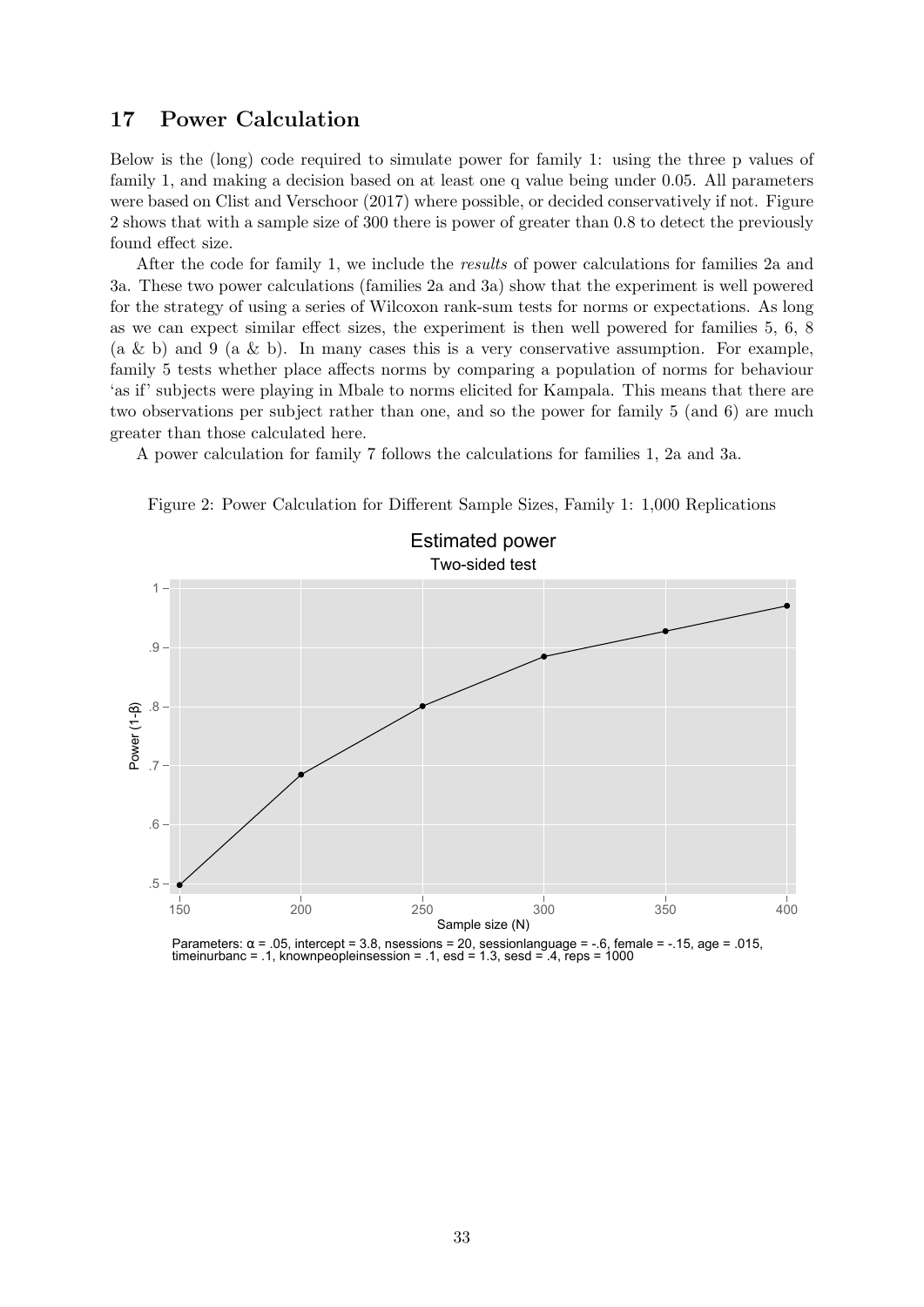Stata code

```
clear
set seed 092019
global controls female age timeinurbanc knownpeopleinsession // ALL CONTROLS
capture program drop simregress
program simregress, rclass
    version 15.1
    // DEFINE THE INPUT PARAMETERS AND THEIR DEFAULT VALUES
    syntax, n(integer) /// Sample size
          [ nsessions(integer 20) alpha(real 0.05) intercept(real 3.805)
sessionlanguage(real -.58) female(real -.17) age(real .015)
timeinurbanc(real .1) knownpeopleinsession(real .1) ///
esd(real 1.296) /// Standard deviation of the error<br>sesd(real 0.45) ] // Standard deviation of session ef
                        // Standard deviation of session effect
 quietly { \frac{1}{2} // GENERATE THE RANDOM DATA
        clear
        set obs 'n'
                generate sessionlanguage = rbinomial(1,0.5)generate e = rnormal(0, 'esd')generate sessionid = runiformint(1, (n')'nsessions'))
                sort sessionid
                generate sessioneffect = rnormal(0,'sesd')
replace sessioneffect=sessioneffect[_n-1] if sessionid==sessionid[_n-1]
                generate female= rbinomial(1,0.5)
                generate age = runiformint(18,30)generate timeinurbanc = runiformint(0,12)replace timeinurbanc=0 if timeinurbanc<2.5
                replace timeinurbanc=2 if timeinurbanc>5.5
                replace timeinurbanc=1 if timeinurbanc>2
                generate knownpeopleinsession = round(abs(rnormal(0,3)),1)
generate contribution15 = 'intercept' + 'sessionlanguage'*sessionlanguage ///
+ sessioneffect + female*'female' + age*'age' + timeinurbanc*'timeinurbanc' ///
+ knownpeopleinsession*'knownpeopleinsession' + e
replace contribution15 =round(contribution15 ,1) // keep it in the 1-5 range
replace contribution15=1 if contribution15<1
replace contribution15=5 if contribution15>5
```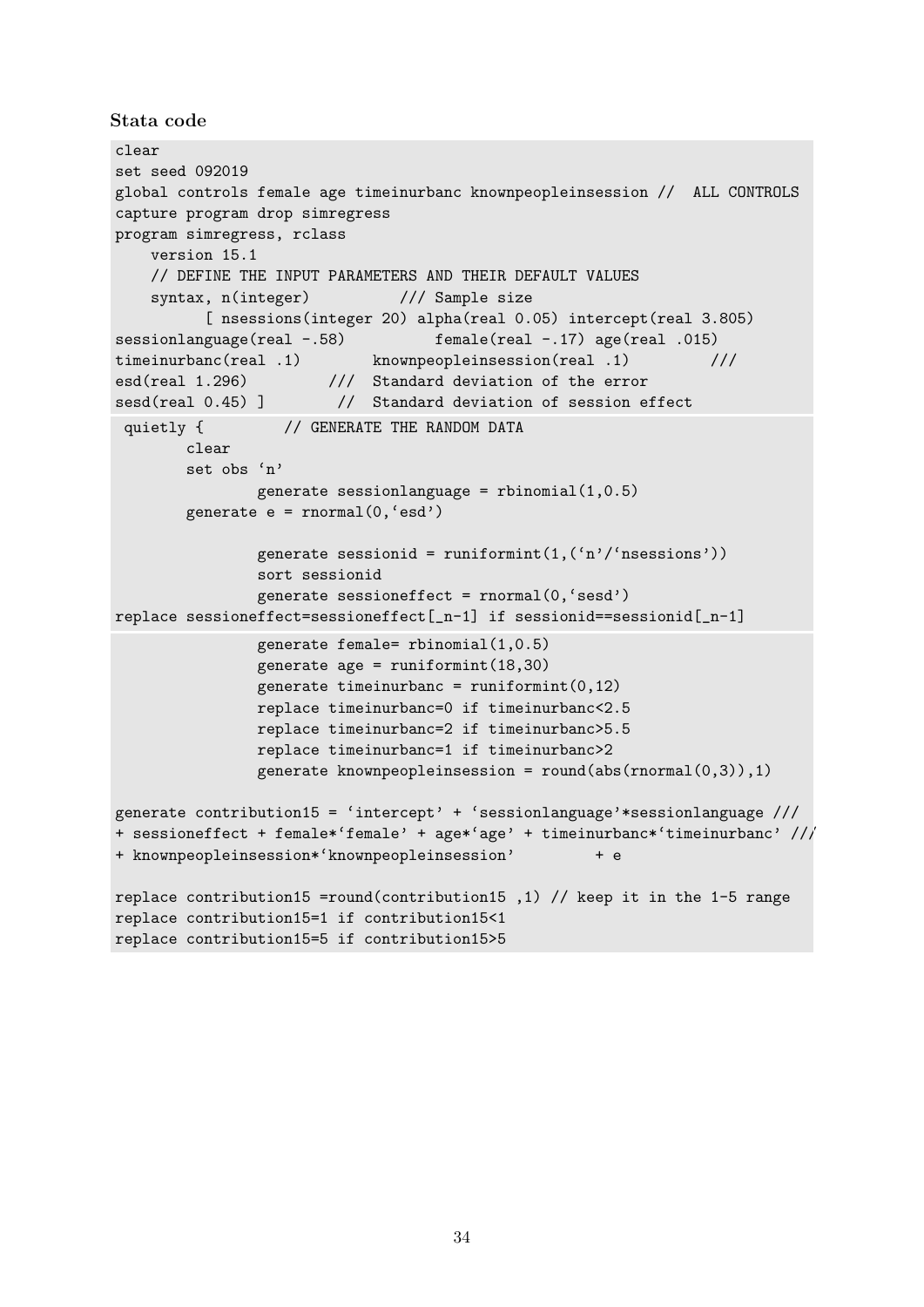```
// TEST THE NULL HYPOTHESIS
        gen pfamily1 = .
        escftest contribution15, group(sessionlanguage)
        replace pfamily1=r(p_val) if _n==1constraint 1 sessionlanguage = 0
        regress contribution15 sessionlanguage , cluster(sessionid )
        boottest
        replace pfamily1=r(p) if _n==2regress contribution15 sessionlanguage $controls, cluster(sessionid )
        boottest
        replace pfamily1=r(p) if _n==3qqvalue pfamily1, method(hochberg ) qvalue(qfamily1)
        list pfamily1 qfamily1 if qfamily1!=.
        sum qfamily1
            }
    // RETURN RESULTS
    return scalar reject = (r(min) < 'alpha')end
capture program drop power_cmd_simregress
program power_cmd_simregress, rclass
    version 15.1
    // DEFINE THE INPUT PARAMETERS AND THEIR DEFAULT VALUES
    syntax, n(integer) /// Sample size
          [ nsessions(integer 20) alpha(real 0.05)
intercept(real 3.8) sessionlanguage(real -.6)
female(real -.15) age(real .015) timeinurbanc(real .1)
knownpeopleinsession(real .1) esd(real 1.3)
sesd(real 0.4) reps(integer 100) ]
    // GENERATE THE RANDOM DATA AND TEST THE NULL HYPOTHESIS
    quietly {
simulate reject=r(reject), reps('reps'): ///
simregress, n('n') age('age') female('female') intercept('intercept') ///
esd('esd') sesd('sesd') alpha('alpha') sessionlanguage('sessionlanguage') ///
timeinurbanc('timeinurbanc') nsessions('nsessions') ///
 knownpeopleinsession('knownpeopleinsession')
        summarize reject
    }
```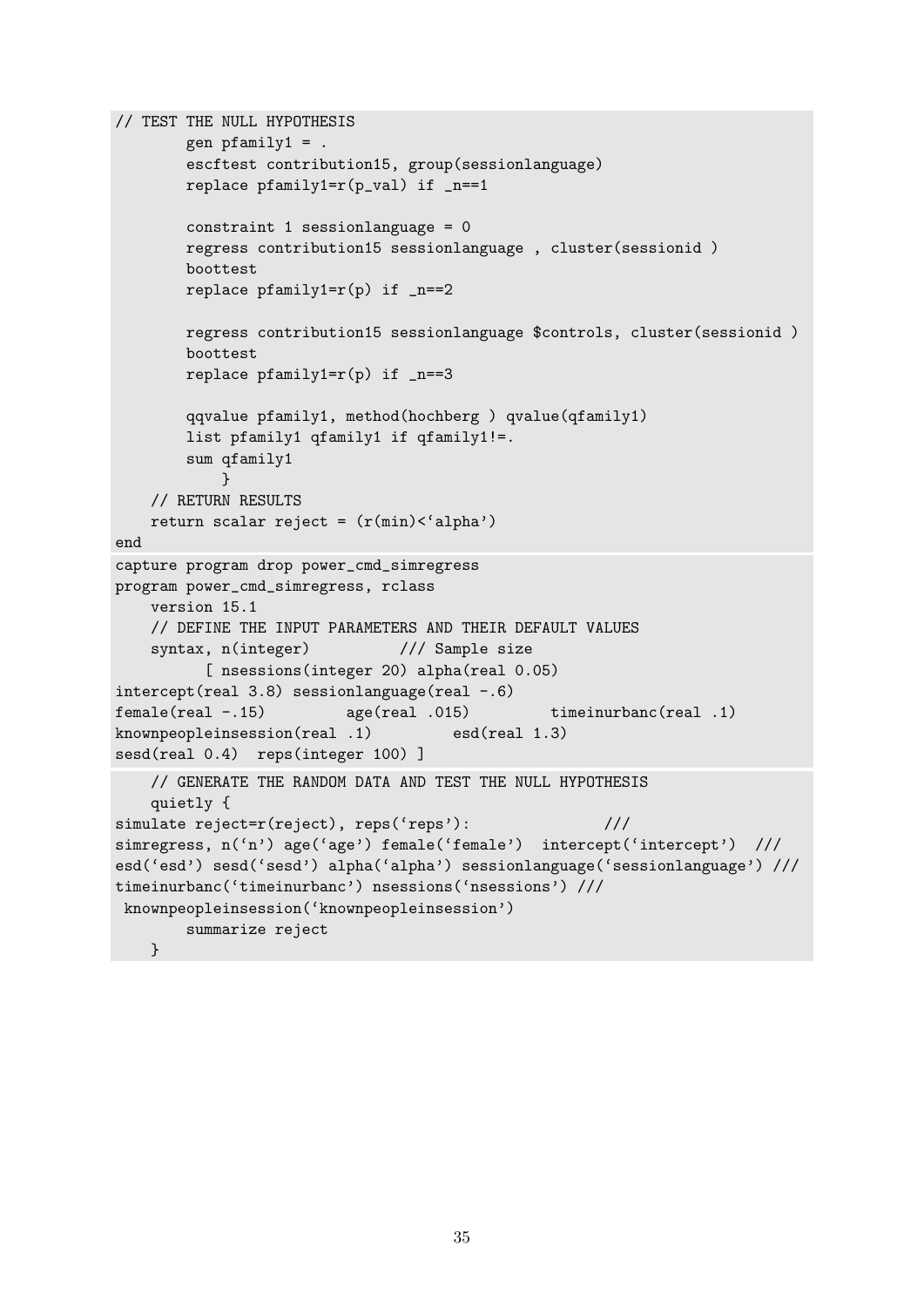```
// RETURN RESULTS
        return scalar power = r(mean)
        return scalar N = 'n'return scalar alpha = 'alpha'
        return scalar intercept = 'intercept'
        return scalar sessionlanguage = 'sessionlanguage'
        return scalar female = 'female'
        return scalar age = 'age'
        return scalar timeinurbanc = 'timeinurbanc'
        return scalar knownpeopleinsession ='knownpeopleinsession'
        return scalar esd = 'esd'
        return scalar sesd = 'sesd'
        return scalar nsessions='nsessions'
end
capture program drop power_cmd_simregress_init
program power_cmd_simregress_init, sclass
sreturn local pss_colnames "intercept nsessions sessionlanguage ///
female age timeinurbanc knownpeopleinsession esd sesd"
sreturn local pss_numopts "intercept nsessions sessionlanguage ///
female age timeinurbanc knownpeopleinsession esd sesd"
end
power simregress, n(150(50)400) reps(10000) graph
```
## Power Calculation: Family 2a

Using a similar methodology, we calculate power for family 2a. This is somewhat more complicated: the question is novel and so we cannot know the appropriate ratings or effect sizes. Based on a small pilot, we use the data in table [3](#page-35-0) to simulate data, resulting in the power calculations of figure [3.](#page-36-0) Table [3](#page-35-0) requires further explanation. 50% of people in language '0' rate giving nothing as very socially unacceptable.  $38\% (=50-12)$  in language '1' rate it in the same way.

<span id="page-35-0"></span>Table 3: % of Each Norm Rating and Effect Sizes, Used for Power Calculation for Family 2a

|               | Contribution |       |       |       |        |  |  |
|---------------|--------------|-------|-------|-------|--------|--|--|
| Norm Rating 0 |              | 3,000 | 6,000 | 9,000 | 12,000 |  |  |
|               | 50           | 40    | 30    | 20    | 10     |  |  |
|               | 20           | 20    | 20    | 20    | 20     |  |  |
|               | 20           | 20    | 20    | 20    | 20     |  |  |
|               | 10           | 20    | 30    | 40    | 50     |  |  |
| Effect Size   | 19           | 8     | າ     |       | 19     |  |  |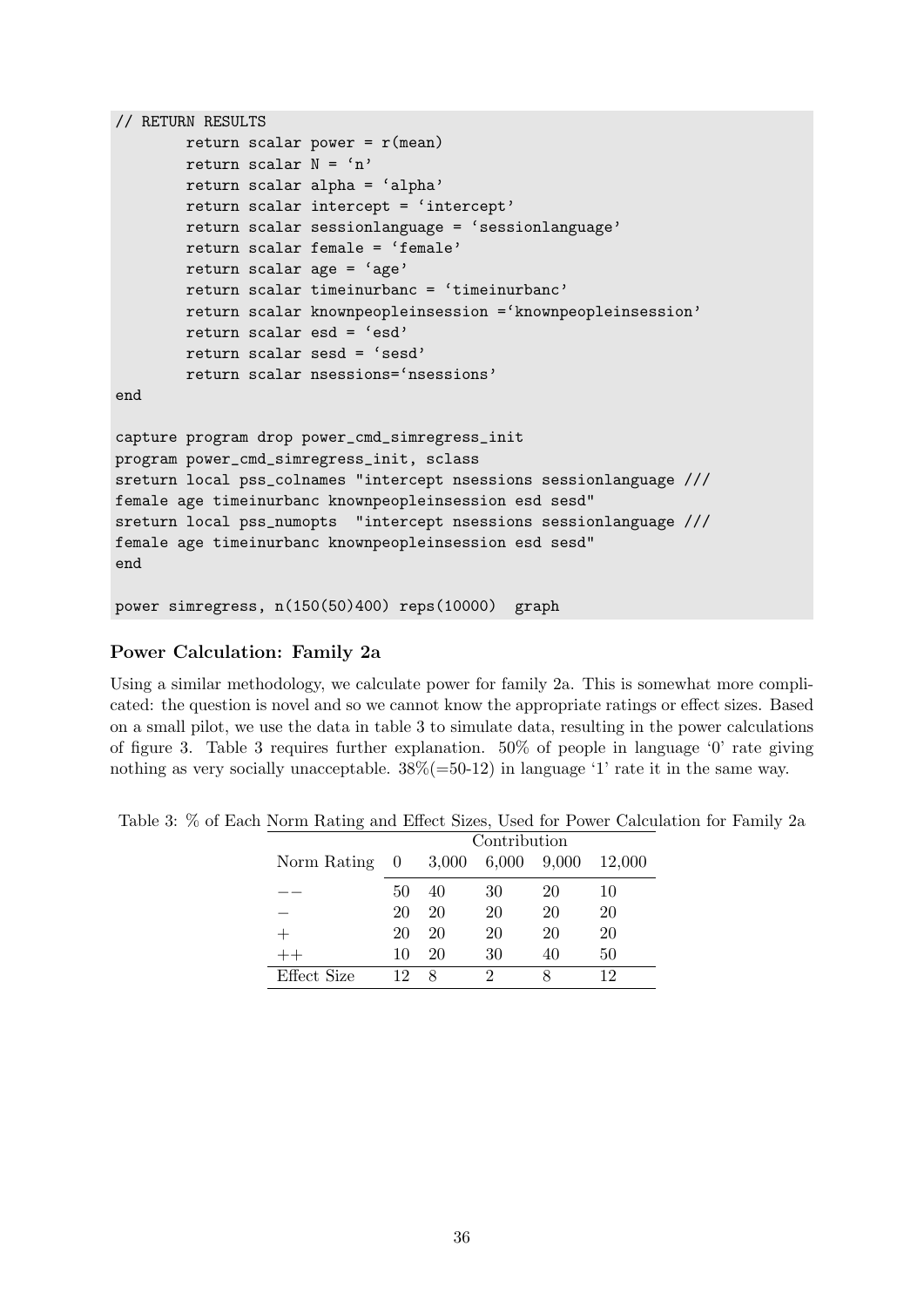<span id="page-36-0"></span>

Figure 4: Power Calculation, Family 3a



### Power Calculation: Family 3a

For family 3a, the assumptions are easier to explain: we assume effect sizes (in percentage point terms) over the 5 point distribution of 3, 1, 0, 1 and 2 respectively. In each case, we assume the data generating process is that people's guesses come from a normal distribution with a mean of 15 and a standard deviation of 5. Guesses are rounded to the nearest 10 after the language effect has been simulated.

### Power Calculation: Family 7

Figure [5](#page-37-0) show the results of a power calculation for family 7, with individual effect sizes of between 1/6th and 1/3rd of a standard deviation for expectations or norms. The interaction effect is assumed to be the 1:1 interaction of these effects. Extracts of the code follows, with omitted portions the same as those included above.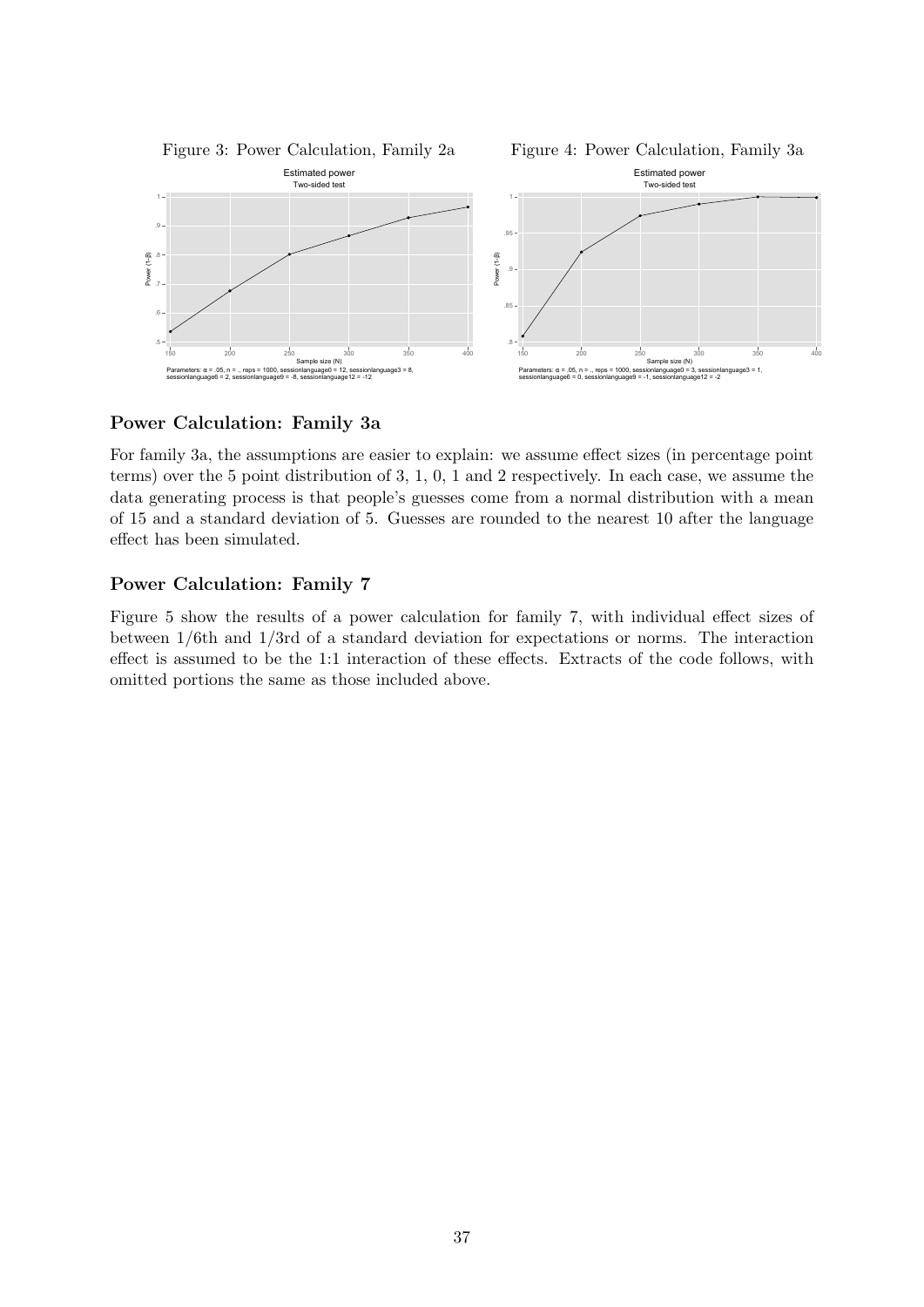

<span id="page-37-0"></span>Figure 5: Power Calculation for Different Sample Sizes, Family 7: 1,000 Replications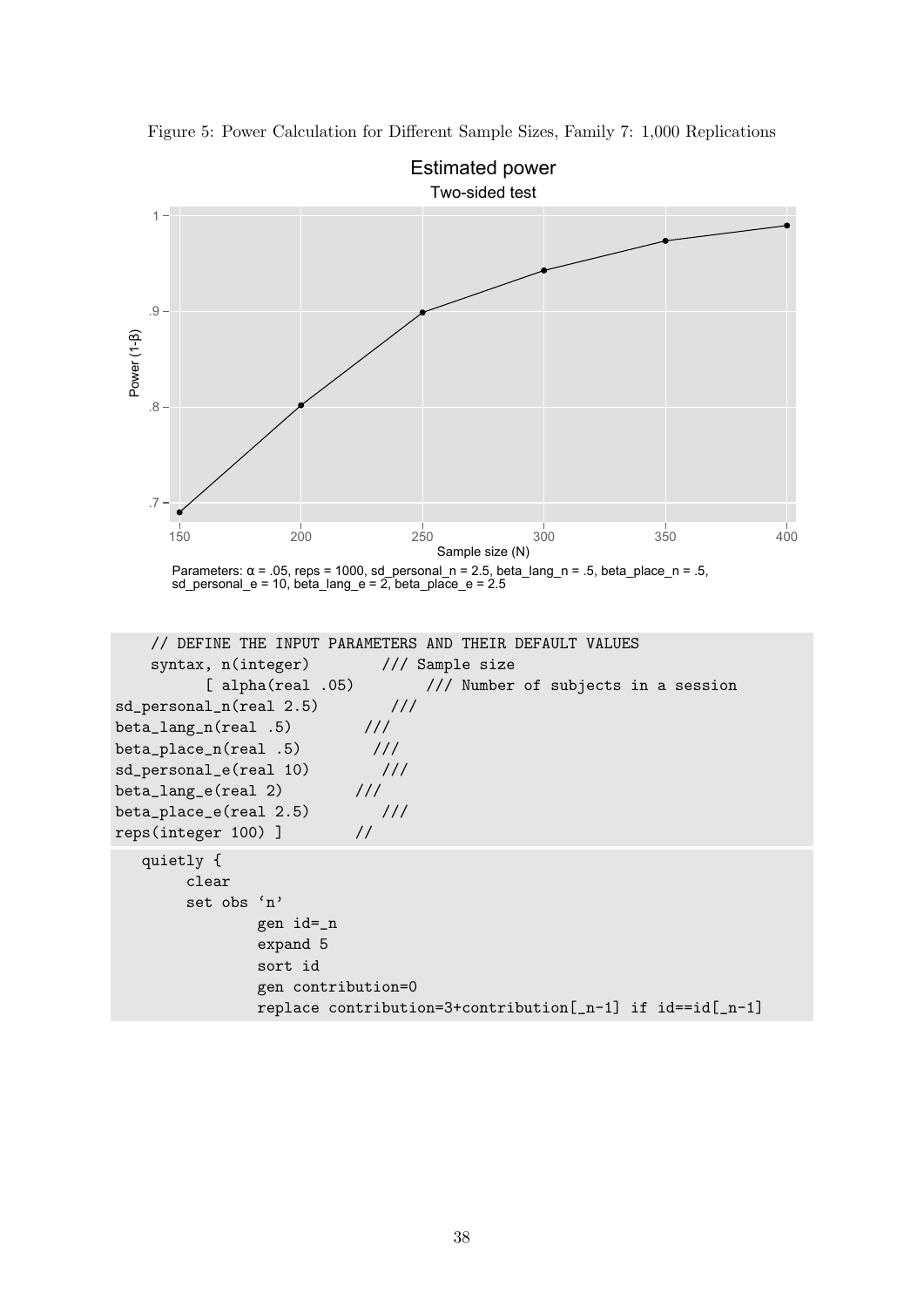```
gen normrandom = runiform(100, 200)generate sessionlanguage = rbinomial(1, 0.5)generate kampaladummy = rbinomial(1,0.5)generate e_personal_n = rnnormal(0, 'sd_personal_n')generate e_personal_e = rnnormal(0, 'sd_personal_e')gen NormIndividual_temp=-5 + contribution*.1 +e_personal_n ///
+ 'beta_place_n'*kampaladummy + 'beta_lang_n'*sessionlanguage ///
+ 'beta_place_n'*kampaladummy*'beta_lang_n'*sessionlanguage
       gen NormIndividual=1/3 if NormIndividual_temp>0
       replace NormIndividual=1 if NormIndividual_temp>5
       replace NormIndividual=-1/3 if NormIndividual_temp<0
       replace NormIndividual=-1 if NormIndividual_temp<-5
gen ExpIndividual_temp=5 + contribution*.1 + 'beta_place_e'*kampaladummy + ///
'beta_lang_e'*sessionlanguage + e_personal_e + ///
'beta_place_e'*kampaladummy*'beta_lang_e'*sessionlanguage
gen ExpIndividual=round(ExpIndividual_temp+10,10)
replace ExpIndividual=0 if ExpIndividual<0
}
       // TEST THE NULL HYPOTHESIS
gen pfamily7 = .
gen interaction1=contribution*kampaladummy
gen interaction2=contribution*sessionlanguage
gen interaction3=contribution*sessionlanguage*kampaladummy
regress NormIndividual contribution interaction*, vce(cluster id)
test interaction3==0
replace pfamily7=r(p) if _n==1regress ExpIndividual contribution interaction*, vce(cluster id)
test interaction3==0
replace pfamily7=r(p) if _n==2
qqvalue pfamily7, method(hochberg ) qvalue(qfamily7)
sum qfamily7 if qfamily7!=.
}
   // RETURN RESULTS
   return scalar reject = (r(min)<'alpha')
end
```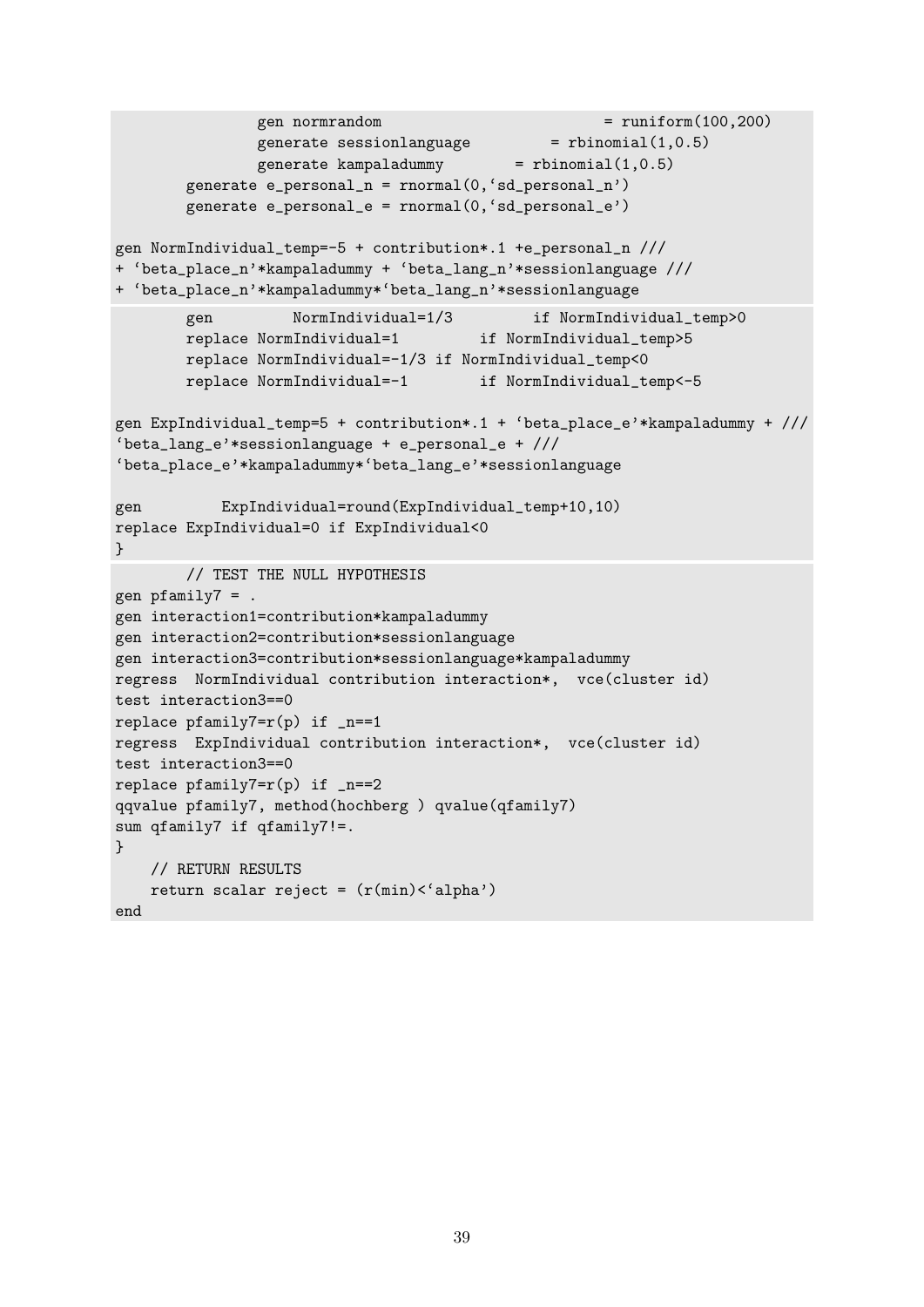# References

- <span id="page-39-11"></span>Akerlof, G. A. and Kranton, R. E. (2000). Economics and identity. The Quarterly Journal of Economics, 115(3):715–753.
- <span id="page-39-16"></span>Algan, Y., Bisin, A., and Verdier, T. (2012). Introduction: Perspectives on cultural integration of immigrants. Cultural integration of immigrants in Europe, pages 1–48.
- <span id="page-39-5"></span>Barr, A., Lane, T., and Nosenzo, D. (2018). On the social inappropriateness of discrimination. Journal of Public Economics, 164:153–164.
- <span id="page-39-3"></span>Benjamin, D. J., Choi, J. J., and Strickland, A. J. (2010). Social identity and preferences. American Economic Review, 100(4):1913–28.
- <span id="page-39-7"></span>Berge, L. I. O., Bjorvatn, K., Galle, S., Miguel, E., Posner, D. N., Tungodden, B., and Zhang, K. (2018). Ethnically biased? experimental evidence from kenya. Journal of the European Economic Association.
- <span id="page-39-13"></span>Bicchieri, C. (2005). The grammar of society: The nature and dynamics of social norms. Cambridge University Press.
- <span id="page-39-4"></span>Bicchieri, C. (2010). Norms, preferences, and conditional behavior. Politics, philosophy  $\mathcal{B}$ economics, 9(3):297–313.
- <span id="page-39-14"></span>Bicchieri, C. (2016). Norms in the wild: How to diagnose, measure, and change social norms. Oxford University Press.
- <span id="page-39-15"></span>Bisin, A. and Verdier, T. (2001). The economics of cultural transmission and the dynamics of preferences. Journal of Economic theory, 97(2):298–319.
- <span id="page-39-8"></span>Cameron, L., Erkal, N., Gangadharan, L., and Zhang, M. (2015). Cultural integration: Experimental evidence of convergence in immigrants' preferences. Journal of Economic Behavior  $\mathcal B$ Organization, 111:38–58.
- <span id="page-39-12"></span>Cappelen, A. W., Hole, A. D., Sørensen, E. Ø., and Tungodden, B. (2007). The pluralism of fairness ideals: An experimental approach. American Economic Review, 97(3):818–827.
- <span id="page-39-6"></span>Chang, D., Chen, R., and Krupka, E. (2019). Rhetoric matters: A social norms explanation for the anomaly of framing. Games and Economic Behavior, 116:158–178.
- <span id="page-39-1"></span>Chen, M. K. (2013). The effect of language on economic behavior: Evidence from savings rates, health behaviors, and retirement assets. American Economic Review,  $103(2):690-731$ .
- <span id="page-39-17"></span>Cipriani, M., Giuliano, P., and Jeanne, O. (2007). Like mother like son? experimental evidence on the transmission of values from parents to children. Experimental Evidence on the Transmission of Values from Parents to Children (May 2007)., Vol.
- <span id="page-39-0"></span>Clist, P. and Verschoor, A. (2017). Multilingualism and public goods provision: An experiment in two languages in uganda. Journal of Development Economics, 129:47–57.
- <span id="page-39-2"></span>Crystal, D. (2012). English as a global language. Cambridge university press.
- <span id="page-39-9"></span>d'Adda, G., Drouvelis, M., and Nosenzo, D. (2016). Norm elicitation in within-subject designs: Testing for order effects. Journal of Behavioral and Experimental Economics, 62:1–7.
- <span id="page-39-10"></span>Erkut, H., Nosenzo, D., and Sefton, M. (2015). Identifying social norms using coordination games: Spectators vs. stakeholders. Economics Letters, 130:28–31.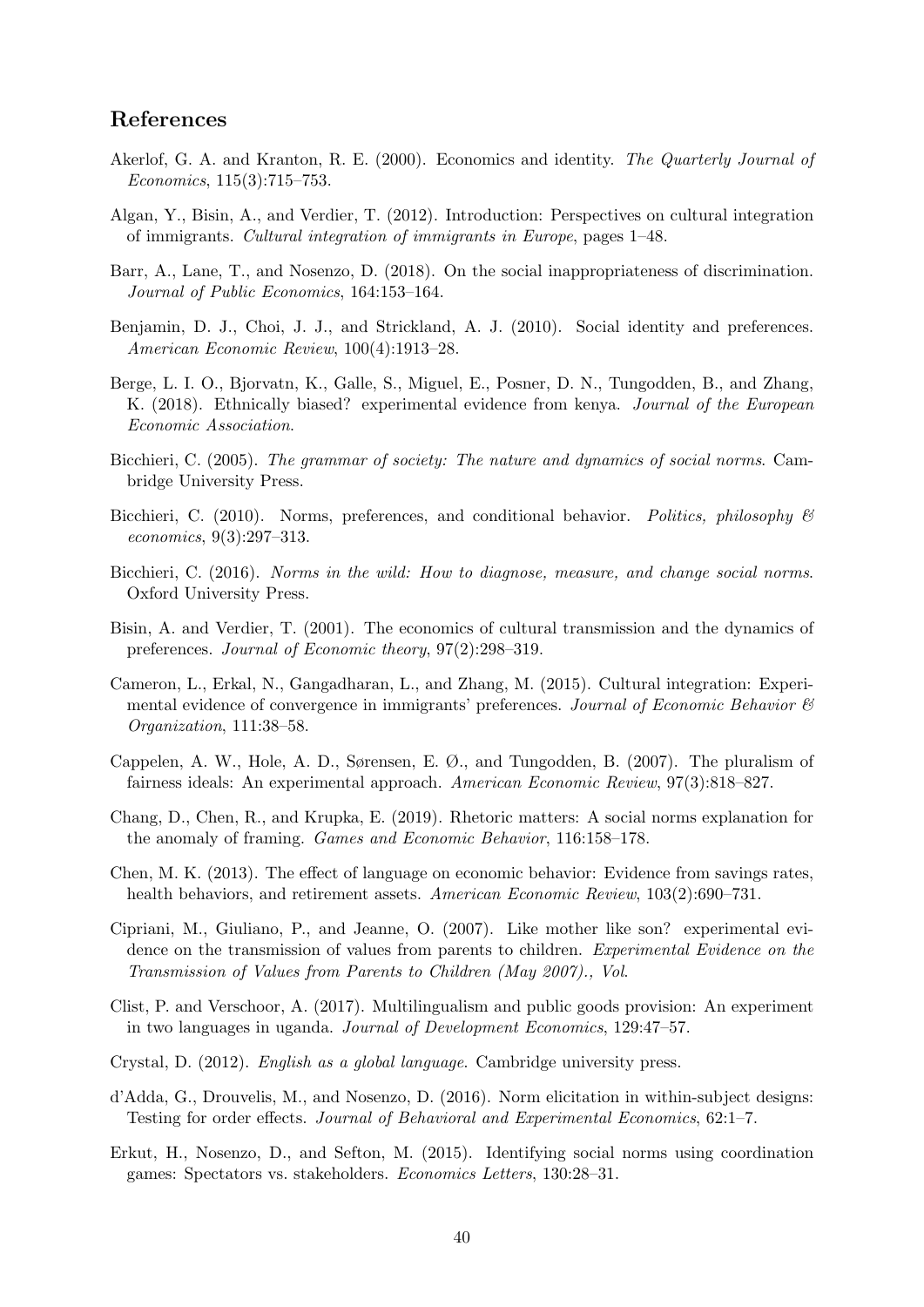- <span id="page-40-1"></span>Falk, A., Becker, A., Dohmen, T., Enke, B., Huffman, D., and Sunde, U. (2018). Global evidence on economic preferences. The Quarterly Journal of Economics, 133(4):1645–1692.
- <span id="page-40-7"></span>Fehr, E. and Schurtenberger, I. (2018). Normative foundations of human cooperation. Nature Human Behaviour, 2(7):458.
- <span id="page-40-11"></span>Gächter, S., Gerhards, L., and Nosenzo, D. (2017). The importance of peers for compliance with norms of fair sharing. European Economic Review, 97:72–86.
- <span id="page-40-3"></span>Galor, O., Özak, Ö., and Sarid, A.  $(2018)$ . Geographical roots of the coevolution of cultural and linguistic traits. Available at SSRN 3284239.
- <span id="page-40-18"></span>Guiso, L., Sapienza, P., and Zingales, L. (2006). Does culture affect economic outcomes? Journal of Economic perspectives, 20(2):23–48.
- <span id="page-40-16"></span>Hargreaves Heap, S., Verschoor, A., and Zizzo, D. J. (2012). A test of the experimental method in the spirit of popper. Journal of Economic Methodology, 19(1):63–76.
- <span id="page-40-13"></span>Heald, S. (1989). Controlling anger: the sociology of Gisu violence. Manchester University Press.
- <span id="page-40-2"></span>Jakiela, P. and Ozier, O. (2018). Gendered language. The World Bank.
- <span id="page-40-10"></span>Kimbrough, E. O. and Vostroknutov, A. (2016). Norms make preferences social. Journal of the European Economic Association, 14(3):608–638.
- <span id="page-40-8"></span>Krupka, E. L. and Weber, R. A. (2013). Identifying social norms using coordination games: Why does dictator game sharing vary? Journal of the European Economic Association. 11(3):495–524.
- <span id="page-40-6"></span>Lambarraa, F. and Riener, G. (2015). On the norms of charitable giving in islam: Two field experiments in morocco. Journal of Economic Behavior  $\mathcal C$  Organization, 118:69–84.
- <span id="page-40-5"></span>Li, K. K. (2017). How does language affect decision-making in social interactions and decision biases? Journal of Economic Psychology, 61:15–28.
- <span id="page-40-9"></span>Mehta, J., Starmer, C., and Sugden, R. (1994). The nature of salience: An experimental investigation of pure coordination games. The American Economic Review, 84(3):658–673.
- <span id="page-40-17"></span>Mukwaya, P. and Bamutaze, Y. (2012). Rural-urban transformation in uganda. International Food Policy Research Institute, Uganda.
- <span id="page-40-14"></span>Newson, R. B. (2010). Frequentist q-values for multiple-test procedures. The Stata Journal, 10(4):568–584.
- <span id="page-40-4"></span>Roberts, S. G., Winters, J., and Chen, K. (2015). Future tense and economic decisions: controlling for cultural evolution. PloS one, 10(7):e0132145.
- <span id="page-40-15"></span>Roodman, D., Nielsen, M. Ø., MacKinnon, J. G., and Webb, M. D. (2019). Fast and wild: Bootstrap inference in stata using boottest. The Stata Journal, 19(1):4–60.
- <span id="page-40-0"></span>Roth, A. E., Prasnikar, V., Okuno-Fujiwara, M., and Zamir, S. (1991). Bargaining and market behavior in jerusalem, ljubljana, pittsburgh, and tokyo: An experimental study. The American economic review, pages 1068–1095.
- <span id="page-40-12"></span>Stites, E., Burns, J., and Akabwai, D. (2014). It's better to sweat than to die: Rural-to-urban migration, northern karamoja, uganda. Somerville: Feinstein International Center Tufts University.